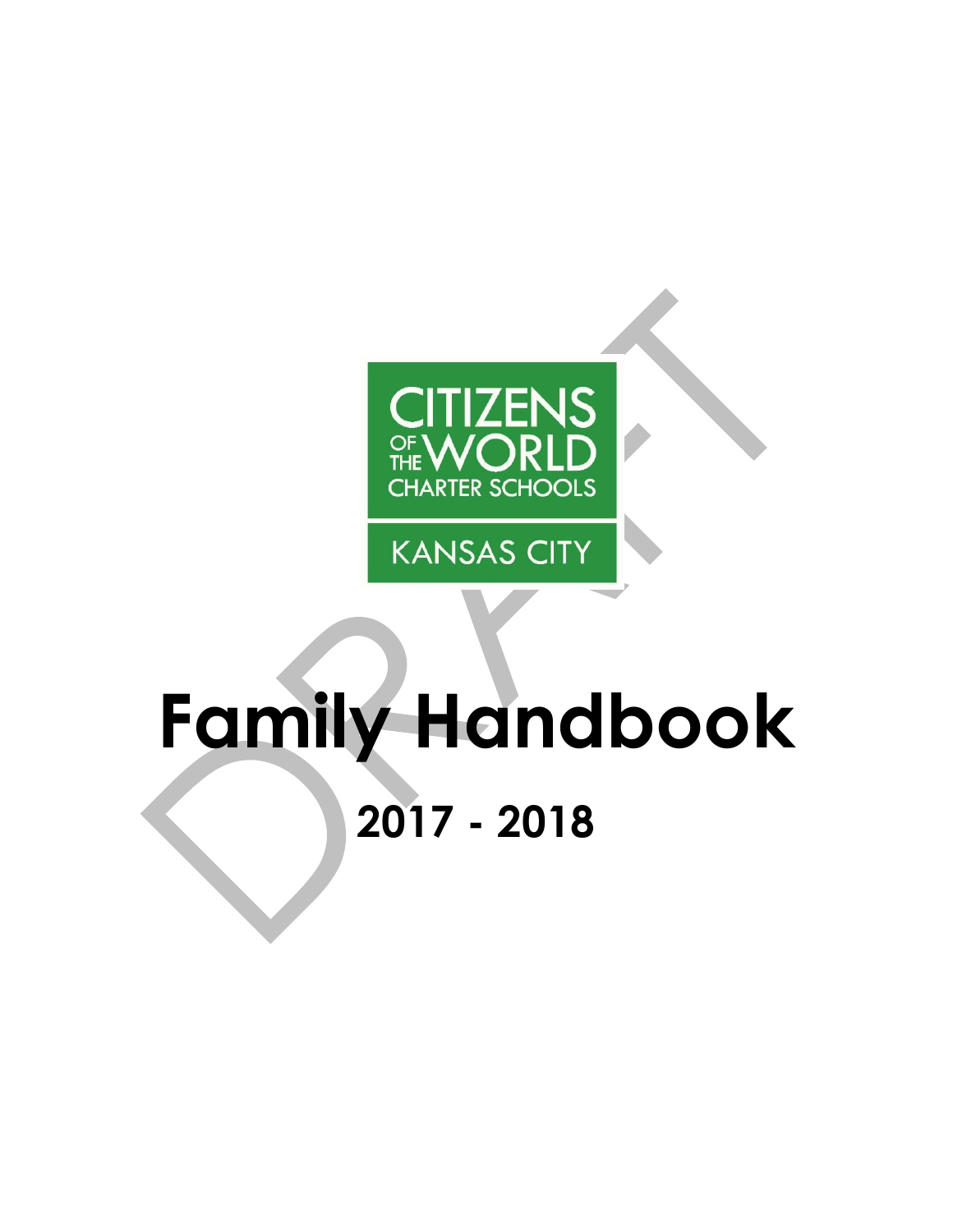# **Welcome!**

Dear Citizens of the World Kansas City Families,

Citizens of the World Kansas City ("CWCKC") is delighted to welcome you to our community of families for our second year, 2017-2018! CWCKC came to Kansas City because of the foresight, planning, and years of hard work of parents like you. Thank you for joining us and for contributing to our vibrant community.

This Handbook outlines the mission, core values, and policies that define the relationships and goals of our CWCKC community. It is designed to provide you with an overview of our approach to our work and details about our processes and guidelines. We hope that it will serve as a useful reference document for all CWCKC families throughout the year.

As a relatively new school, continuing to grow, we expect to learn and grow in our understanding of what will make our campus function best. Thus, we consider this a handbook that will be updated, as needed, to reflect each step of our growth and development. However, our mission and model are established - - and these key pieces, along with our core values, will drive our decision making along the way. Among those values is a commitment to parent engagement, involvement, input, and participation. We value you and all you have to contribute. We strive to be clear and transparent in all our communications and welcome your ideas and questions at any time.

We look forward to another exciting and rewarding year of learning and growth in 2017-2018. We're delighted for the chance to get to know your child and family - - and build a healthy, happy, supportive community of young Citizens of the World in Kansas City.

Sincerely,

Kristin L. Droege, Ph.D. Contact the Doug Smith Executive Director **Principal** 

Sold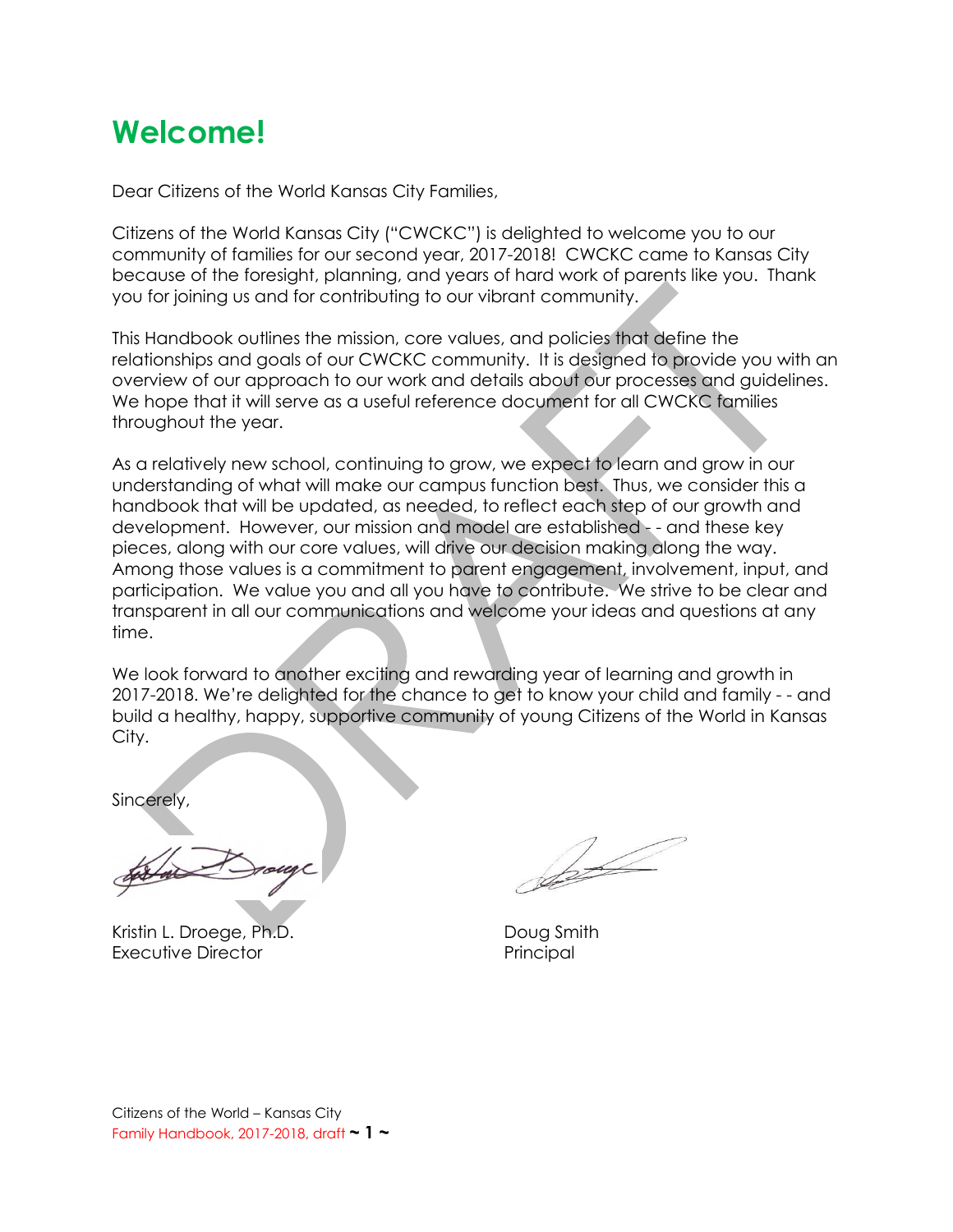### **Table of Contents**

| Welcome!                                   |    |
|--------------------------------------------|----|
| Citizens of the World Kansas City Overview | 5  |
| Mission                                    | 5  |
| <b>Philosophical Foundations</b>           | 5  |
| Our Learning Model                         | 5  |
| Diverse Learning Communities               | 6  |
| Data Informed Instruction                  | 7  |
| <b>Building Strong Communities</b>         | 7  |
| <b>Engaged Parent Advocates</b>            | 8  |
| Contact Information                        | 8  |
| <b>School Policies and Procedures</b>      | 9  |
| Enrollment / Admissions                    | 9  |
| Lottery Process                            | 9  |
| Daily Schedule                             | 9  |
| Annual Calendar                            | 10 |
| ACE Before and After School Program        | 10 |
| <b>ACE Care</b>                            | 10 |
| <b>ACE Clubs</b>                           | 11 |
| <b>ACE Enrichments</b>                     | 11 |
| Arrival and Dismissal                      | 11 |
| Attendance                                 | 11 |
| Tardiness                                  | 12 |
| <b>Excused Absences</b>                    | 12 |
| <b>Unexcused Absences</b>                  | 13 |
| Nutrition                                  | 13 |
| Nutrition at CWC Kansas City               | 13 |
| <b>Breakfast and Lunch</b>                 | 14 |
| Snacks                                     | 14 |
| <b>CWCKC Healthy Snack List</b>            | 16 |
| <b>School Uniforms</b>                     | 17 |
| Citizens of the World - Kansas City        |    |

Family Handbook, 2017-2018, draft **~ 2 ~**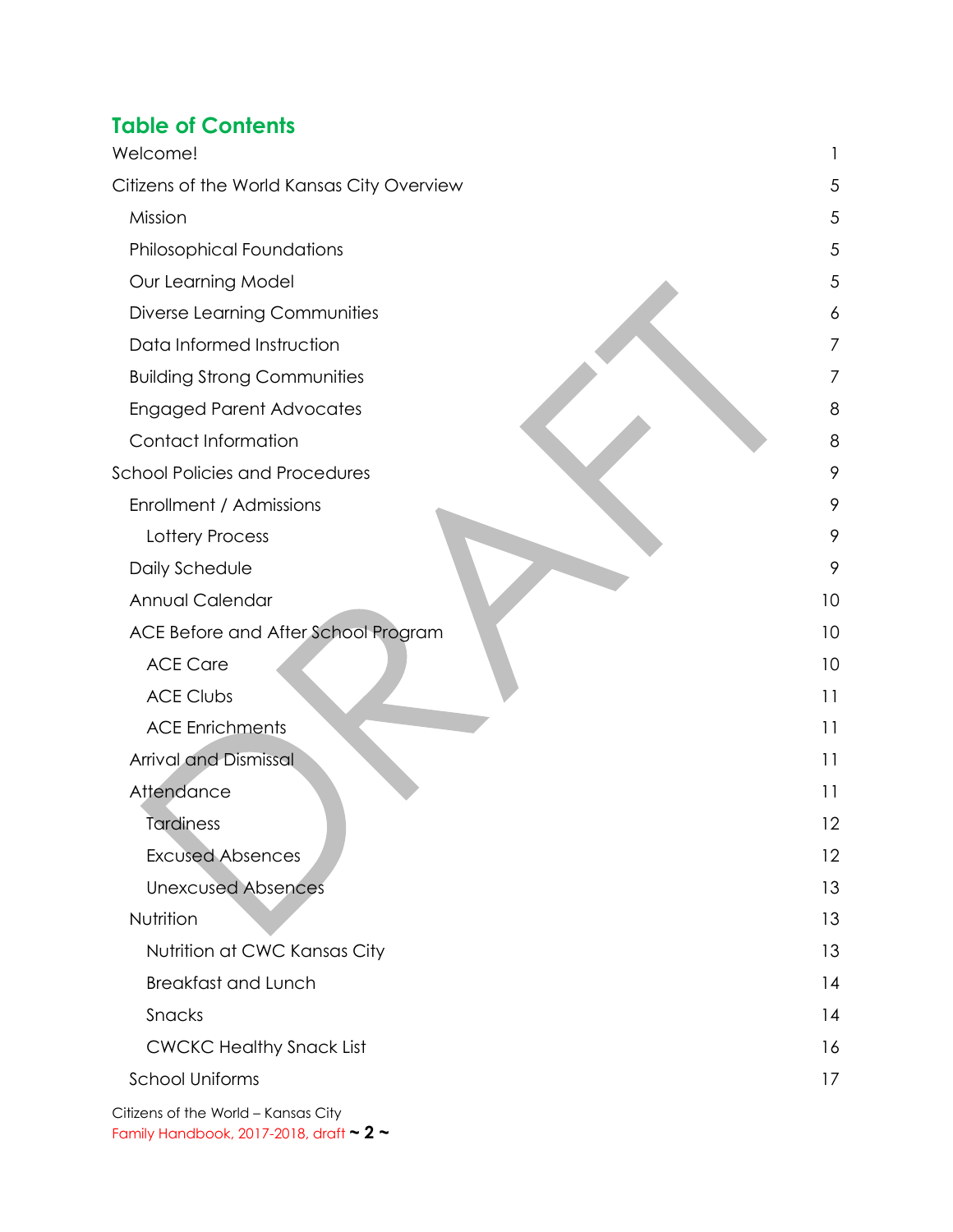| Consequences for Being Out of Uniform                                                    | 19 |  |  |
|------------------------------------------------------------------------------------------|----|--|--|
| Spirit Days and Other Dress Days                                                         |    |  |  |
| <b>Classroom Procedures</b>                                                              |    |  |  |
| Philosophical Approach and Goal                                                          |    |  |  |
| Student Assessment                                                                       |    |  |  |
| Progress Reports and Parent Conferences                                                  | 21 |  |  |
| <b>Standardized Testing</b>                                                              | 21 |  |  |
| Homework                                                                                 | 22 |  |  |
| Inclusive Special Educational Opportunities                                              | 22 |  |  |
| <b>Field Trips</b>                                                                       | 23 |  |  |
| <b>Electronic Devices</b>                                                                | 23 |  |  |
| Philosophy of Technology Usage in the Primary Grades                                     | 23 |  |  |
| <b>Student Cell Phones &amp; Personal Electronic Devices</b>                             | 24 |  |  |
| <b>Student Discipline</b>                                                                | 24 |  |  |
| Social and Emotional Development and Growth                                              | 24 |  |  |
| <b>Behavior Expectations and Discipline Guidelines</b>                                   | 25 |  |  |
| Discipline Policy                                                                        | 25 |  |  |
| Family Involvement                                                                       | 26 |  |  |
| <b>School Visits</b>                                                                     | 26 |  |  |
| <b>Background Clearance and Safety</b>                                                   | 27 |  |  |
| <b>School Communication Strategies</b>                                                   | 27 |  |  |
| <b>Family Council Meetings</b>                                                           |    |  |  |
| Calling the office                                                                       |    |  |  |
| <b>Teacher/Principal Contact</b>                                                         | 28 |  |  |
| Parent and Student Complaints/Grievances                                                 | 29 |  |  |
| Resolution of Concerns                                                                   | 29 |  |  |
| Student Health and Safety                                                                | 29 |  |  |
| Inclement Weather                                                                        | 29 |  |  |
| Illness                                                                                  | 30 |  |  |
| Criteria for Staying Home / Being Sent Home                                              | 30 |  |  |
| <b>Communicable Diseases</b>                                                             | 30 |  |  |
| Citizens of the World - Kansas City<br>Family Handbook, 2017-2018, draft $\sim$ 3 $\sim$ |    |  |  |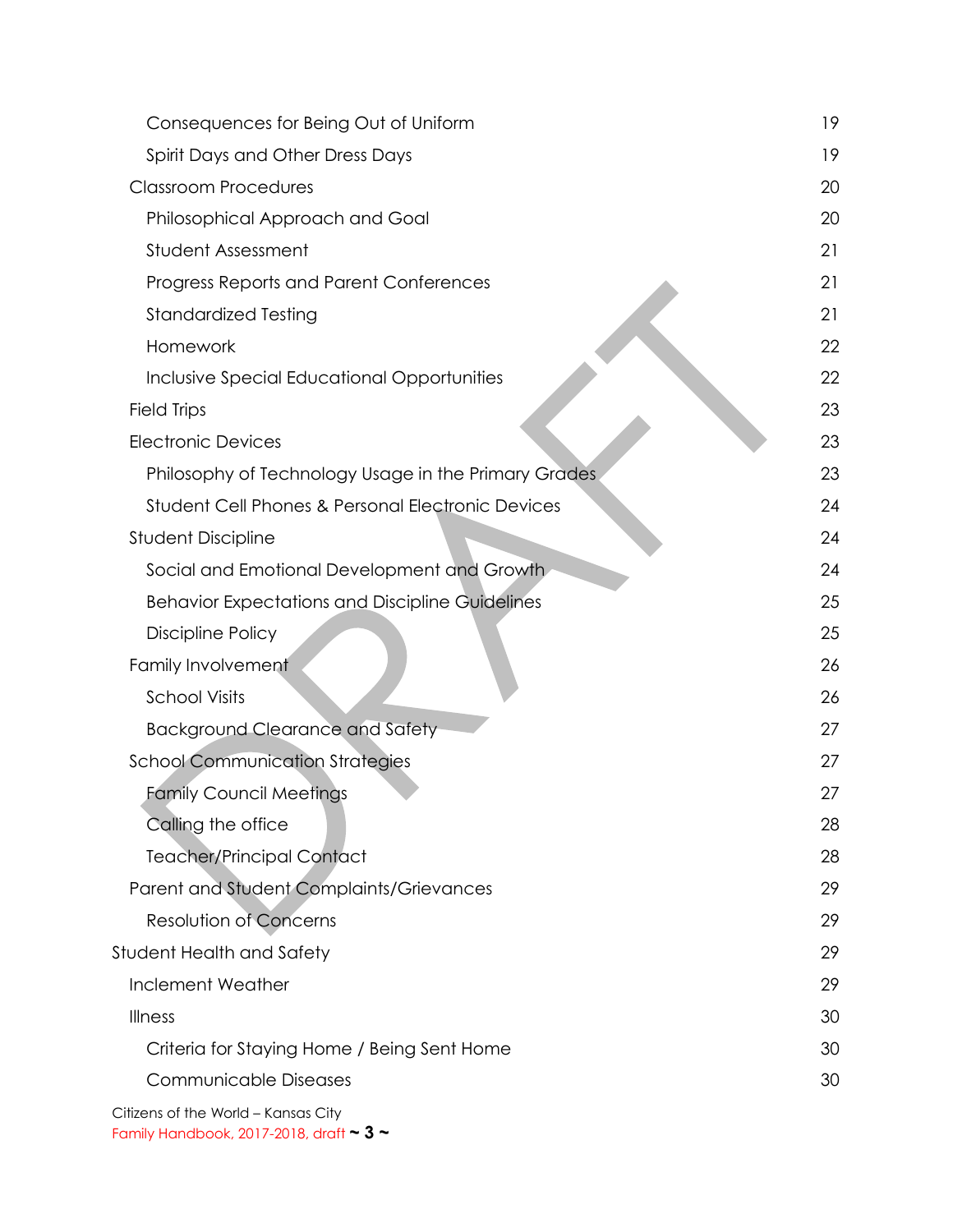| <b>Student Medications</b>                             | 31 |
|--------------------------------------------------------|----|
| Student Self-Administration of Medicine                | 31 |
| Immunizations                                          | 31 |
| Drug Free School                                       | 32 |
| Mandated Reporting of Suspected Abuse or Neglect       | 32 |
| <b>Emergency Preparedness</b>                          | 32 |
| Additional Information                                 | 33 |
| Appendix A - Discipline Policy                         | 34 |
| Discipline                                             | 34 |
| Purpose                                                | 34 |
| Enforcement                                            | 34 |
| <b>Investigation Process</b>                           | 35 |
| Definitions of Disciplinary Methods                    | 35 |
| Offenses and Consequences                              | 37 |
| Documentation in Student's Discipline Record           | 38 |
| <b>Prohibited Conduct</b>                              | 38 |
| Federal Guidelines Information for Parents - ESSA      | 48 |
| Parental and Family Involvement                        | 48 |
| <b>School-Parent Compact</b>                           | 49 |
| Parents Rights to to Know About Teacher Qualifications | 49 |
| <b>ESSA Compliant Procedures</b>                       | 50 |
|                                                        |    |
|                                                        |    |
|                                                        |    |
|                                                        |    |
|                                                        |    |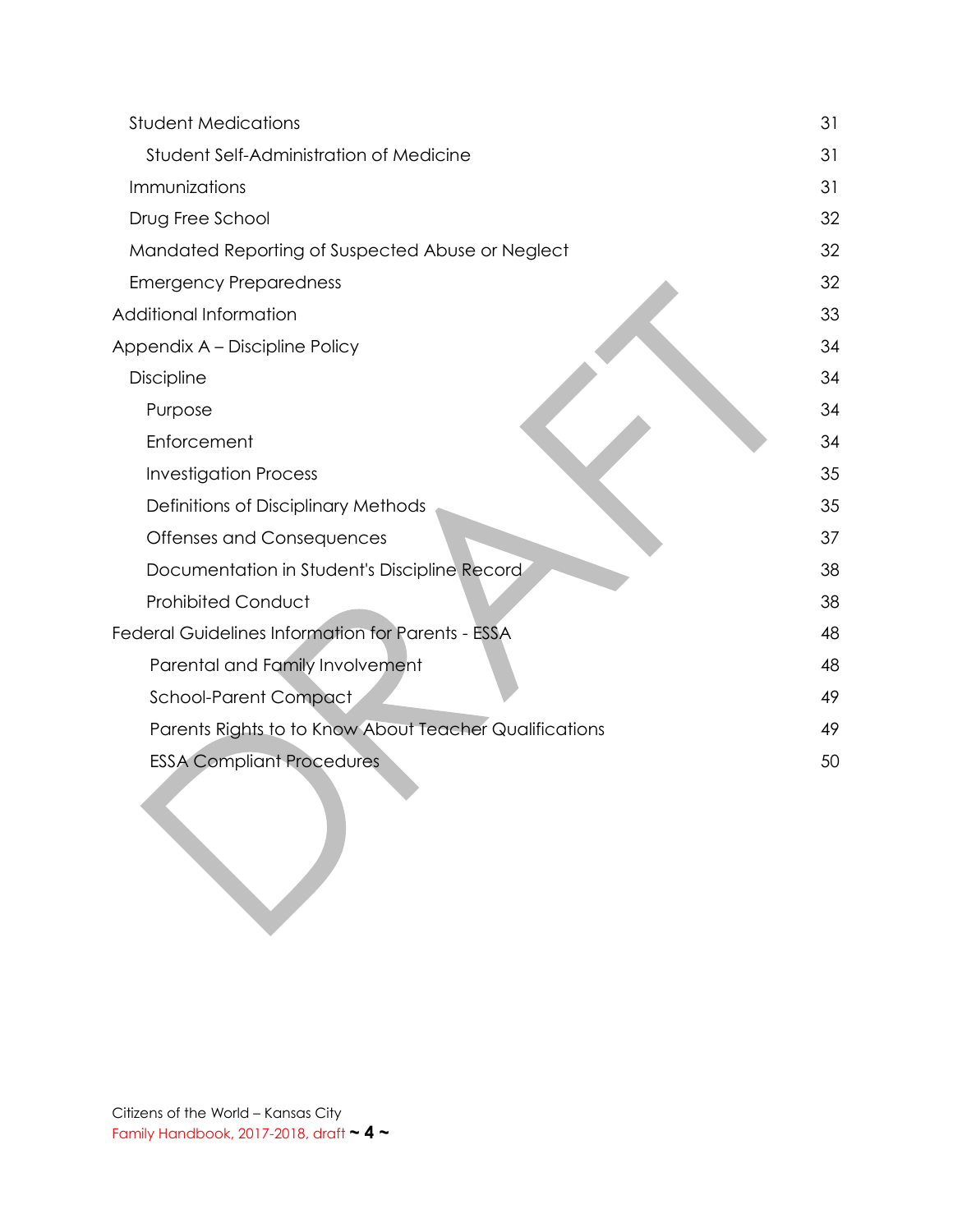# <span id="page-5-0"></span>**Citizens of the World Kansas City Overview**

### <span id="page-5-1"></span>**Mission**

The mission of CWC Kansas City is to provide an excellent public education focused on developing and demonstrating understanding while building connections within a diverse community.

### <span id="page-5-2"></span>**Philosophical Foundations**

CWC's work is undergirded by three philosophical foundations - Understanding, Connection, and Diversity - described below.

**Understanding.** Learning best occurs when students construct their own understandings, under the guidance of a teacher who offers varying levels of support, which are reflective of students' current abilities and needs. Our theory of learning is comprised of three building blocks: constructivism, gradual release of responsibility, and data-driven instruction.

**Connection.** CWC's academic model supports and depends upon connections with self, one's community, and the world. Our model supports this development through social emotional learning (SEL), which we believe to be as integral to an excellent education as traditional academic subjects and, moreover, is necessary for the world that we live in.

**Diversity.** We believe that the diversity of our communities, and of the world at large, is a great strength. Through targeted outreach and recruitment, our schools are intentionally designed to reflect their surrounding communities and the larger society in terms of race, ethnicity and socioeconomic status. By learning, interacting, and growing in a diverse setting, our students are preparing to thrive in the pluralistic society they will soon join.

### <span id="page-5-3"></span>**Our Learning Model**

Our approach recognizes the importance of standardized tests while acknowledging that they reveal only a small part of the picture in determining overall student achievement.

We believe that children must be assessed and educated well beyond the traditional "core" intelligences of reading, writing and computing. Art, music, dance, physical

Citizens of the World – Kansas City Family Handbook, 2017-2018, draft **~ 5 ~**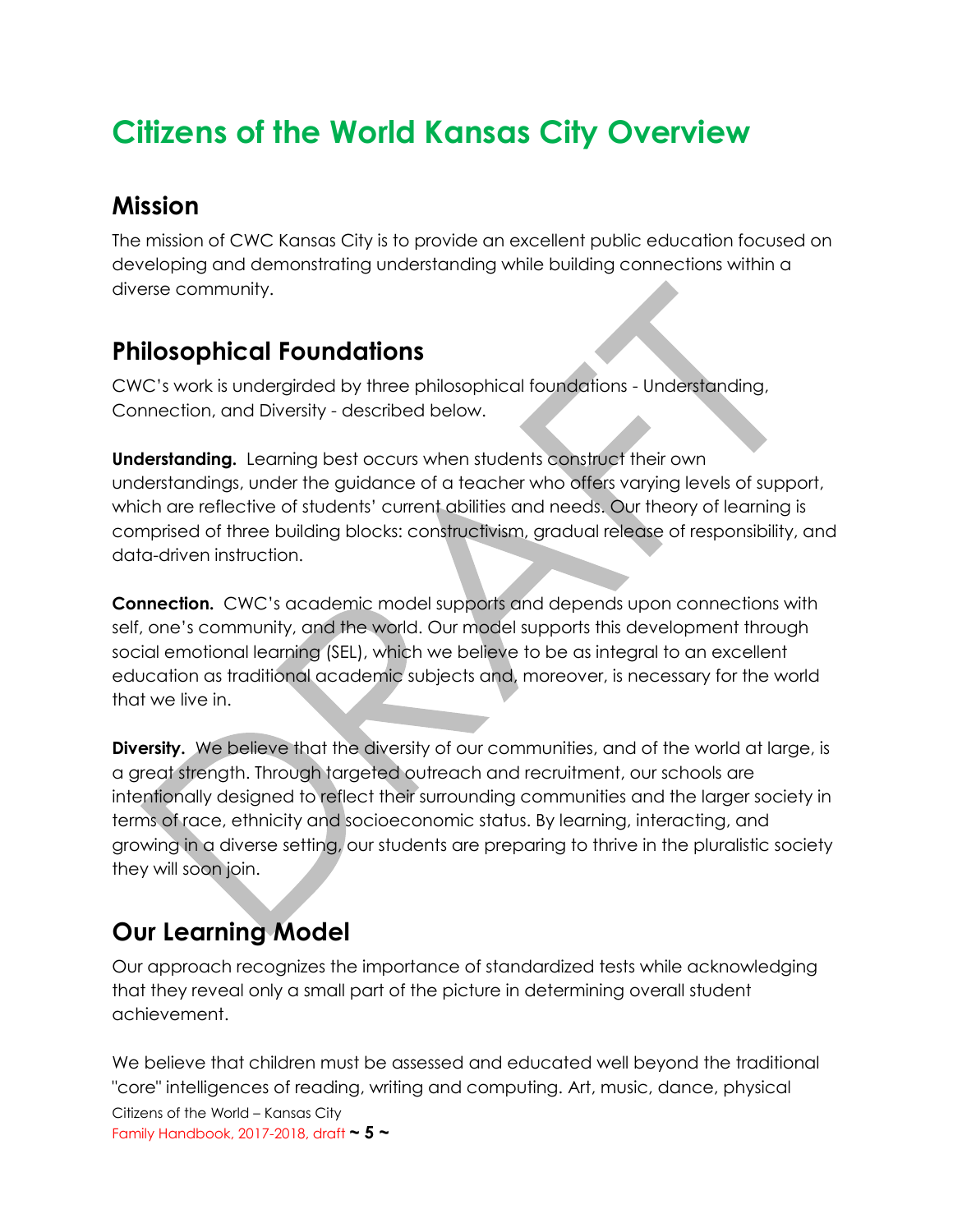education, social-emotional development and other disciplines all have an important place in our schools and in the development of our children. Extending our focus to these pursuits will help develop a lifelong passion for learning and will give students a well-rounded education.

The learning model of Citizens of the World Charter Schools is based on Constructivism, a theory in which knowledge is built (or constructed) on earlier knowledge. We structure learning to build on what students already know and support them in revising and refining their understanding as they work toward mastery. In addition to content knowledge, our students will engage in learning processes that develop conceptual understanding as well as self-knowledge.

The following components help us bring this theory to life in each classroom:

**Project-based learning:** Project-based learning integrates skills and knowledge through meaningful projects that make abstract learning concepts concrete. As reflective learners, children connect what they learn to their own lives. Teachers strive to teach for understanding, ensuring that students internalize deeply what they learn and are, in turn, able to apply what they learn to new and different circumstances and contexts.

**Low student-to-teacher ratios:** In order to meet each child's learning needs and to allow for a variety of instructional methods, CWC Schools' staffing structure ensures a low student-to-teacher ratio. This allows for small-group instructional support from a teacher, while an assistant teacher may monitor independent work, lead partner games, or direct activities throughout the classroom.

**Talent and leadership:** Our students benefit from excellent educators at all levels. Our talented teaching faculty and school leaders enjoy regular professional development and tap into the shared resources and knowledge of sister schools throughout the CWC Schools network. Our teaching and leadership styles have been heavily influenced by the success of other high-performing schools, such as Larchmont Charter Schools in Los Angeles. Visiting schools around the country and speaking with other schools leaders allow us to draw from and build upon best practices no matter where they originate.

### <span id="page-6-0"></span>**Diverse Learning Communities**

Citizens of the World Charter Schools are built on the belief that the diversity of our communities, and of the world at large, is a great strength.

Citizens of the World – Kansas City Family Handbook, 2017-2018, draft **~ 6 ~** Through targeted outreach and recruitment, our schools are intentionally designed to reflect their surrounding communities and the larger society in terms of race, ethnicity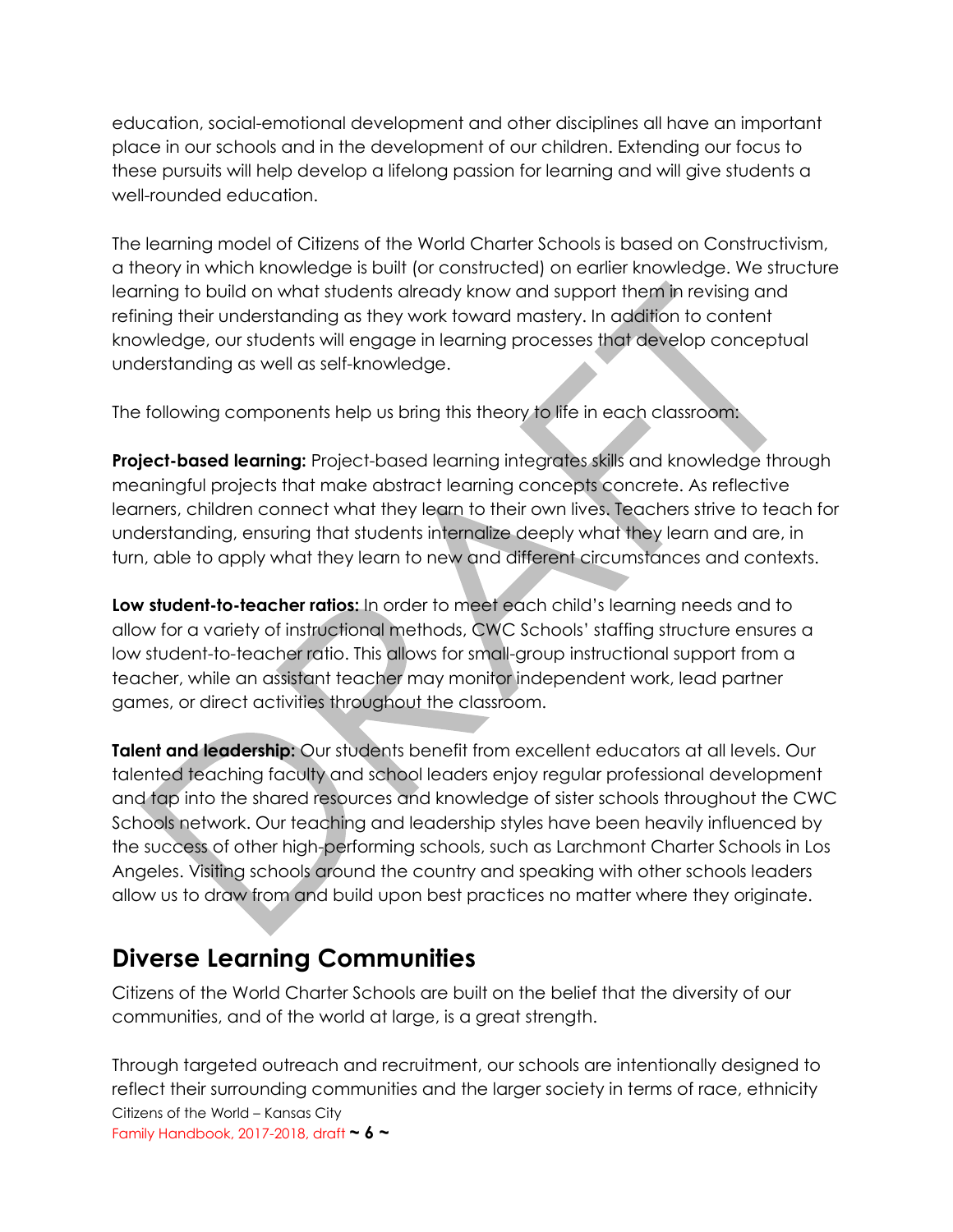and socioeconomic status. By learning, interacting and growing in a diverse setting, our students are preparing to thrive in the pluralistic society they will soon join.

This model allows our students to form meaningful relationships with individuals of other races, cultures, and backgrounds. Studies have shown that students with these experiences are better able to live and work in diverse settings than those from more homogenous schools.

Recognition and appreciation of diverse cultures, perspectives and backgrounds are important themes in our curriculum, as well. A strategic selection of books, materials and lessons helps foster a continued curiosity about other cultures across the globe. Finally, encouraging and modeling positive, inclusive interactions among students and members of the full school community is a paramount priority for CWC Schools. Teachers help establish a respectful tone among all members of the classroom community by teaching students to value differences and resolve conflicts appropriately.

### <span id="page-7-0"></span>**Data Informed Instruction**

CWC Schools does not believe in "one size fits all" instruction.

To ensure our classrooms are challenging learning environments, we collect and analyze data that tells us what each student, class and school needs to reach their full potential.

Through our analysis, we can see whether students, groups of students and entire classes have mastered their coursework or if they are struggling and in what areas. Based on the trends, they will determine whether re-teaching a lesson to an entire classroom, an individual or whether tutoring is the best route.

### <span id="page-7-1"></span>**Building Strong Communities**

Citizens of the World Charter Schools seek to build within each school a true community of learners that values the varied strengths of each member.

Within our school communities, we depend on one another. For example, school leaders pair new parents with parents who have already been in a CWC school for more than a year. This support enables new parents to feel welcomed into the CWC Schools community, culture, and have others with whom to discuss questions and concerns.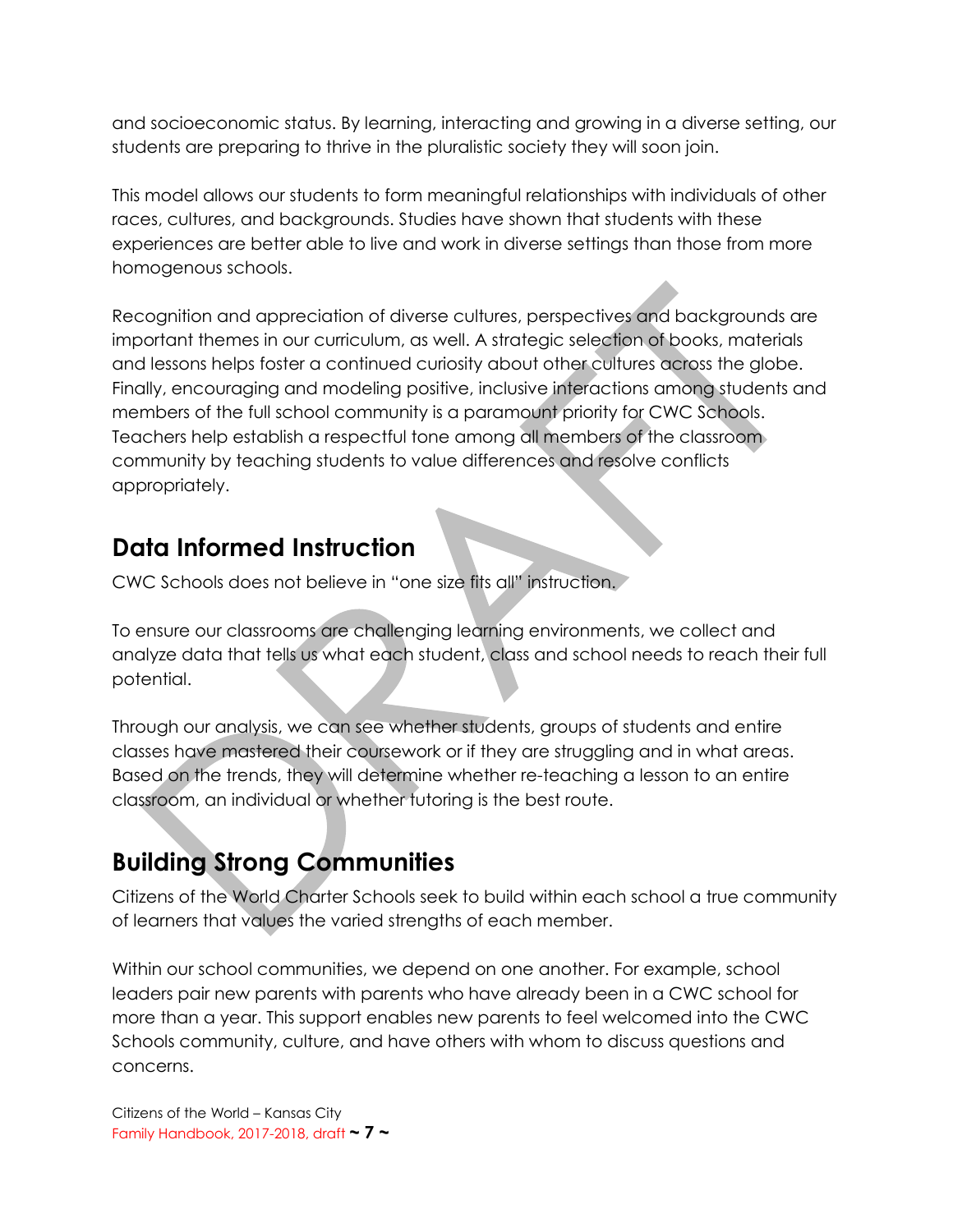Inside the classroom, instruction provides abundant opportunities for students to learn from each other and embrace authentic communication, responsible conflict resolution, and mutual respect. Our teaching faculty also forms an encouraging community of mutual support and talent development.

CWC Schools' community-building objectives are enhanced through service learning and community partnerships. Integrating community service with classroom instruction, service learning ties community projects to academic curriculum with clearly stated learning objectives linked to state standards. It also involves a period of reflection and analysis for students to discuss and share the lessons and experiences they've gained through their community work.

### <span id="page-8-0"></span>**Engaged Parent Advocates**

Citizens of the World Charter Schools consider parents to be essential partners in education, and we believe it's our responsibility to partner with all families within our schools.

Parental involvement is critical to student academic success, including higher grades and test scores, higher personal aspirations, and higher college enrollment. Investing our families in public education, and in each other, is also critical to long-term educational reform and the health of our communities.

We offer many ways for parents to get involved in our schools before they even open; in many ways, parents are our co-creators. Working alongside CWC School leaders, parents in New York, California, and Kansas City have volunteered countless hours toward recruitment, community outreach and school development.

After schools open, families are invited to regular school events, including education workshops and community-building activities. Teachers communicate frequently with parents about their child's progress, and parents are encouraged to be a regular presence at school locations, whether by attending performances, volunteering in the classroom, or participating in weekend beautification efforts. To maximize the opportunity to keep parents engaged, our school administrators do all they can to schedule parent conferences and community activities during non-work hours.

### <span id="page-8-1"></span>**Contact Information**

Citizens of the World – Kansas City Family Handbook, 2017-2018, draft **~ 8 ~** The school phone number is (816) 499-8000. School office hours are from 7:00 am to 5:00 pm. Please call this number to reach the school office. Calls cannot be transferred to teachers during instructional time. Parents wishing to speak with a staff member may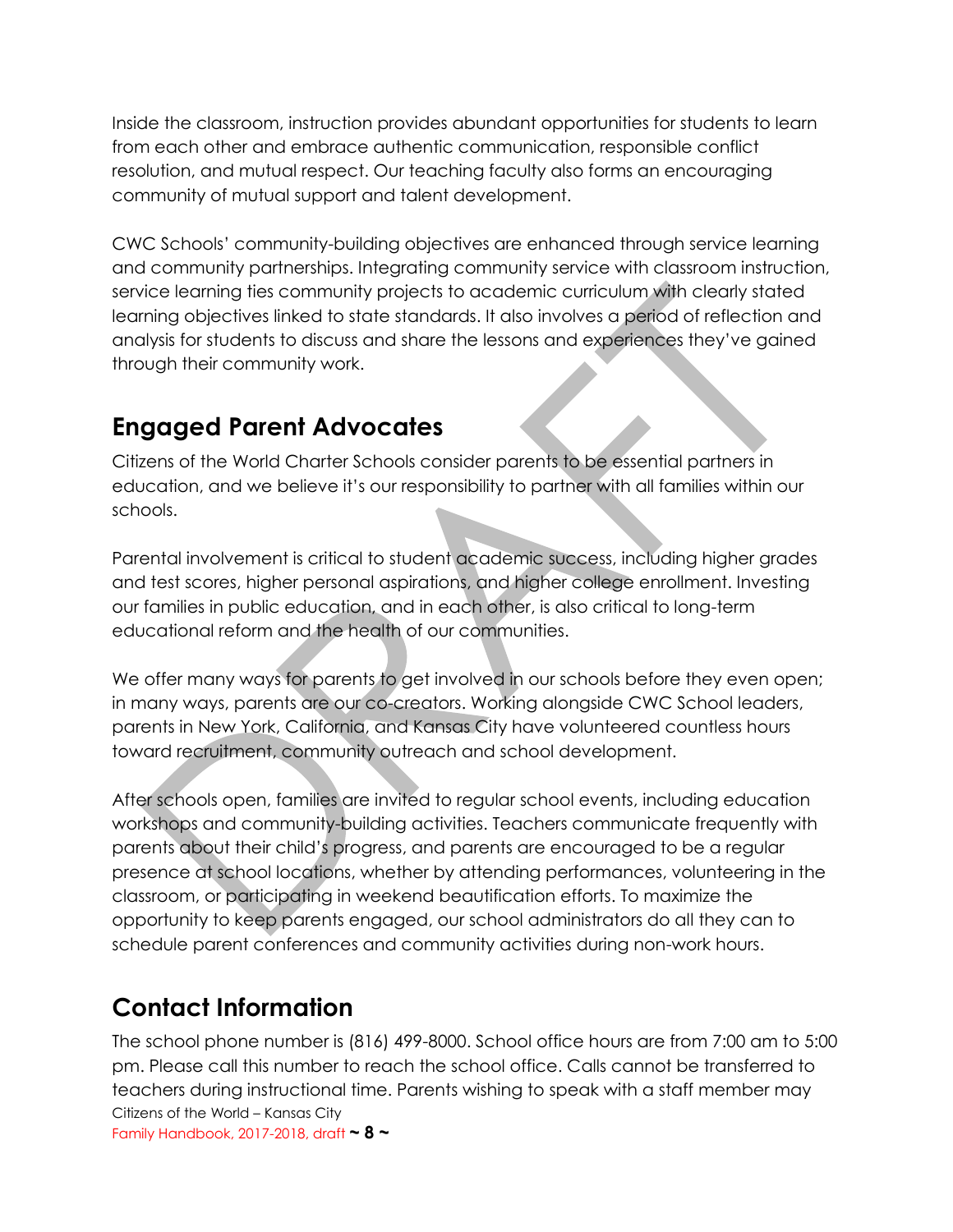leave a voice message. Calls will be returned during the staff member's planning time or after school. Citizens of the World – Kansas City is located at 3435 Broadway in Kansas City, MO 64111.

# <span id="page-9-0"></span>**School Policies and Procedures**

### <span id="page-9-1"></span>**Enrollment / Admissions**

All children who reside within the Kansas City Public School District (KCPS) boundaries are eligible to enroll in CWC Kansas City's schools. CWC Kansas City does not limit admission based on race, ethnicity, national origin, sexual orientation, disability, gender, income level, proficiency in the English language or athletic ability, but may limit admission to students within a given age group or grade level.

Priority for enrollment will be given to currently enrolled students, a small number of faculty, staff, and board member children, siblings of students currently enrolled, and all other eligible students within the geographic boundary preference.

#### <span id="page-9-2"></span>**Lottery Process**

If CWC Kansas City Charter Schools receives more applications than there are seats available for any given grade level, we will hold a random lottery as required by law. Once the lottery is held, we will contact all families to notify them of their enrollment status. All applications received after the lottery deadline will be waitlisted by the date they are received. Accepted families will then be required to complete the enrollment paperwork. More information will be sent out via mail to accepted families regarding the enrollment process. Wait-listed applicants will not be carried over, held, or deferred year-to-year; all wait-listed applicants must reapply annually for admission and re-enter the lottery process.

### <span id="page-9-3"></span>**Daily Schedule**

At CWC Kansas City, we strive to create a schedule that works in harmony with children's developmental levels and needs. We seek to provide active learning experiences within longer blocks of time so that children can indulge their natural curiosity, maximize their attention spans through full body and mind engagement, and provide for the integration of experiences across the day and week. Through these strategies, we make understanding possible for all our diverse learners.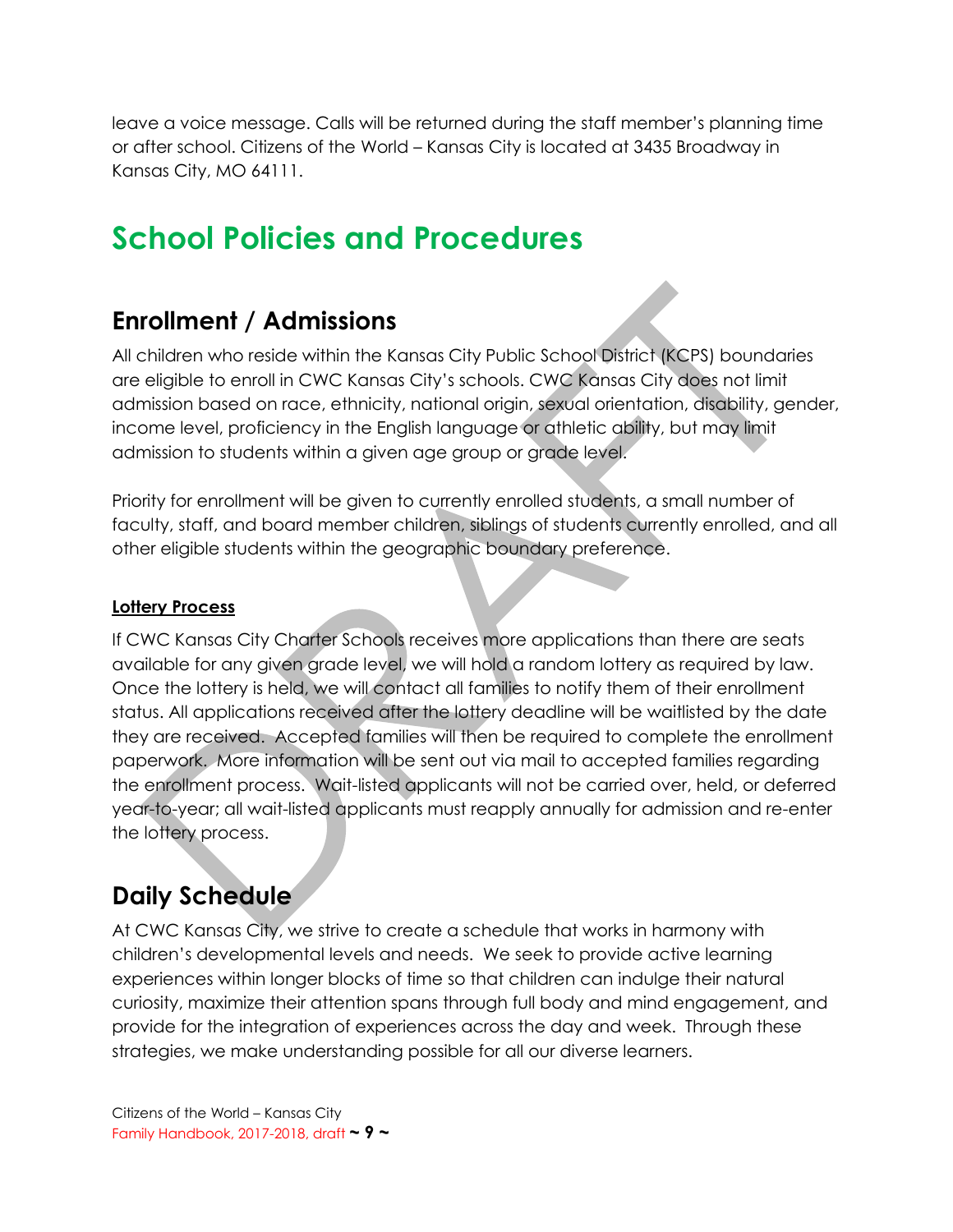This is done through a daily schedule similar to the one shared below. Of course, variations occur based on many variables but the basic framework is reflected here:

|                 | Sample Day in Kindergarten                                        |
|-----------------|-------------------------------------------------------------------|
| $8:00 - 8:30$   | Morning Welcome Meeting                                           |
| $8:30 - 9:45$   | Small Group Reading Instruction (with Read Aloud and Snack Break) |
| $9:45 - 10:15$  | PE/Music/Yard Plan/Library/Centers                                |
| $10:15 - 11:30$ | <b>Math Centers and Activities</b>                                |
| $11:30 - 12:00$ | Recess                                                            |
| $12:00 - 12:30$ | Lunch and Clean Up                                                |
| $12:30 - 1:00$  | <b>Quiet Activities and Rest</b>                                  |
| $1:00 - 3:00$   | Activities vary each day, including:                              |
|                 | Writers Workshop                                                  |
|                 | Science and Social Studies Projects                               |
|                 | Art Class, 1 / week for 1 hour                                    |
|                 | Music Class, 2/week for 40 minutes                                |
|                 | PE, 2/week for 40 minutes                                         |
| $3:00 - 3:15$   | Wrap Up, Reflections, and Dismissal                               |

Please note that the school day begins at 8:00am and ends at 3:15pm. Students must be in their classroom, ready to learn by 8:00am or they will be marked tardy. Children who are not attending the before school program should arrive no earlier than 7:45am. If there is a change in how your child will be getting home from school, please call the office as early as you can to ensure that the message gets to your child's teacher before dismissal.

### <span id="page-10-0"></span>**Annual Calendar**

The annual calendar can be found on our website at [www.cwckansascity.org/School-Calendar](http://www.cwckansascity.org/School-Calendar) and is also available on the protected Family Connections website at [www.cwckcfamily.org.](http://www.cwckcfamily.org/)

### <span id="page-10-1"></span>**ACE Before and After School Program**

CWC Kansas City offers and manages its own program to care for our students before and after school hours. "ACE" - our After Class Enrichment program - is open from:

 7:00 – 7:45am, at which time children can proceed to their classrooms; And immediately following the 3:15 dismissal, until 6:00pm.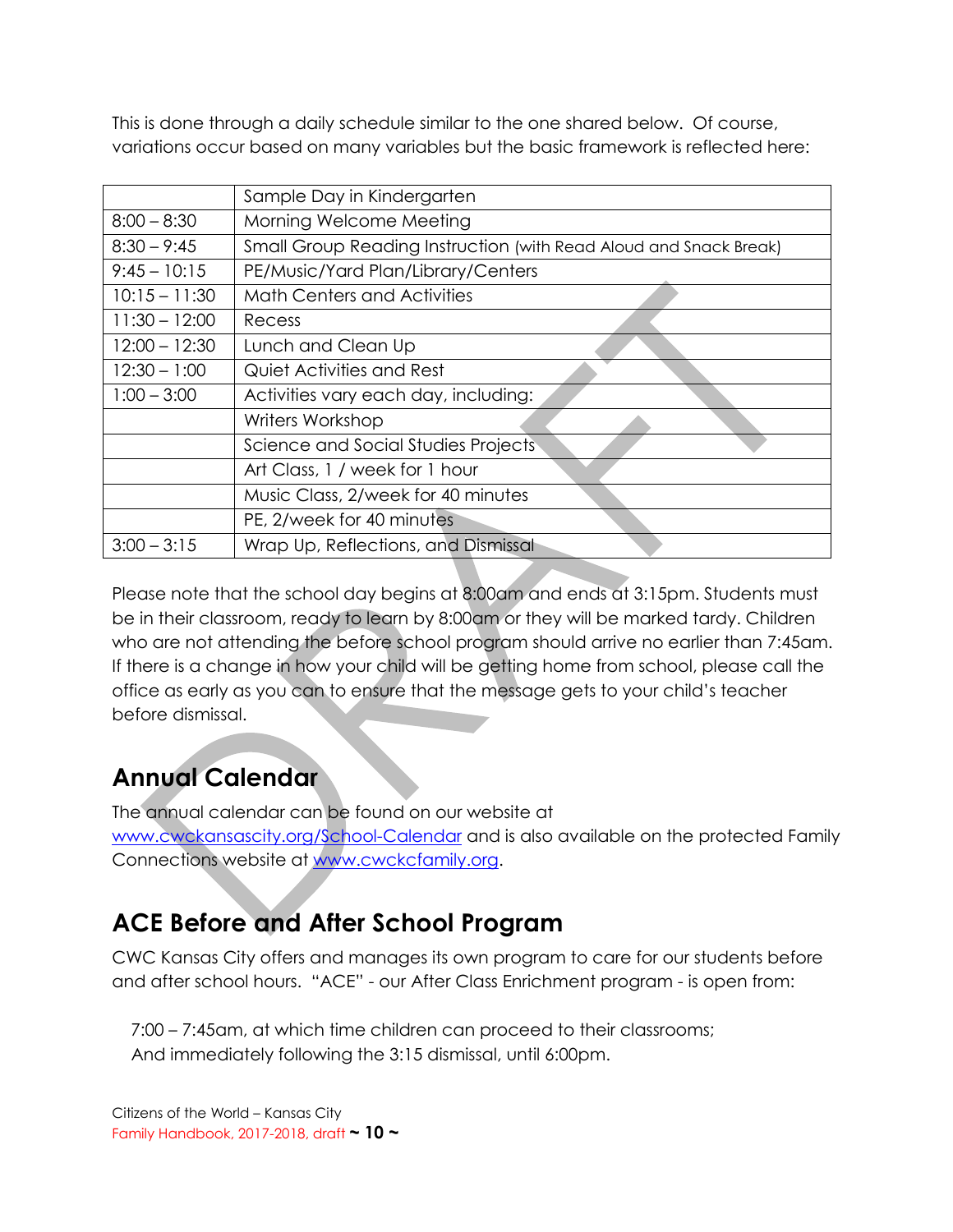The ACE program offers three layers of programming to serve children and families:

### <span id="page-11-0"></span>**ACE Care**

This includes free play, snack time, homework help, and engaging, active, creative units and lessons linked to the themes and activities of the school program. Children might write and perform a play, design and build a city out of cardboard, or explore a new arts and crafts activity. All ACE Care activities are taught and supervised by our own ACE staff members who participate in trainings and professional development to ensure the ACE program operates with the same mission and core values as our outstanding school program.

### <span id="page-11-1"></span>**ACE Clubs**

Clubs provide a low-cost opportunity to extend learning from the school day for children seeking a little more. K-2nd grade clubs might include Chorus, Dance, Book Club, Fitness, Spanish Language and Culture, and more. Offerings are based upon family input and interest. ACE Club offerings are taught by CWC faculty, staff, and community members.

### <span id="page-11-2"></span>**ACE Enrichments**

Enrichments provide 10- to 12-week fee-based, enrichment classes offered by CWC faculty and community vendors. These classes expand beyond school offerings to sample other learning experiences. ACE Enrichments might include such activities as Mad Science, Karate, Piano Lessons, Computer Programming, and more. Offerings are based upon family input and interest.

All programs and services are offered on a sliding fee scale to ensure access to all families. Complete details and program policies are posted on the ACE portion of the cwckansascity.org website.

### <span id="page-11-3"></span>**Arrival and Dismissal**

At CWC Kansas City, maintaining a safe environment for the children is our top priority. To ensure our students and campus are safe during arrival and dismissal, we ask parents to assist us by following the procedures discussed in the Arrival and Dismissal communication which will be distributed prior to August 14th.

### <span id="page-11-4"></span>**Attendance**

Citizens of the World – Kansas City Family Handbook, 2017-2018, draft **~ 11 ~** Students are most successful when they come to school every day. These students are more able to learn, integrate effectively with their peers, and to settle comfortably into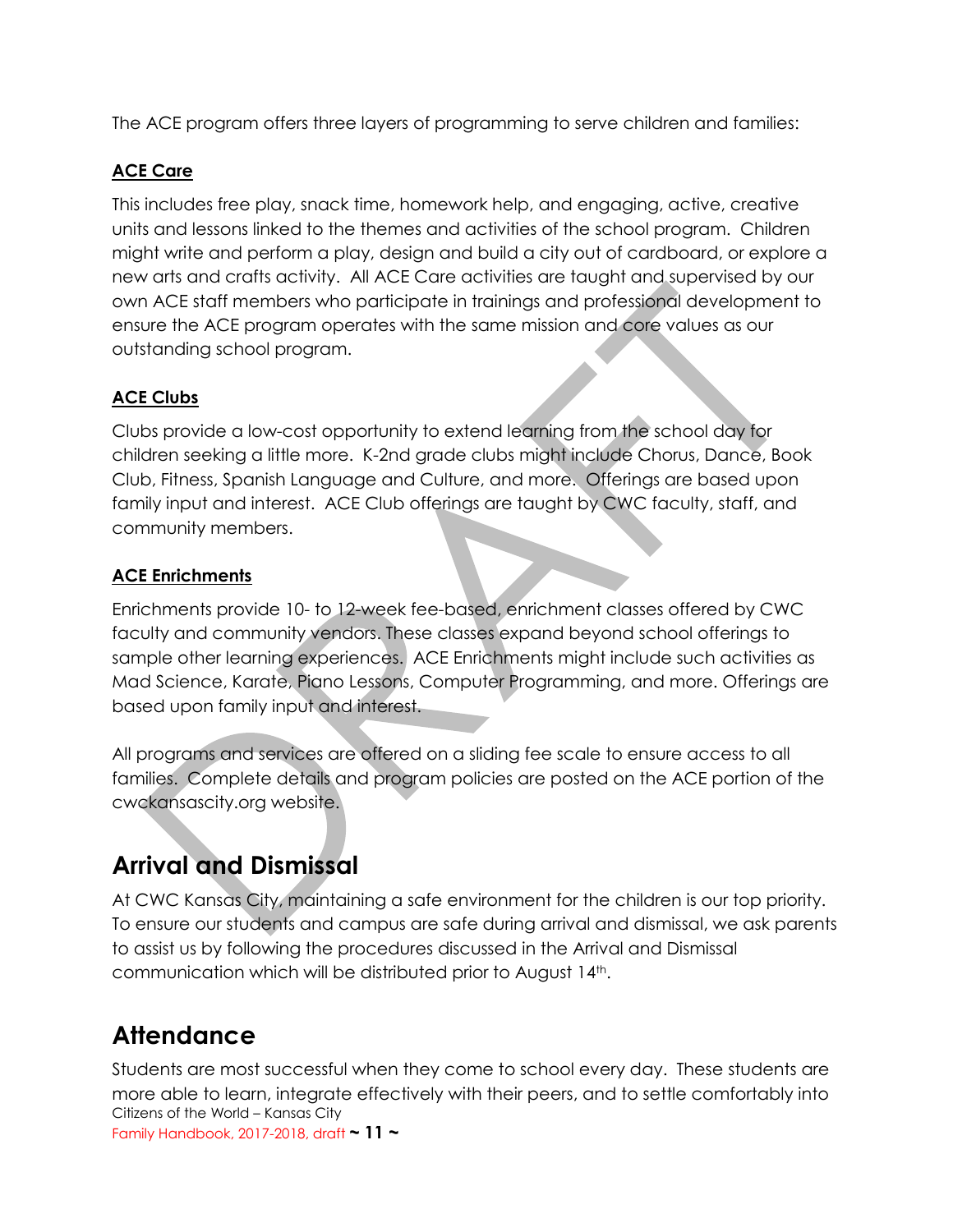the rhythms and flow of the day. As a parent, your commitment to school attendance will send a message to your child that education is important to your family and that school is the key to learning and doing your best. By making school a priority, you will take a critical step in supporting your child's education. Every day counts!

Here's a list of things you can do to limit your child's absences:

- 1. Make sure your child is at school on time. Frequent tardiness often leads to frequent absences.
- 2. Limit the amount of time your child is absent due to appointments and other scheduled activities. Try to schedule appointments after school.
- 3. Plan ahead. Schedule family vacations during weekends or during school breaks. Please remember that family vacations are not an excused absence.
- 4. Create a restful environment to make sure your child gets plenty of sleep. It ensures that your child is refreshed and ready to go the next morning. Create a pattern of healthy routine care at home that includes sleep and access to healthy meals each day.
- 5. Please reach out to your child's teacher if your child is reluctant about coming to school. As your partner in education, the faculty will assist in determining possible causes.

#### <span id="page-12-0"></span>**Tardiness**

A student will be counted tardy if they arrive to their classroom after 8:00am.

If a student is tardy, parents must bring him/her to the office for a tardy slip. Advanced notice to the school office/homeroom teacher of a tardy is appreciated.

If five tardies have been accumulated at any point during the school year the family will be contacted by the school in order to address the problem and seek a solution.

### <span id="page-12-1"></span>**Excused Absences**

Excused absences include the following circumstances.

- 1. A serious illness or if attendance in school would endanger a student's health or the health of others.
- 2. A serious illness or death in a student's immediate family
- 3. A court order or an order by a governmental agency mandating absence from school.
- 4. Observance of religious holidays.
- 5. Conditions rendering attendance impossible or hazardous to student health

Citizens of the World – Kansas City Family Handbook, 2017-2018, draft **~ 12 ~**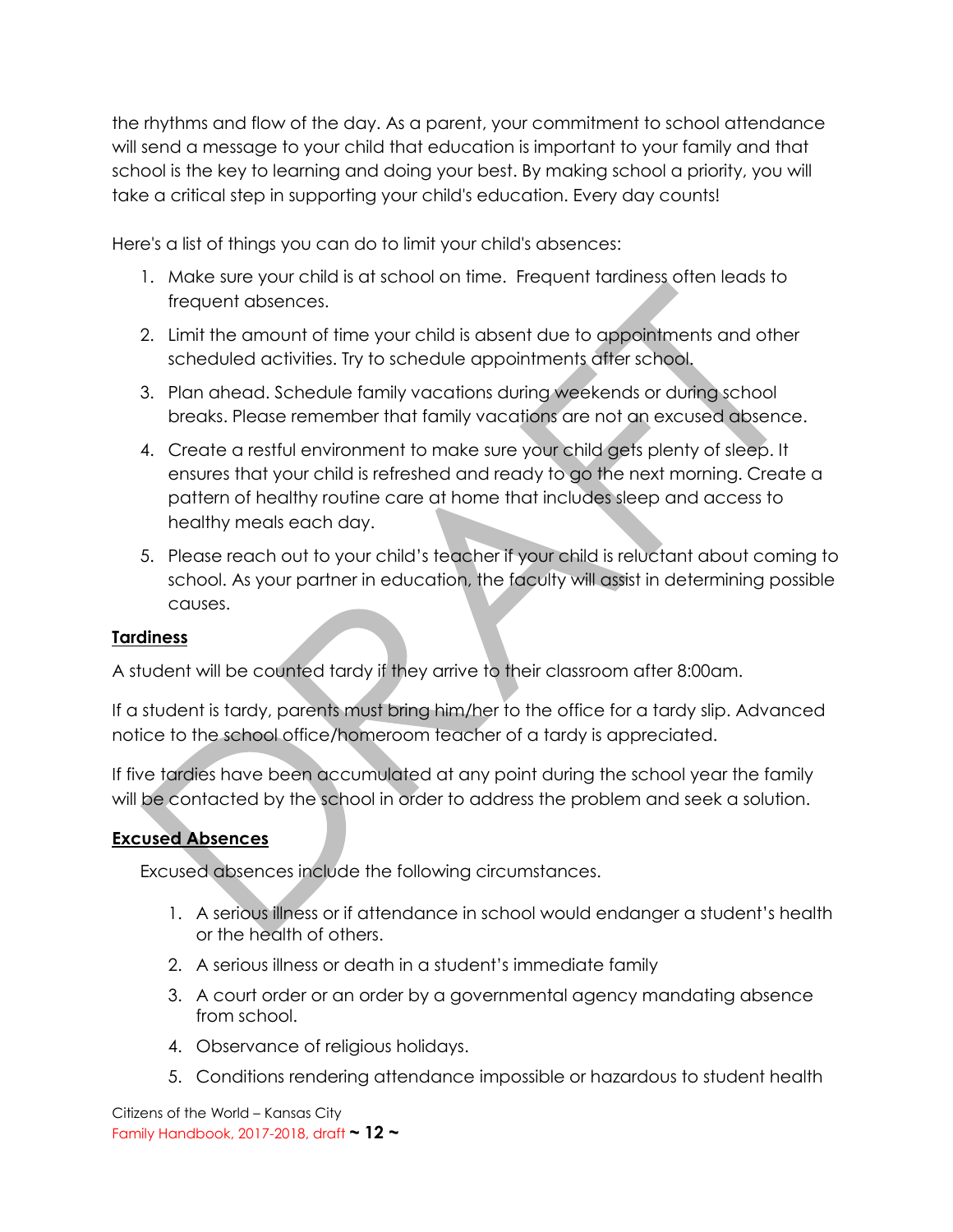or safety.

6. A student whose parent or legal guardian is in military service in the armed forces of the United States or the National Guard, and such parent or legal guardian has been called to duty for or is on leave from overseas deployment to a combat zone or combat support posting, shall be granted excused absences, up to a maximum of five school days per school year, for the day or days missed from school to visit with his or her parent or legal guardian prior to such parents or legal guardians deployment or during such parents or legal guardian leave.

If a student is absent from school, the student must bring an excuse from home the day the student returns, signed by the legal parent or guardian.

When the student is absent, the school will attempt to contact the parent to determine the cause of absence. However, the written excuse must be brought, whether or not a contact is made by phone.

All work missed due to excused absence must be made up by the student within a reasonable time. It is the family's responsibility to make arrangements with the teacher for make-up work.

In order to participate in an extracurricular or after school activity, a student must be in attendance on the school day of the activity.

For each absence beyond ten (10) days, students must bring an excuse from a doctor, dentist, health center, etc., or court for the absence(s) to be excused.

### <span id="page-13-0"></span>**Unexcused Absences**

Unexcused absences are considered a failure to attend school for reasons other than those listed above. Please note that documentation is required for all absences.

### <span id="page-13-1"></span>**Nutrition**

Good nutrition helps students show up at school prepared to learn. Because improvements in nutrition make students healthier, students are likely to have fewer absences and attend class more frequently. This means students will have more time in class, and students will have fewer interruptions in learning over the course of the school year. Additionally, students' behavior may improve and cause fewer disruptions in the classroom, creating a better learning environment for each student in the class. Studies find that improving the quality of students' diets leads to students being on task more often and in general that a higher quality diet is associated with healthier growth and cognitive development.

### <span id="page-13-2"></span>**Nutrition at CWC Kansas City**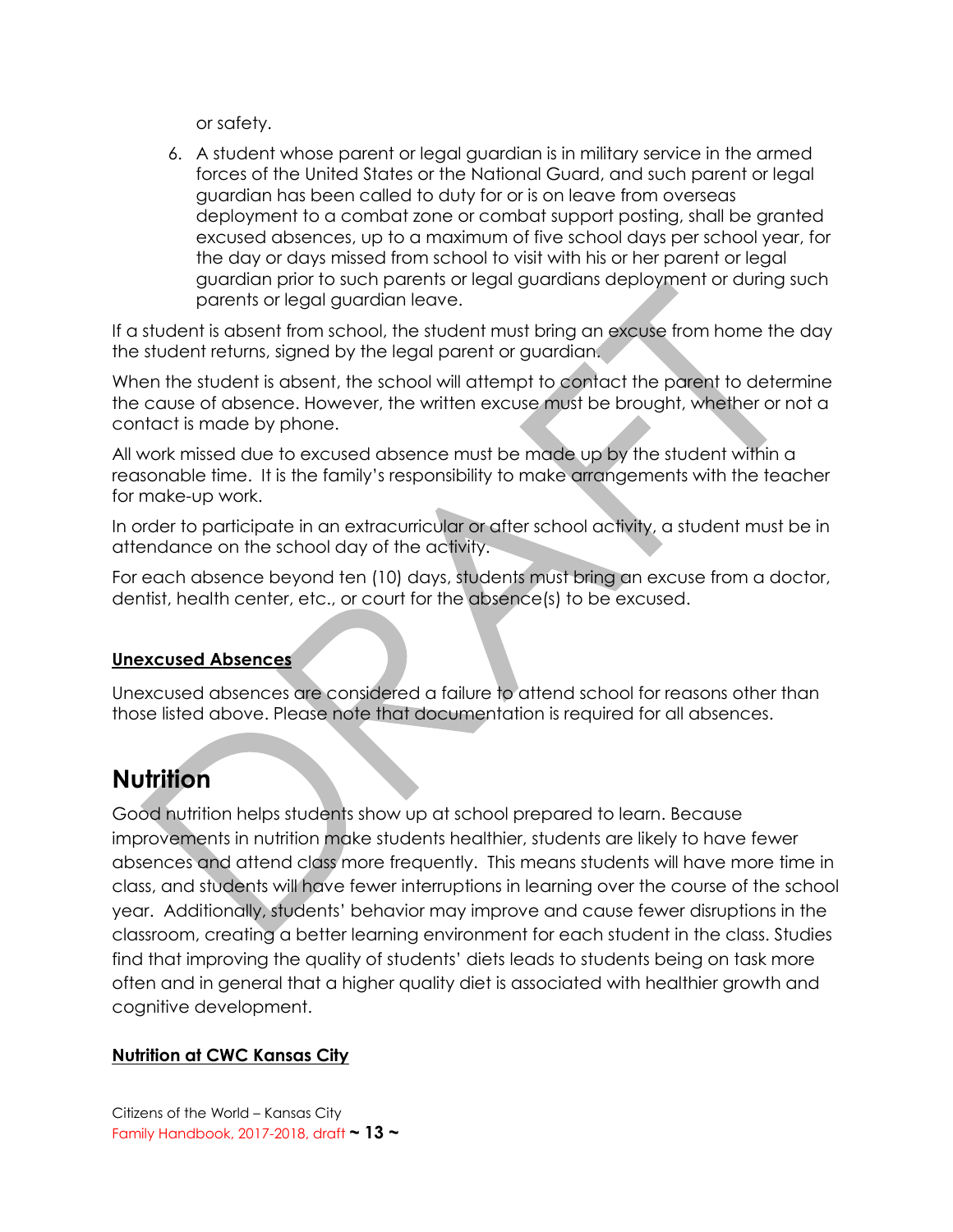Physical health is not only important in its own right, but a critical component of a child's healthy cognitive, social and emotional growth and development. Therefore, at CWCKC we focus on insuring that children are well fed with nutritious and balanced meals and snacks throughout the day.

- Every child has access to our breakfast program.
- Every child will take part in a snack break during morning reading period. Children will relax, enjoy a snack, and listen to a read-aloud story from their teacher.
- Every child will have lunch in our multi-purpose room. Children have the option of eating our hot lunch or bringing a lunch from home.
- Children who stay after school in our ACE program can either bring or receive a snack.

Please read this section carefully so that you understand the needs, opportunities, and requirements of each daily experience.

### <span id="page-14-0"></span>**Meals: Breakfast, Lunch, and Supper**

Families may purchase breakfast or lunch for their child. All children whose family qualifies based on their income will receive a free or reduced price meal through the National School Lunch Program. Applications for the NSLP are available on our website and can be completed and turned in to the office.

Our healthy breakfast and lunch is prepared by Joe Joe's Catering in Westport. Food is delivered to the school and served to children on a plate. Monthly menus will be posted on our CWCKC web site.

**Lunch** costs \$3.80/meal and must be ordered by the week for \$19.00 total.

**Breakfast** costs \$3.00/meal and must be ordered by the week for \$15.00 total.

**Milk** is included in the price of a meal OR can be purchased separately for \$0.50/carton.

(*We will offer milk purchases on a daily basis. We will sell milk to students who have not ordered lunch until we run out, so please do your best to inform us in advance if you plan to purchase milk regularly*.)

**Supper** will be served daily to all students who are still in attendance at the ACE after school program at 4:15pm. Supper is provided to all students free of charge by the Child and Adult Care Food Program for At-Risk After School Programs.

Citizens of the World – Kansas City Family Handbook, 2017-2018, draft **~ 14 ~**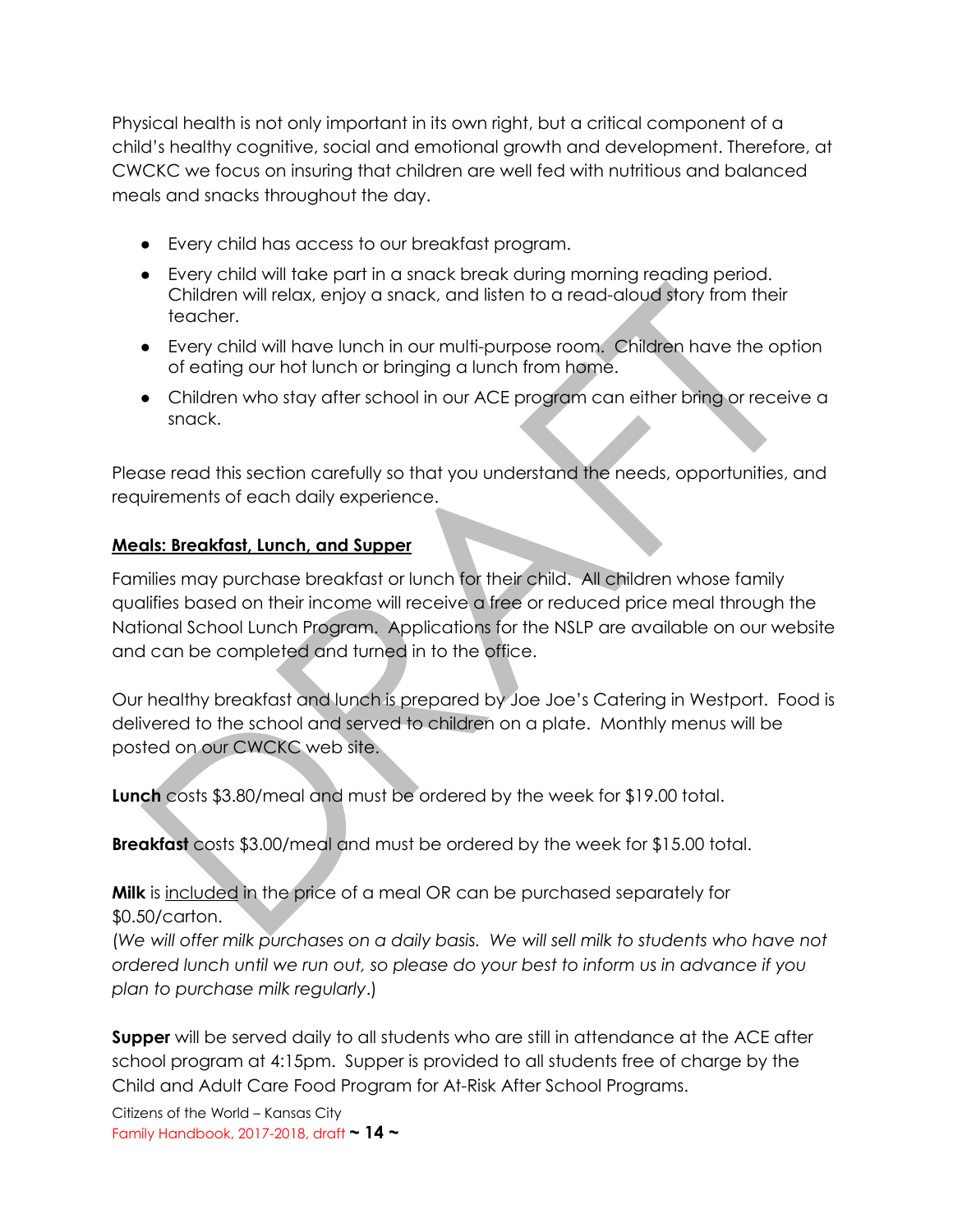#### <span id="page-15-0"></span>**Snacks**

Children will eat snack at midmorning. Snacks packed and brought from home should be packed separately from all other items, in a bag or small lunch box, so it can be carried by the child to his/her reading area. A morning snack should be a small, healthy serving of one item and some water to drink. Please do not pack a full meal for snack time. There is not adequate time or space to eat it, and lunchtime follows within 2 hours.

We are a healthy school and as such ask that children bring healthy foods if they bring lunch or snack. A list of nutritious, tasty, and easy to manage food ideas is below - - but we know there are many more! These are just some ideas to help get you thinking!

We discourage foods that contain high levels of sugar, salt, MSG, food coloring, and other additives. If a food is considered "dessert", please save it at home for after school or dinner. Candy, cookies, cake, pudding, and chocolate covered bars get eaten instead of the healthy foods you pack that are needed to nourish the mind and body for learning and playing!

Only water should be sent for a snack drink. Do not send juice or carbonated beverages. In addition, snack is eaten in the classroom and spills sometimes happen.

**For health reasons, such as allergic conditions, DO NOT SEND ANY ITEMS CONTAINING PEANUTS. In addition, we will teach the children that food items may never be shared. This lesson will come within our curriculum to reinforce that this is an issue of kindness and consideration for others' well-being.**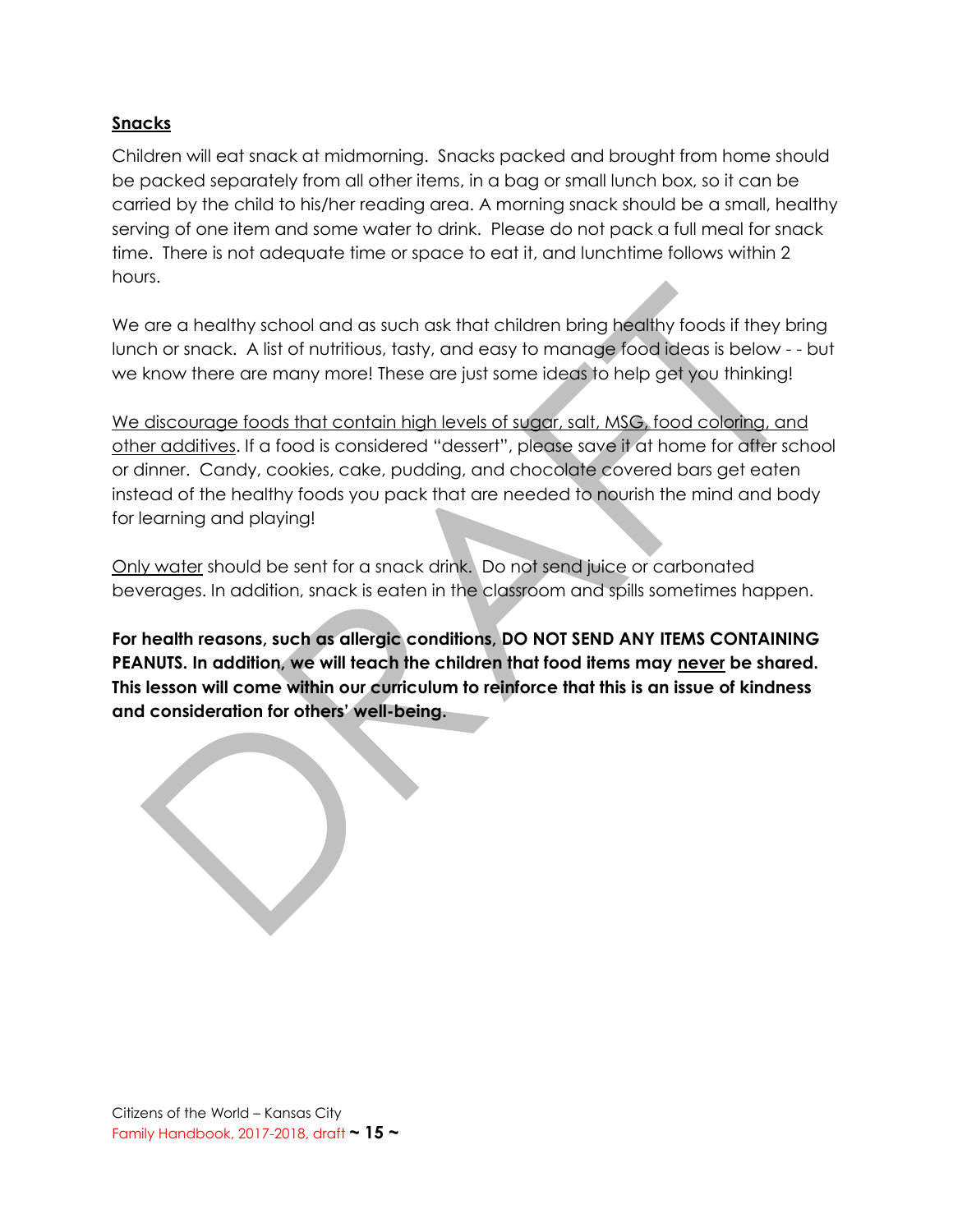#### <span id="page-16-0"></span>**CWCKC Healthy Snack List**



**Fruits**

apples – slices bananas blueberries cantaloupe cubes cherries clementines grapes- cut in half kiwis - sliced orange wedges pomegranate seeds strawberries raspberries watermelon cubes raisins dried fruit



#### **Vegetables**

baby carrots cucumber slices/sticks grape tomatoes red and yellow bell peppers – slices sugar snap peas edamame guacamole hummus baba ganoush white bean dip salsa avocado sliced celery and dip



#### **Grains**

whole grain crackers tortillas corn chips homemade popcorn cereal bars pretzels honey wheat pretzels snap-pea crisps fruit/nut mix bars granola bars rice cakes crisp flat breads



**Proteins**

yogurt – low sugar variety turkey, ham, chicken - cubes/slices cheese – slices/stick almond butter and crackers/celery tuna salad with crackers/celery

Citizens of the World – Kansas City Family Handbook, 2017-2018, draft **~ 16 ~**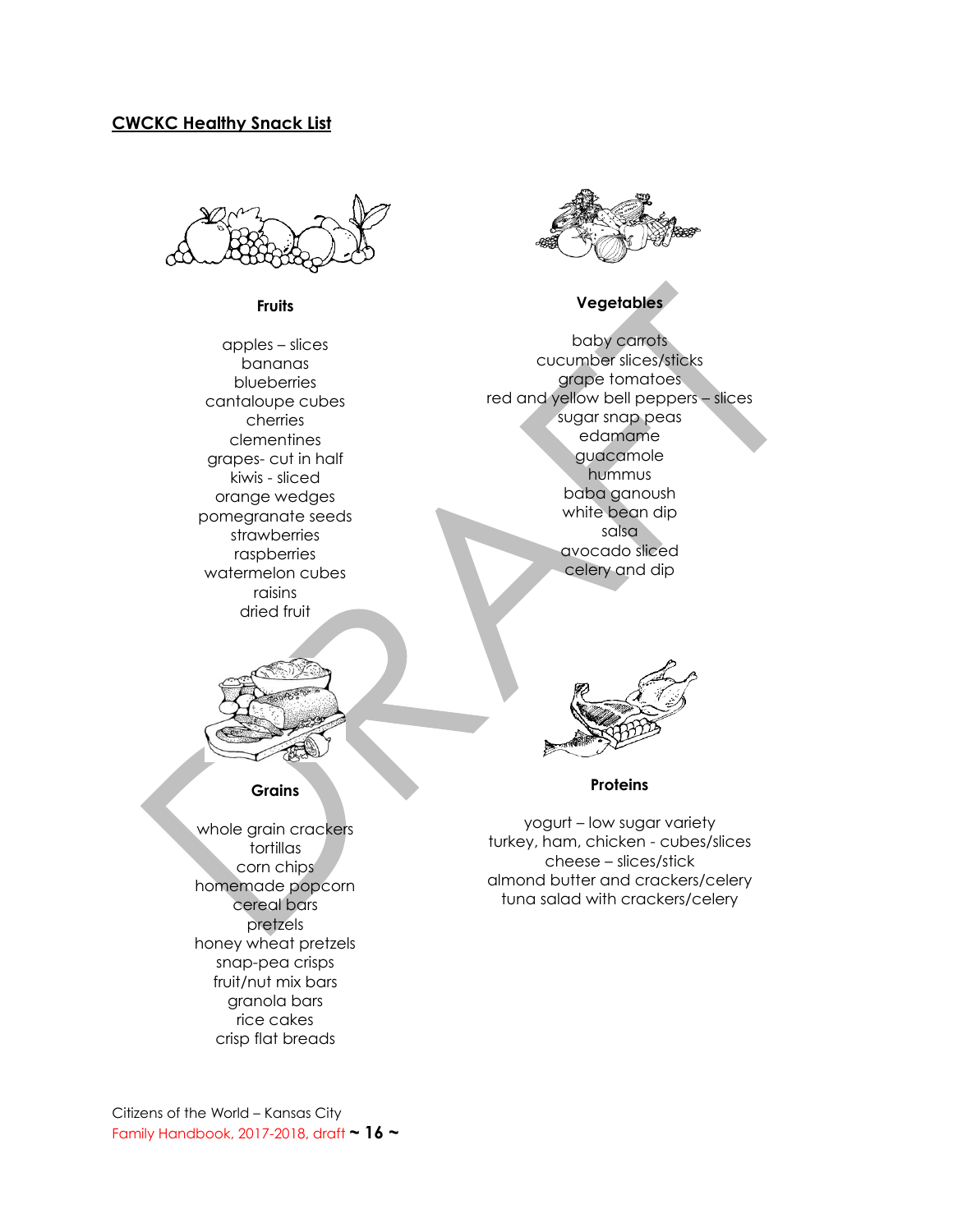### <span id="page-17-0"></span>**School Uniforms**

At CWC Kansas City, we recognize that students need to come to school comfortable and ready for a day of learning. We believe that a school uniform assists in meeting that goal for all children. School uniforms can:

- Eliminate family struggles in the morning around 'what to wear',
- Ensure children are comfortable and able to focus on learning throughout the day,
- Create a simple and cost-effective clothing option for families,
- Reduce disparities in an economically diverse community,
- Encourage children to focus on more meaningful avenues for self-expression

As we begin our new school here in Kansas City, we were committed to ensuring parent feedback and voice in this important decision. At our first Family Council meeting in April 2016, we received parent input on the benefits, challenges, and specific preferences around school uniforms. We are grateful to the many families that took the time to share their thoughts and believe our final choice reflects parent opinions very closely.

Below is a visual description of the uniform for our school. The focus is on comfort throughout the day, options for warmer or colder weather, and ease of access/affordability for families. To ensure your child's comfort throughout the day, please make sure they are easily able to operate zippers, buttons, snaps, etc. on clothing. Different garments can be purchased at most major retail outlets – both department stores and discount stores.

### Shirts

- Yellow, White, or Kelly Green solid colored polo shirt
- Long- or short-sleeved
- No logo or stitching
- Collar must be worn folded down
- Shirts may be tucked in or left out, but should fit appropriately and not be too tight or too long.
- Undershirts or t-shirts worn under the polo must be solid white.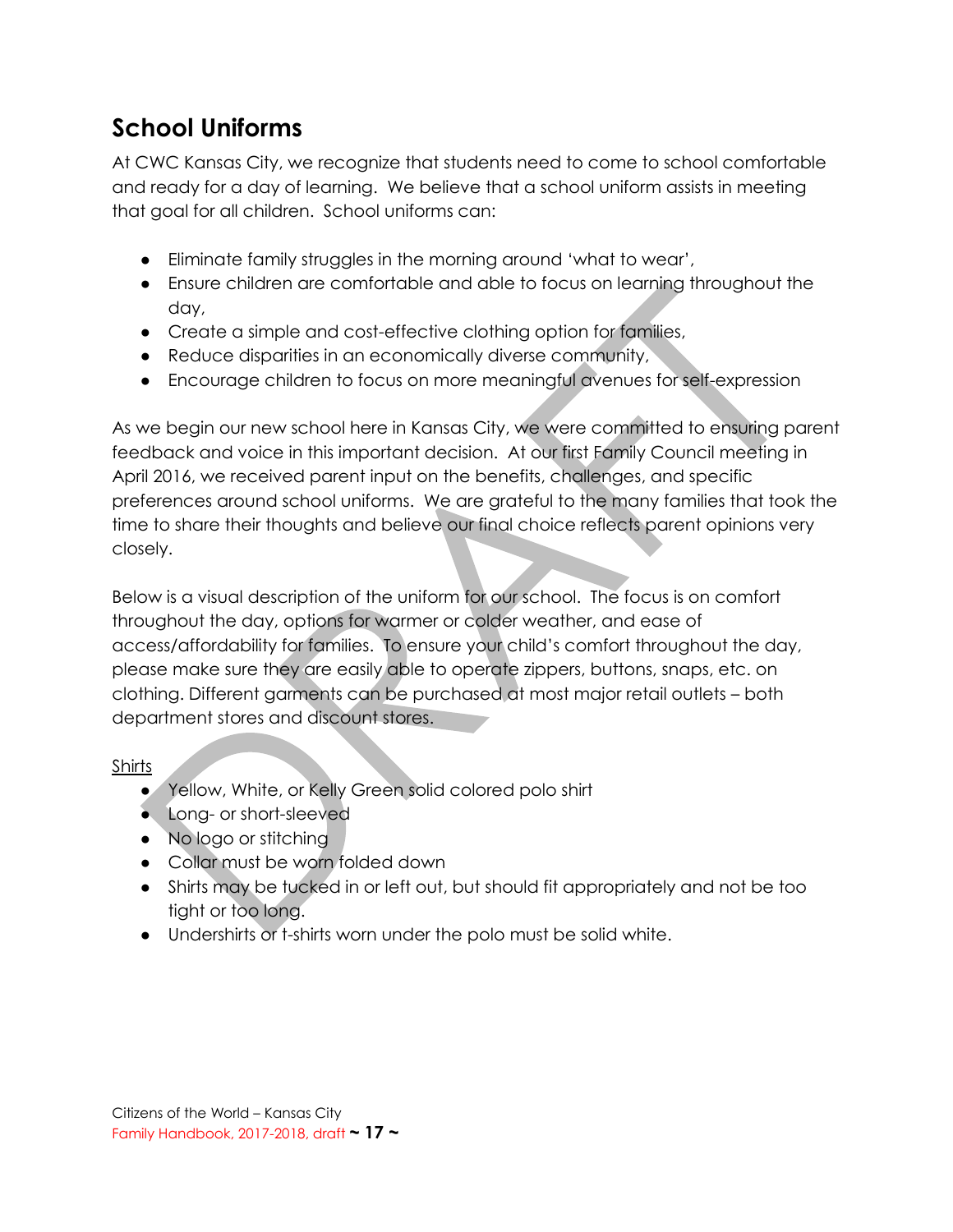

#### Pants / Skirts

- Solid tan colored Khaki Pants, Shorts, Skirt, or Jumper
	- o Worn at the waist
	- o No low-rise, bagging, sagging, or dragging
	- o Students opting to wear shorts underneath a skirt or jumper may do so if the shorts are khaki or white, and their length is shorter than the skirt.
	- o "Skorts" that are khaki are an acceptable alternative to shorts or skirts.









#### Sweater/Sweatshirt

- Yellow, White, or Kelly Green solid color sweater or sweatshirt.
- V-neck, crew neck, or button down.
- No hoodies; No logos or stitching.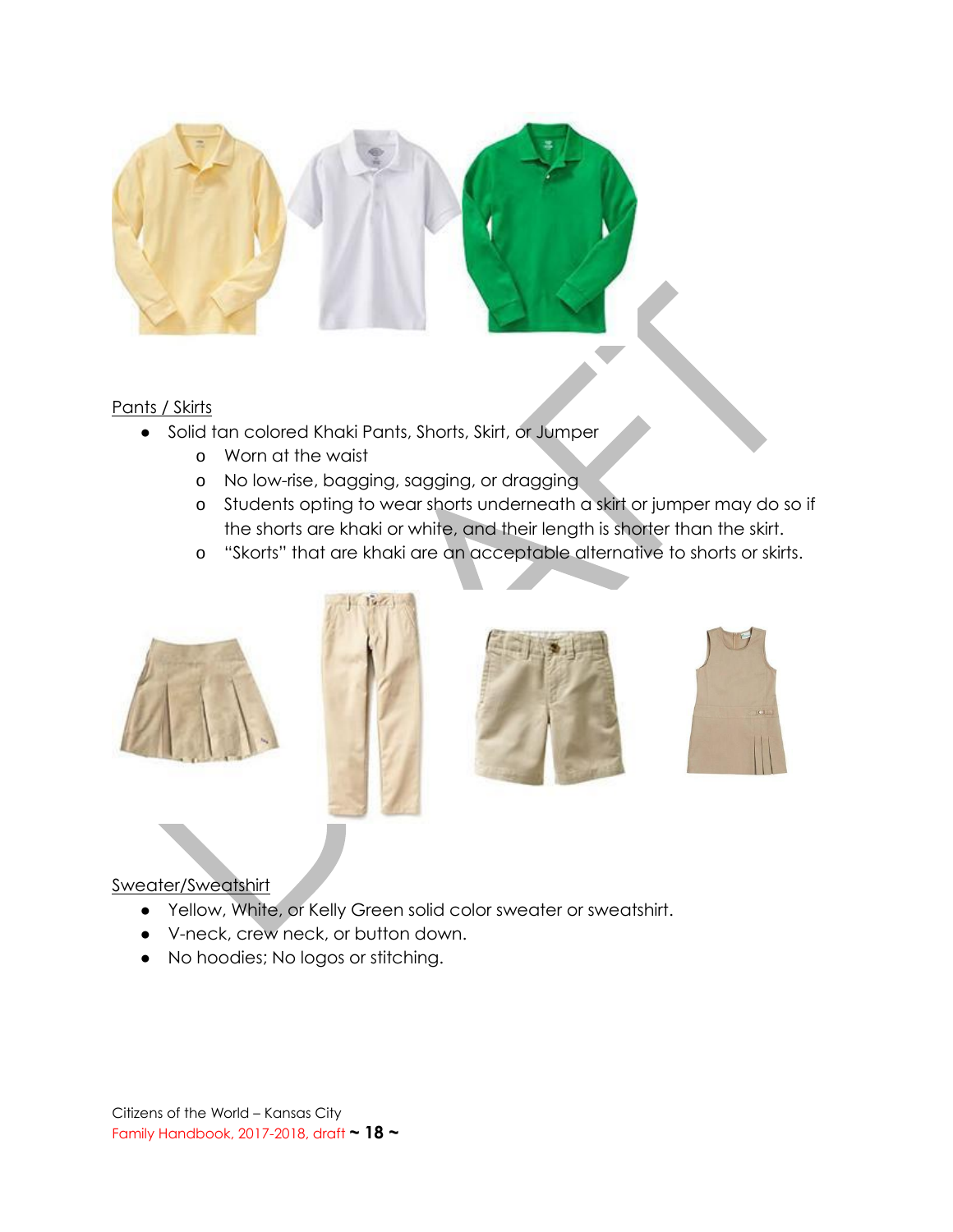

#### Shoes & Socks

- Closed toe, athletic shoes that are appropriate for recess, PE, and other safe movement
- No light-up or wheeled shoes
- White athletic socks, knee socks, tights, anklets, or running socks must be worn with shoes
- Boots may be worn to and from school as needed for weather related purposes, but students must wear athletic/tennis shoes during the school day

#### <span id="page-19-0"></span>**Consequences for Being Out of Uniform**

We ask all CWC Kansas City students to participate by wearing the school uniform described each school day. Particularly in the primary years, it's important for family members to be supportive of the student in remaining consistent with expectations. In the event a student arrives at school out of uniform, school staff will support the child whenever possible by providing a temporary uniform item for the day. The family will be notified to ensure this won't become a repeat occurrence. A meeting will be convened to address the problem and find a solution.

#### <span id="page-19-1"></span>**Spirit Days and Other Dress Days**

On occasion, the school or student council will offer the special opportunity to be part of a school or community event. These "out of uniform" days will always be preceded with written information sent home to families. Parents who aren't certain about the scheduling of these events are welcome to contact the office with any questions.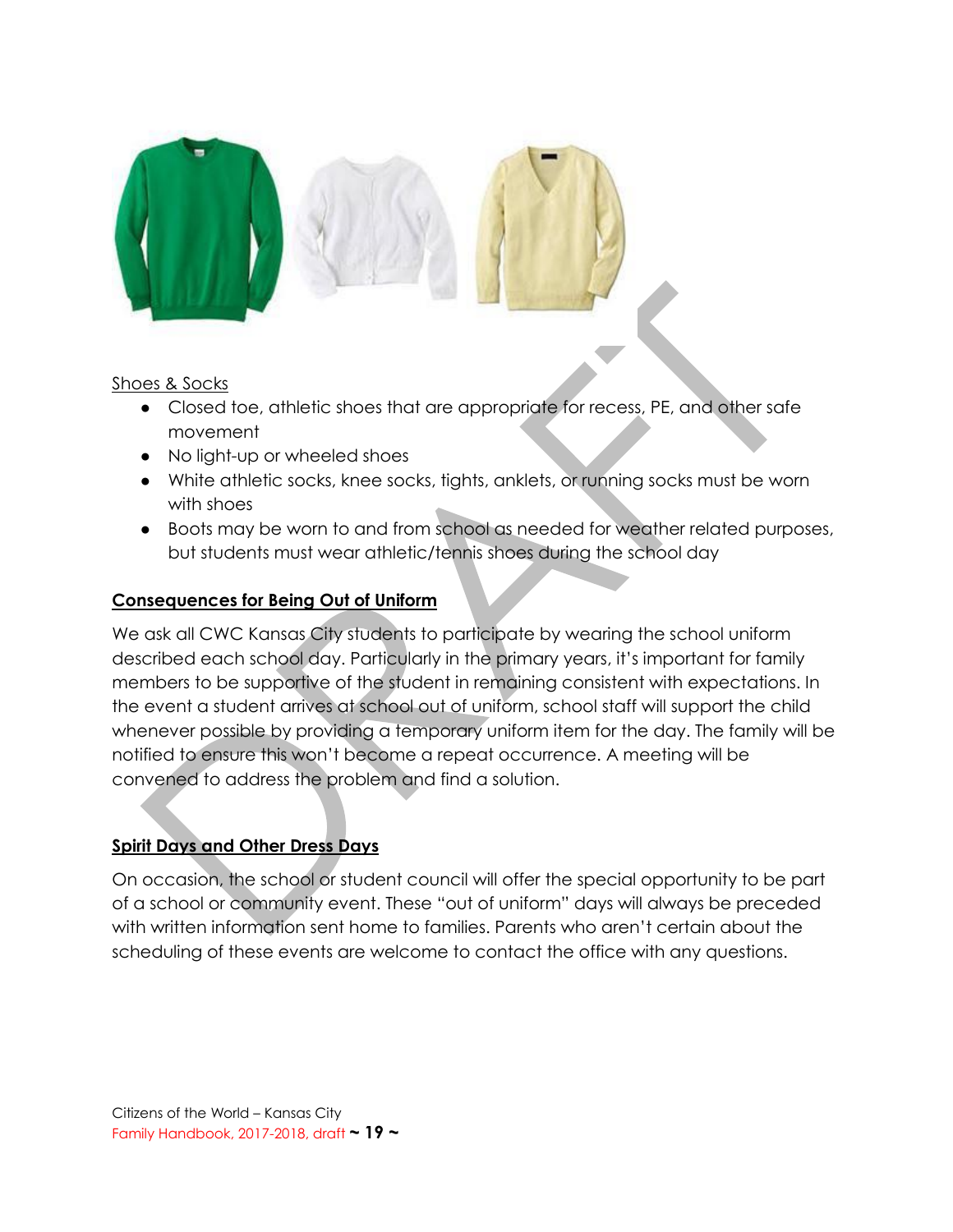### <span id="page-20-0"></span>**Classroom Procedures**

### <span id="page-20-1"></span>**Philosophical Approach and Goal**

In support of our mission, CWC Kansas City employs the following instructional approaches and practices, drawing on our philosophical foundations. These approaches and practices do not stand alone, but rather influence each other, and teachers will draw on multiple strategies in planning, delivering and adjusting their instruction.

- **Project-Based Learning** integrates skills and knowledge through meaningful and fun projects that make abstract learning concepts concrete. In integrated projects, science and social studies concepts are brought to light through lifebased activities that engage students in thinking, acting, and interacting with the real world.
- **Teaching for Understanding** is a framework developed by Project Zero at Harvard University. It is a process for teachers in developing curriculum that ensures connection between learning goals, learning activities, and assessments of understanding. These strategies help teachers take students beyond the mere mastery of facts to the ability to apply learning in new and unfamiliar contexts.
- **Differentiated/Personalized Learning** ensures that instruction is tailored and appropriate for students' current understandings, needs and personal experiences. Our teachers take the time to get to know each child as an individual and receive the support, data, and resources they need to adapt instruction and lessons to the needs of diverse learners so that students can connect what they learn to their own lives, making learning meaningful for all.
- **Gradual Release of Responsibility** presents a process in which the responsibility for learning is released from the teacher to the student. The gradual release of responsibility provides a process to help students become more independent.
- Service Learning is curriculum-based community service that integrates service with classroom instruction so that students can develop both a sense of responsibility and stronger connection with and for their surrounding community. Service‐learning allows students to put to use what they are learning through the academic curriculum. Even the youngest students can offer service to their classrooms and schools.

Ultimately, our goal is for student "success" to include mastery of both content and emotions, so that students can meaningfully connect with each other, be part of any community, and courageously decide who they are in the world and how they want the world to be.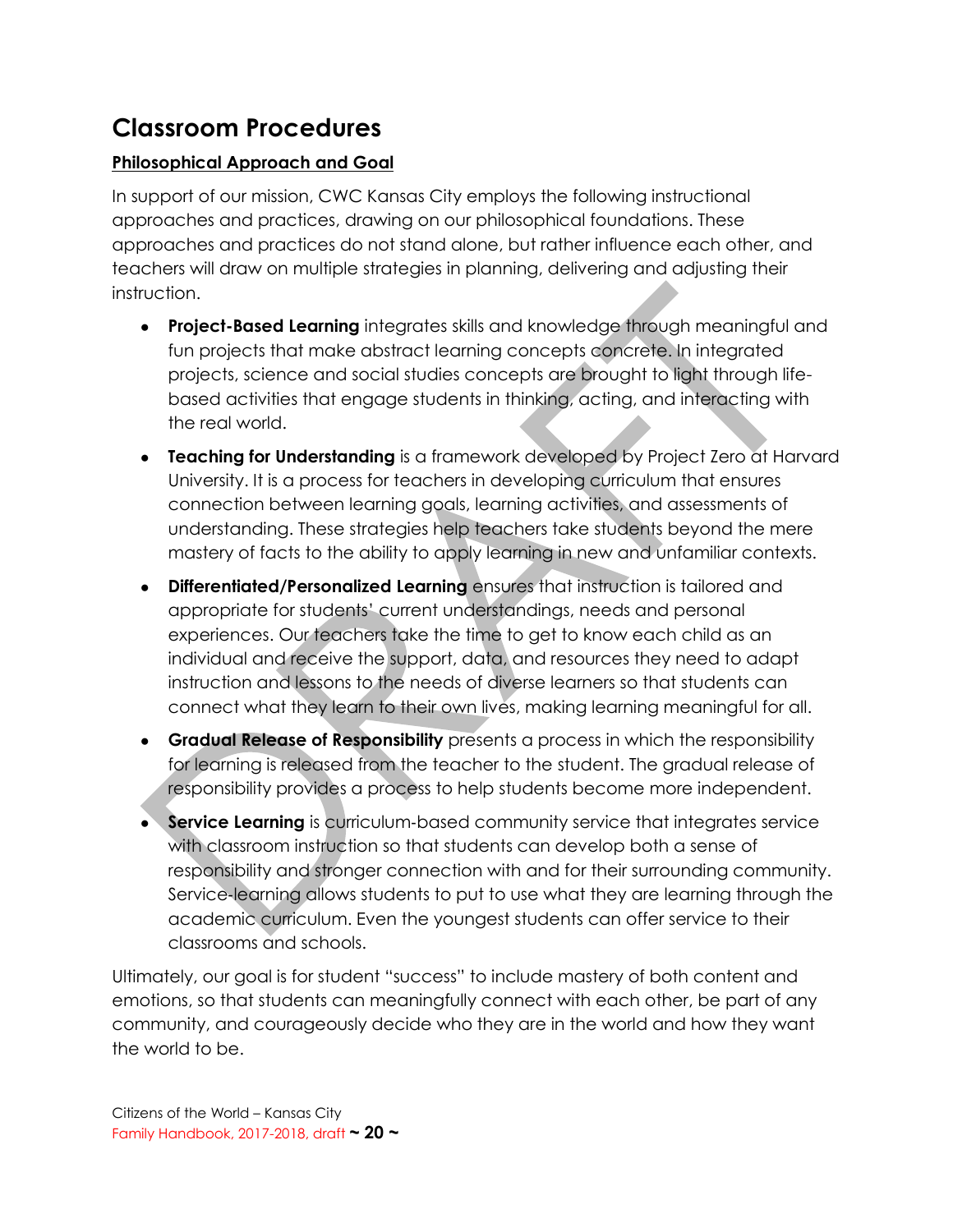#### <span id="page-21-0"></span>**Student Assessment**

Students are assessed regularly at CWC Kansas City utilizing measures that are efficient and effective and take little away from instructional time. Multiple measures are used at the beginning of the year and at the end of each trimester to determine a student's progress. Teachers utilize the results of assessments so that instruction can be individualized and differentiated to meet each child's needs.

Ongoing assessment is a crucial aspect to the running of an effective workshop-based classroom. CWC Kansas City values different forms of assessment, including: performance-based/rubric driven assessment, individualized assessment (1:1 interviews), whole group assessments, as well as more formal tests. Aligned to our educational philosophy, assessment should not only be compromised of "paper and pencil" traditional tests but should also encompass opportunities for students to exhibit what they know and be assessed in different creative manners as well.

### <span id="page-21-1"></span>**Progress Reports and Parent Conferences**

Students in the primary grades at CWC Kansas City will receive formal progress reports every trimester (3 times per school year). The progress report is designed to share information about student growth and learning across multiple areas of academic, social, and emotional development. In addition, families are asked to participate in student led conferences at the end of the first and second trimesters. Student led conferences provide an opportunity to support student growth and learning in the areas of goal setting, reflection, and developing a partnership between the student, the teacher and family to support ongoing growth. Further details about student led conferences will be shared at the beginning of the year and on back to school night. CWC Kansas City considers this a powerful piece of your child's school experience and we expect 100% participation from all families.

### <span id="page-21-2"></span>**Standardized Testing**

CWC Kansas City believes that standardized tests provide one small part of a complex picture that clarifies student understanding. While the school's educational strategy does not focus on testing, our students will take all standardized tests required by the state of Missouri. CWC Kansas City considers standardized test scores to provide a small, but important window into the achievement levels of students. CWC Kansas City intends to demonstrate progress on the aggregate results of a standards-based report for each grade level.

Citizens of the World – Kansas City Family Handbook, 2017-2018, draft **~ 21 ~** The Missouri Assessment Program (MAP) assesses students' progress toward mastery of the Show-Me Standards which are the educational standards in Missouri. The Grade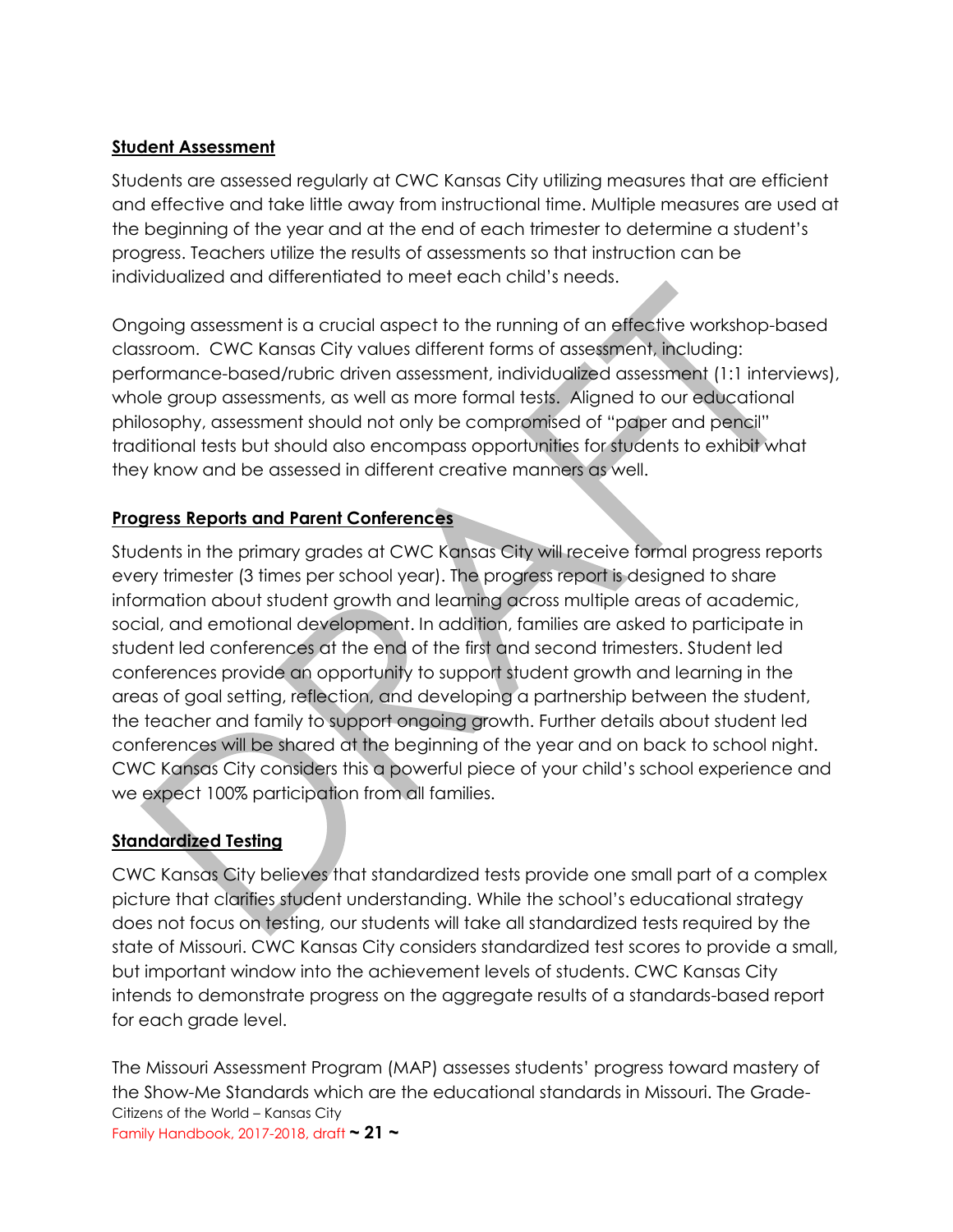Level Assessment is a yearly standards-based test that measures specific skills defined for each grade by the state of Missouri. Grade level assessments begin at Grade 3.

All Citizens of the World schools also utilize the NWEA test for Math and English/Language Arts beginning in Kindergarten, to assist in determining student understanding and next steps for instruction.

### <span id="page-22-0"></span>**Homework**

At CWC Kansas City we believe homework builds a bridge between home and school to support student understanding, family awareness, and teacher insight into student needs. We believe homework should mirror the philosophies and strategies of our instructional program by offering meaningful and engaging learning and reinforcement of skills. In the primary grades, homework is offered as a weekly packet to accommodate family schedules. On average, we expect that primary grade children will spend 10-15 minutes on homework per night. In addition, we encourage every family to spend 15-20 minutes on family reading activities every evening. Further details about the expectations and requirements will come from teachers, and we encourage parents to share questions or concerns with the teachers throughout the year.

### <span id="page-22-1"></span>**Inclusive Special Educational Opportunities**

CWC Kansas City strives to meet the needs of all students, including those with disabilities. The school does not have a general curriculum for students with disabilities. Instead, it is the policy of CWC Kansas City to develop an individualized educational program (IEP) for each public school student with a disability who needs special educational services pursuant to the Individuals with Disabilities Education Act (IDEA) and an accommodation plan for students who are qualified only pursuant to Section 504 of the Rehabilitation Act.

Each IEP is designed to meet the unique needs of the student. In addition, IEPs will address the extent to which each student's disability affects his/her ability to access CWC Kansas City's general curriculum and what modifications, accommodations, and supplementary aids and services, if appropriate, are necessary to provide for such access. Each public school student with a disability will be educated to the maximum extent appropriate with children who are non-disabled. However, students with disabilities may be educated separately from their general education peers when the nature or severity of the student's disability is such that adequate progress on the student's IEP goals require that they receive specialized instruction in a small group, individually, and/or in a uniquely structured environment that cannot be achieved satisfactorily in a regular educational environment with the use of supplementary aids and services.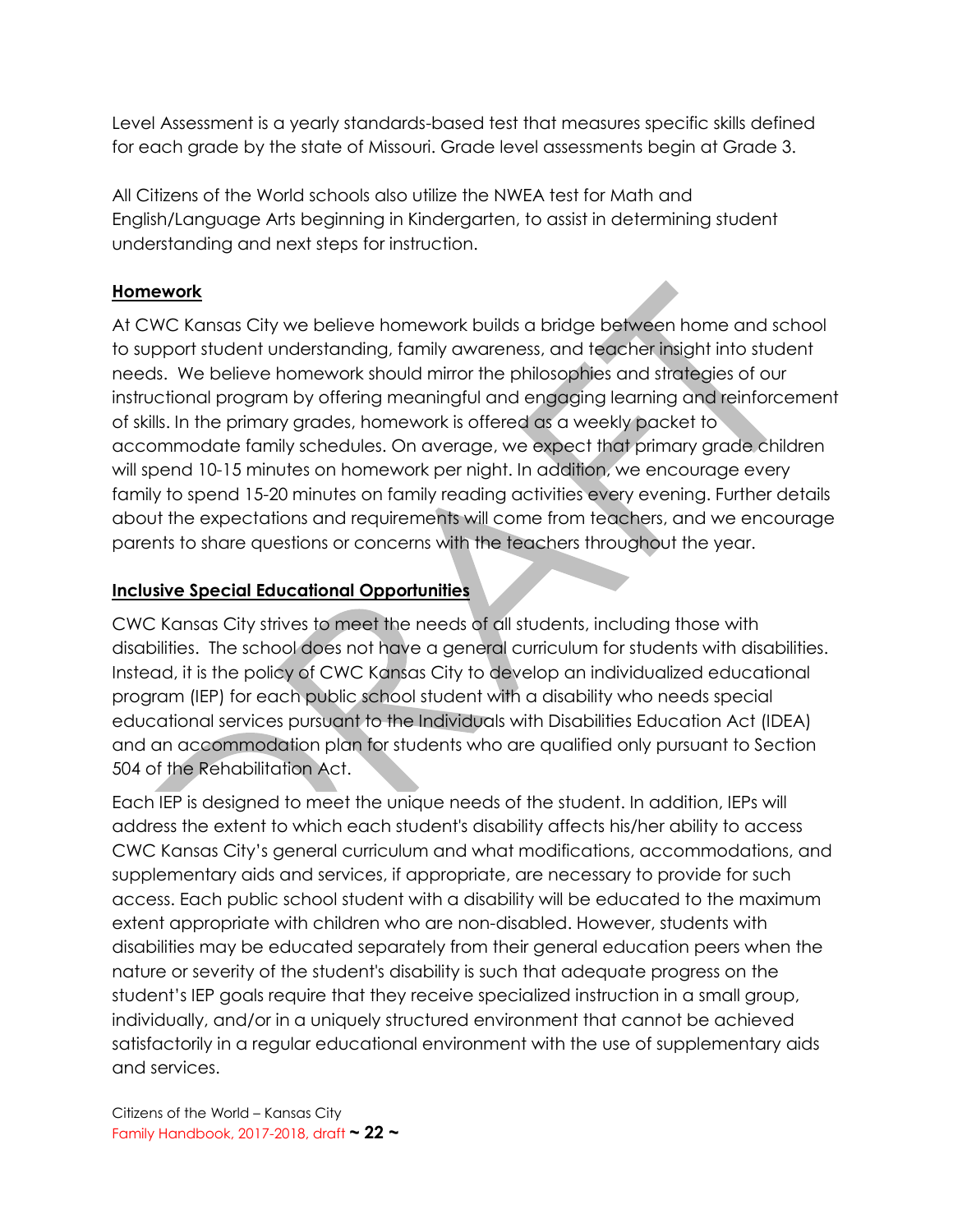CWC Kansas City will provide special education and/or other services to students with disabilities in accordance with applicable law, including the IDEA, and its amendments, Section 504 of Rehabilitation Act of 1973, 162.670-.995, RSMo., and Missouri's State Plan for Part B.

If a student has had his/her curriculum substantially altered or modified pursuant to an IEP, 504 Plan, and/or in connection with a plan of homebound instruction so that the academic requirements (including but not limited to the requirements for achieving a specific letter or numerical grade) for one or more courses have been significantly reduced as compared to the regular course or courses, the IEP team or 504 team (or in the case of a student receiving homebound instruction who is not covered by an IEP or 504 Plan), the Principal, or other administrator, and classroom teacher(s) for such course(s) shall determine whether the student shall be included in the computation of class rank. Students who are not included in the class ranking shall still receive a cumulative grade point average (G.P.A.) and shall be eligible for the honor roll.

### <span id="page-23-0"></span>**Field Trips**

Field trips are an important component of the CWC Kansas City academic program and connect students' learning to authentic experiences off campus. Coupled with meaningful and relevant lesson objectives, a field trip experience can engage students in learning and leave a lasting imprint. Students gain meaningful, hands-on experiences, and tend to remember the "what" and "why" even after the class or subject matter has come to a close. Often, students are visual learners and a field trip lets them touch, feel, and listen to what they're learning about, helping them build on classroom instruction. They will gain a better understanding, and build cultural understanding and open-mindedness by being exposed to experiences outside of what they're used to.

Each year, CWC Kansas City teachers will plan several field trips that complement the curriculum. A permission slip must be signed by a parent in order for students to participate in each field trip. For each field trip scheduled, the teacher will send home a note requesting your permission and providing specific information pertaining to the trip, especially for those where traveling by bus is necessary.

### <span id="page-23-1"></span>**Electronic Devices**

### <span id="page-23-2"></span>**Philosophy of Technology Usage in the Primary Grades**

Citizens of the World – Kansas City Family Handbook, 2017-2018, draft **~ 23 ~** In the primary grades we believe there is benefit to use of technology to support learning. Students at CWC Kansas City will be provided with educational opportunities to utilize electronic devices under the supervision of a teacher. Use will always be guided by the Internet Use Policy. However, we also believe that in the primary years,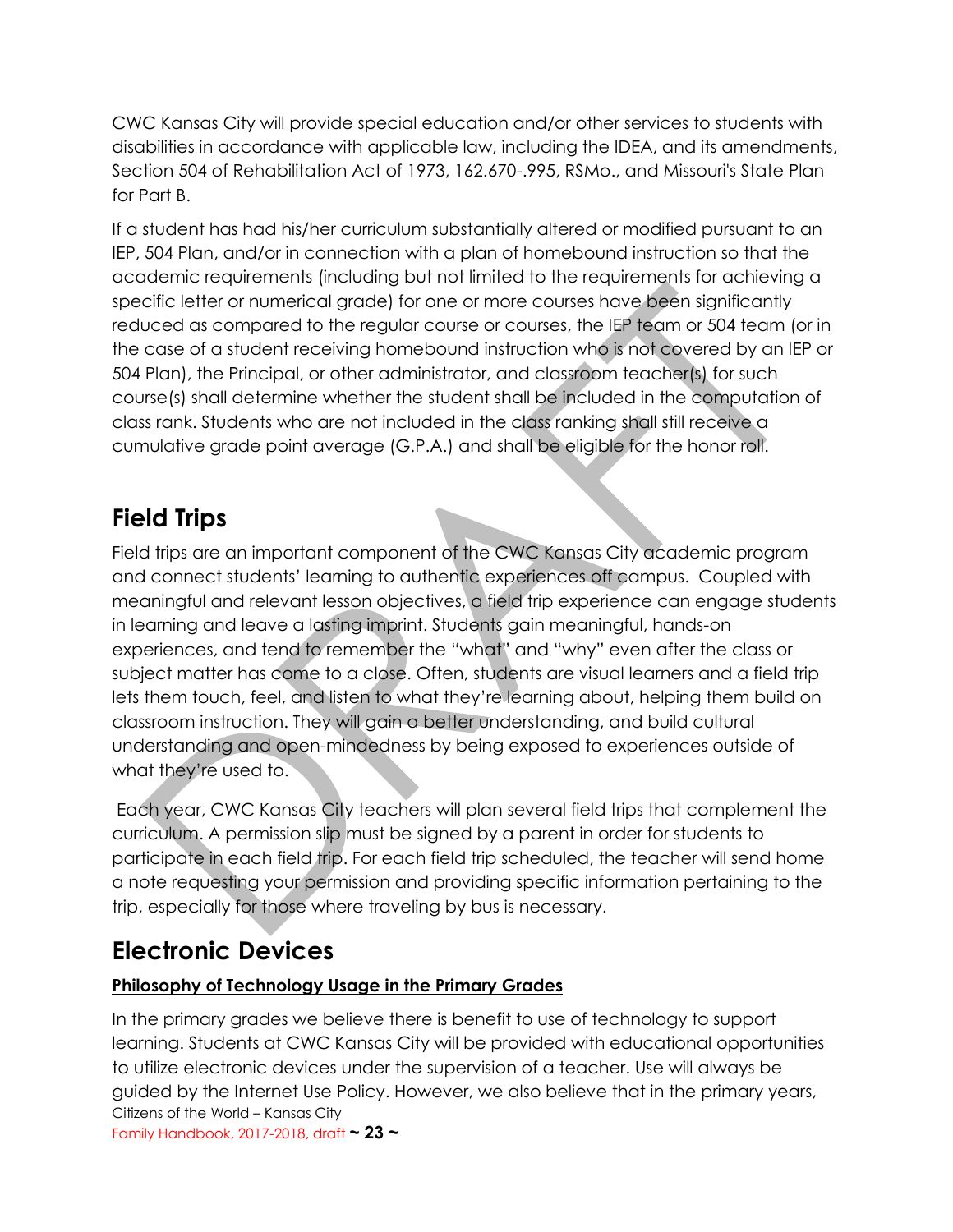student learning is more dependent on active, engaging activities involving manipulatives and movement and peer interaction, so we will purposefully limit time on electronic devices.

### <span id="page-24-0"></span>**Student Cell Phones & Personal Electronic Devices**

We place our highest priority on personal safety and the ability to focus on learning while students are in our care at school. In order to ensure this for every child, the school will function as the liaison for all communication needed between students and families during the school day. Therefore we request that no child bring personal technology or cell phones to school. In the event a family believes it's necessary to bring an electronic device to school, it must be checked in at the office so it can be kept secure, and it must be checked out prior to the close of the office, or it will be securely kept until the next school day. Should any device be found in a student's possession during their time at school, it will be taken and stored securely in the office and the family will be contacted.

### <span id="page-24-1"></span>**Student Discipline**

### <span id="page-24-2"></span>**Social and Emotional Development and Growth**

CWC Kansas City is committed to the building of a safe and nurturing environment for every child. It is the development of this mutually respectful and caring community that we know to be the crucial foundation for developing connected, capable and courageous people who believe they really count. We do this work to not only cultivate students who can succeed academically but to create a new generation of world citizens that have invaluable leadership, problem-solving and peacemaking skills. With our focus on the social emotional aspects of learning, CWC Kansas City is fostering students to become aware of their role as essential members of our learning community. As part of this, CWC Kanas City's approach to social-emotional learning and our discipline framework and policies, as outlined below, are the crucial ingredients to the development of our larger positive culture. This describes all of the ways in which we proactively build this culture and engage students in this work as well as how CWC Kansas City approaches misbehavior, discipline and consequences.

With workshop-based classrooms and a positive approach to discipline, our goal is to encourage students to take charge of their lives and manage their own learning. As part of this, we expect that all students behave in a respectful way toward their teachers, any adults, their classmates, and the property of others. Additionally, students will be treated and spoken to respectfully and with care. With a great focus on community, it is our goal that every student possesses a clear understanding of how their actions affect others. When a child acts in thoughtless or harmful ways, the entire community suffers. While our larger goal is to discourage misbehavior pre-emptively,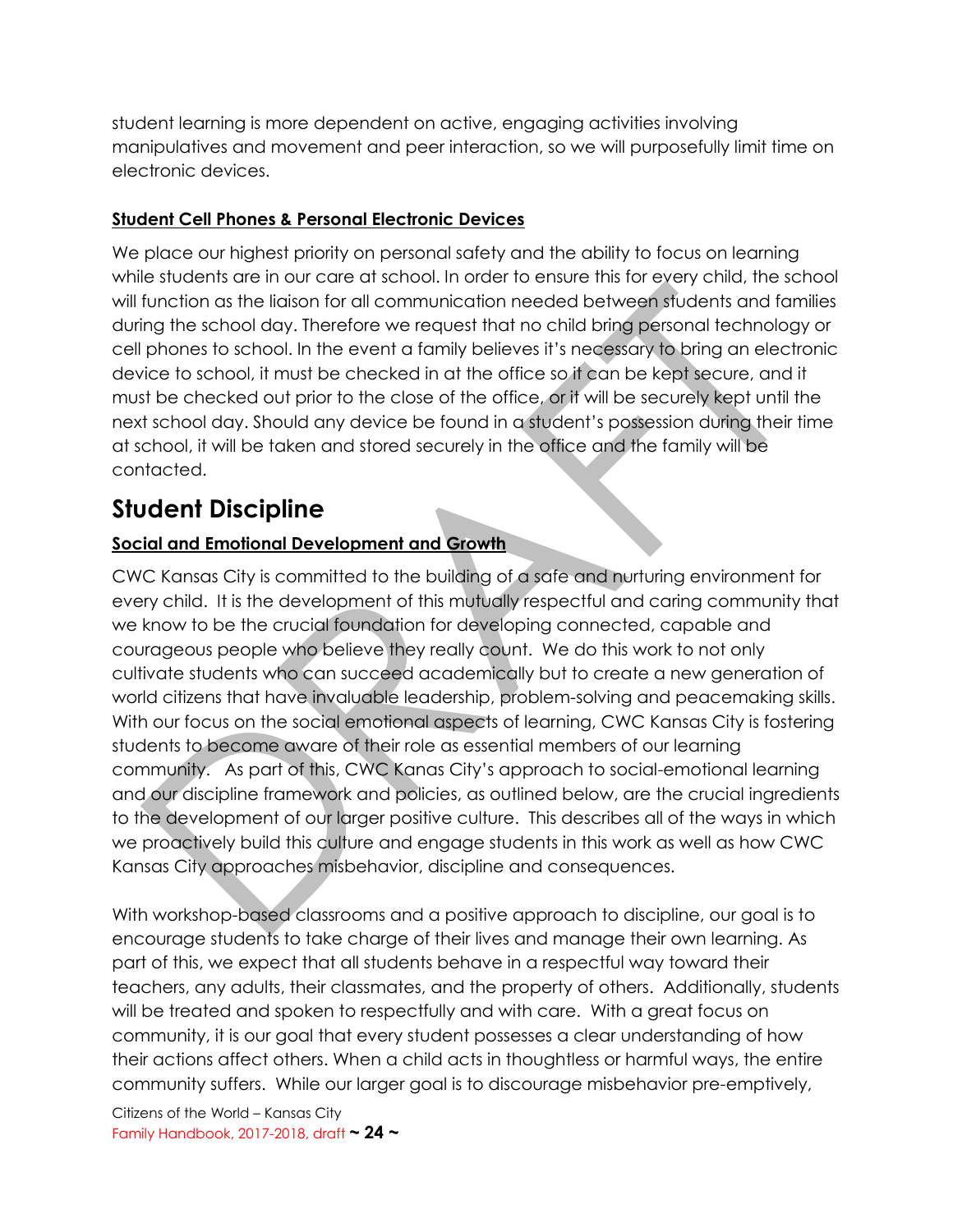when it occurs, we use missteps as opportunities for learning and reflection.

Our philosophy towards social-emotional education and discipline will focus on responses to misbehavior that are educative and logical while always maintaining the emotional and physical safety for our whole community. CWC Kansas City utilizes site selected tools and curriculum to support social emotional development. Peacemaking, mindfulness, Council in Schools, Connected and Respected, Cool Tools, Transformative Classroom Management, and Responsive Classroom are just a few of the different programs/ models/ frameworks/ curricula in use.

Because of these beliefs and philosophies, specific time within our weekly schedule will be devoted to cultivating our school-wide social emotional development skills and positive culture and teaching a curriculum that develops the vocabulary, skills, and qualities of character within our students. At CWC Kansas City, students will be clearly taught peacemaking, conflict resolution skills/strategies, and anti-bullying tools. Through a mixture of conversation, scaffolded instruction and activities, role-playing, direct instruction and other authentic experiences, students will be given the opportunity to use and practice conflict resolution skills and strategies as they build community in their classroom and in the school.

#### <span id="page-25-0"></span>**Behavior Expectations and Discipline Guidelines**

At CWC Kansas City we believe that students come to school to learn and grow, and one of the most complex areas of learning is in the area of appropriate social behaviors in a group setting. We believe that discipline should revolve around support for the gradual process for developing self-discipline which involves internalizing the value of the guidelines and expectations of behavior and learning to manage one's own emotions and impulses. We know that for young children this is a challenging and ongoing process, and our goal is to support it in developmentally appropriate ways and in partnership with families.

Our first goal is to ensure our children are safe at school, and are aware that they will be kept safe at school so they can relax and function at their highest level. Our second goal is to ensure that each child's learning and development can occur free of interruption. In order to create that environment, we have created a model of collaboration among our teachers that provides for the support and teamwork needed to ensure each individual child's needs are met while the learning of the group continues.

### <span id="page-25-1"></span>**Discipline Policy**

Citizens of the World – Kansas City Family Handbook, 2017-2018, draft **~ 25 ~** The vast majority of discipline issues that arise in the primary grades will be addressed using such techniques as chill breaks, reflection, conversation with an adult, and other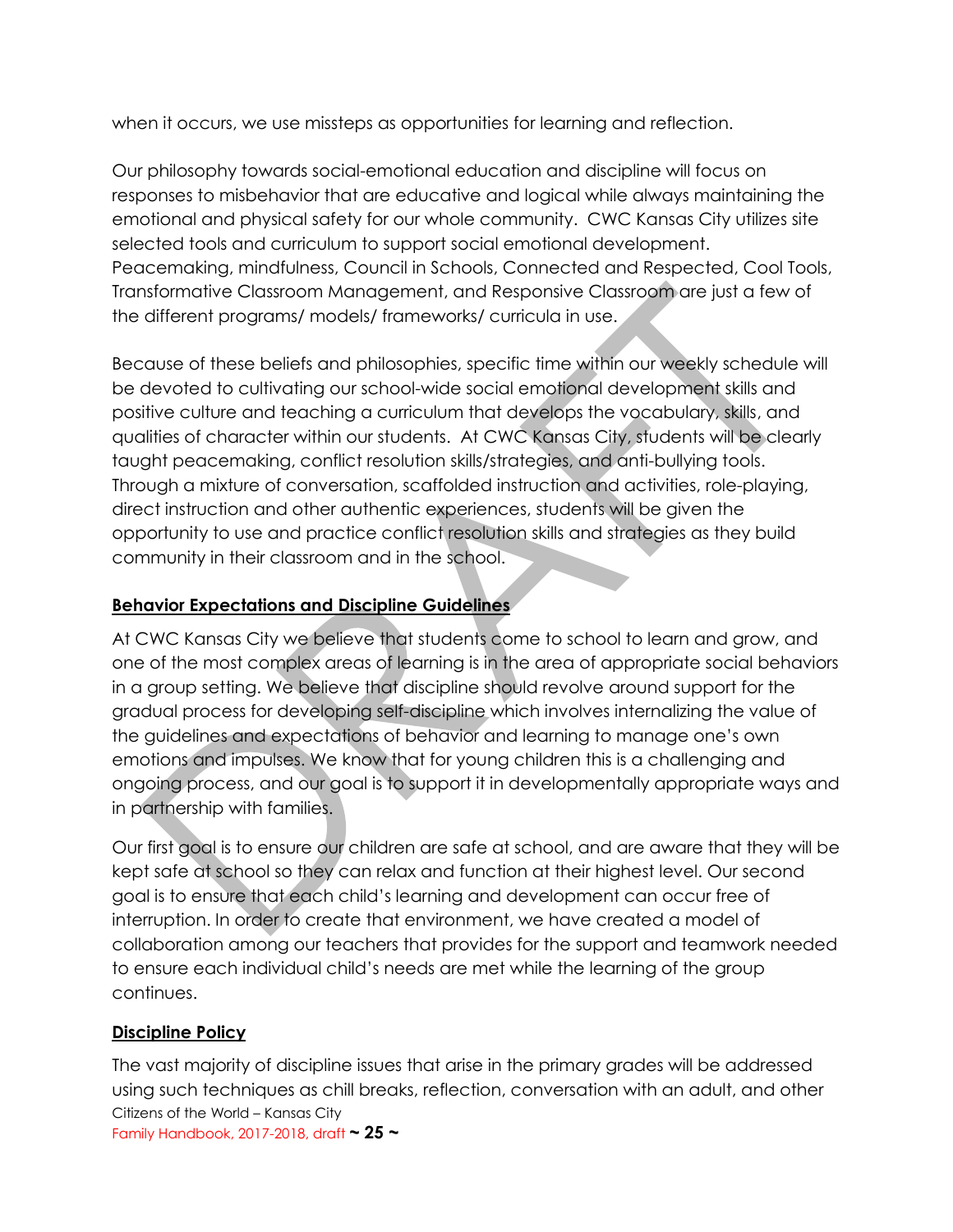strategies in line with the social and emotional learning curriculum. When circumstances require more, the following guidelines have been put into place. Please see Appendix A at for the detailed discipline policy.

### <span id="page-26-0"></span>**Family Involvement**

Parent volunteerism is key to the success of any school, and is an important part of the CWC Kansas City school philosophy and vision. We are very committed to equitably engaging all of our families and finding a multitude of ways in which a student's family can engage in the school setting. We firmly believe that this will not only strengthen our school but have an invaluable positive impact on the children as well. In addition, participating in any number of our volunteer opportunities allows CWC Kansas City parents to connect to other members of our community.

At CWC Kansas City, we ask that all families contribute 40 hours per school year. Through this tremendous force of manpower we are able to extend the services we are able to offer students, support our teachers in ways that allow them to go above and beyond in their classroom instruction, and extend the curriculum opportunities for our students. We are tremendously grateful for everything that is made possible by the commitment made by our volunteers and families.

While parent engagement opportunities might change from year to year, we offer a wide range of classroom-based volunteer openings on consistent or drop-in basis, such as working on committees or volunteer squads. Parent and family volunteers assist us to:

- 1. Successfully plan events that raise money to support our school
- 2. Ensure our school's day-to-day routines function smoothly
- 3. Create a sense of community among the students and families at our school

CWC Kansas City welcomes parent involvement in the classroom, however we respect each individual teacher in determining and managing how best to utilize parent volunteers in his/her classroom. Volunteering in the classroom requires prior scheduling with the teacher in advance to both minimize disruption to class and ensure preparation of tasks for volunteers.

### <span id="page-26-1"></span>**School Visits**

CWC Kansas City welcomes the opportunity to have parents/guardians and community members visit the school. All appointments with school personnel must be made through the Main Office and approved by a school administrator at least 24 hours prior to the proposed visitation time. Our teachers' number one priority during the school day is to facilitate student learning. Visitors will not be allowed to interrupt the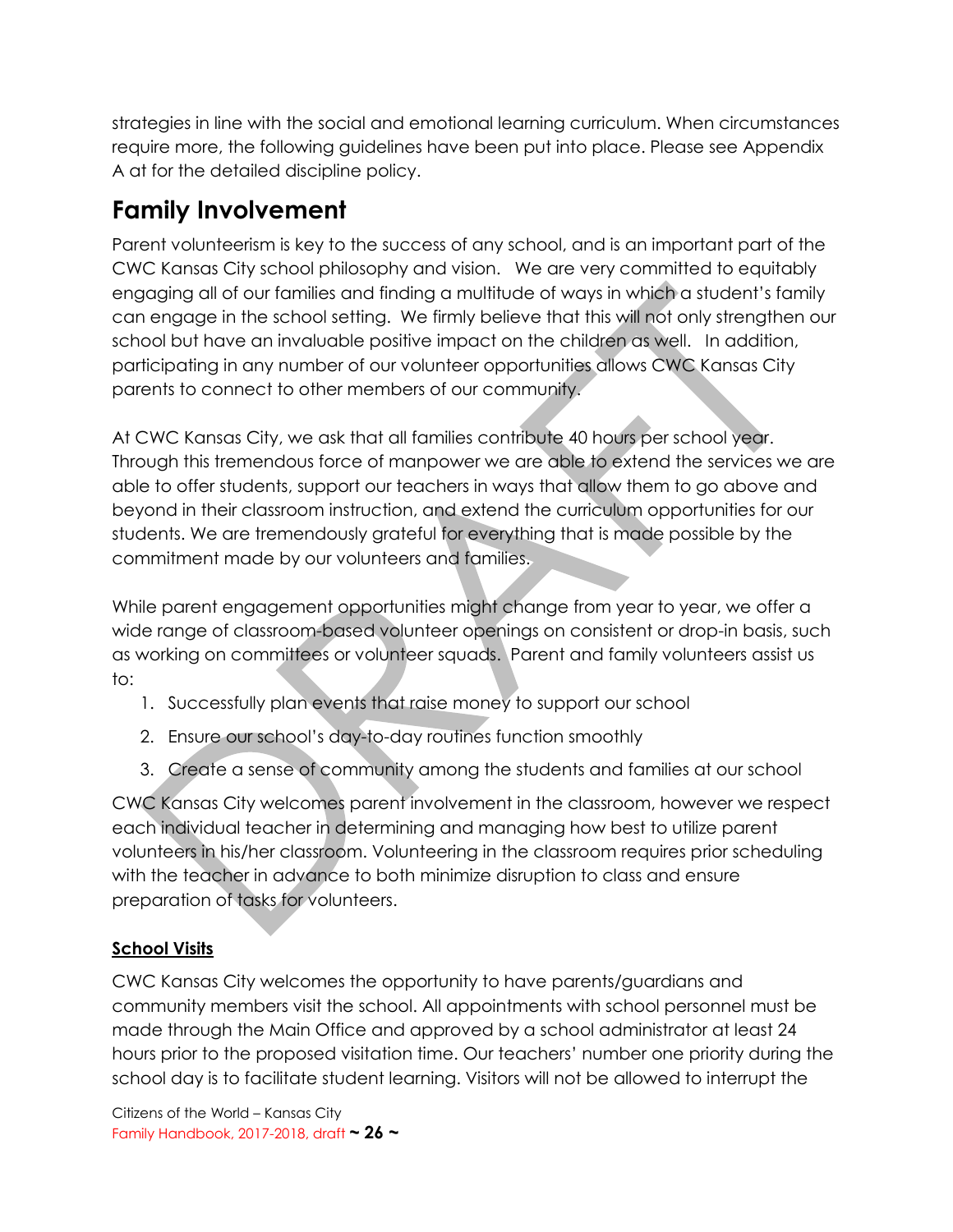learning process. Parents are welcome to observe in classrooms at any time as long as their presence does not create a disruption in teaching and learning. Upon entering the building, all visitors must report to the Main Office, sign in, wear the provided visitor pass while in the building, and sign out upon departure. Visitors may not possess weapons, including concealed weapons, on school property, on school transportation, or at any school function or activity sponsored or sanctioned by the school unless the visitor is an authorized law enforcement official or is otherwise authorized by school policy. CWC Kansas City reserves the right to deny school tours or school visits based on the best interests of students.

### <span id="page-27-0"></span>**Background Clearance and Safety**

CWC Kansas City encourages participation of parents and community members to volunteer in the school in order to serve as additional resources to the teachers and students. To ensure the safety of our students, prior to serving as a volunteer, each individual must satisfactorily pass a background check through the Missouri Family Care & Safety Registry.

To register for the FCSR, please complete the following steps:

- Visit: <https://webapp02.dhss.mo.gov/bsees/Main.aspx>
- Click "Registration" -> "Register Online"
- Click "Is A Person Registered?"
- Complete the fields shown and click "Search"
- If the number exists in the database, instructions will be shown to get that result to CWC Kansas City.
- If the number does not exist in the database, click "Continue"
- Search for "Citizens of the World Charter School Kansas City." Click the checkbox, then "Continue."
- Check "Voluntary," then fill out the remaining fields, click "Continue."
	- Fill out the payment screen (\$13.25 total), click "Continue." *Note: If your family qualifies for the National School Lunch Program, contact the School Office for an alternative method of no-cost registration with FCSR.*

### <span id="page-27-1"></span>**School Communication Strategies**

Ongoing communication with families who are a part of the CWC Kansas City community is important and valued. In particular, ongoing two-way communication and partnership between teachers and parents is essential in providing a supportive learning environment for each child. Our team is committed to fostering multiple ways to connect and share information.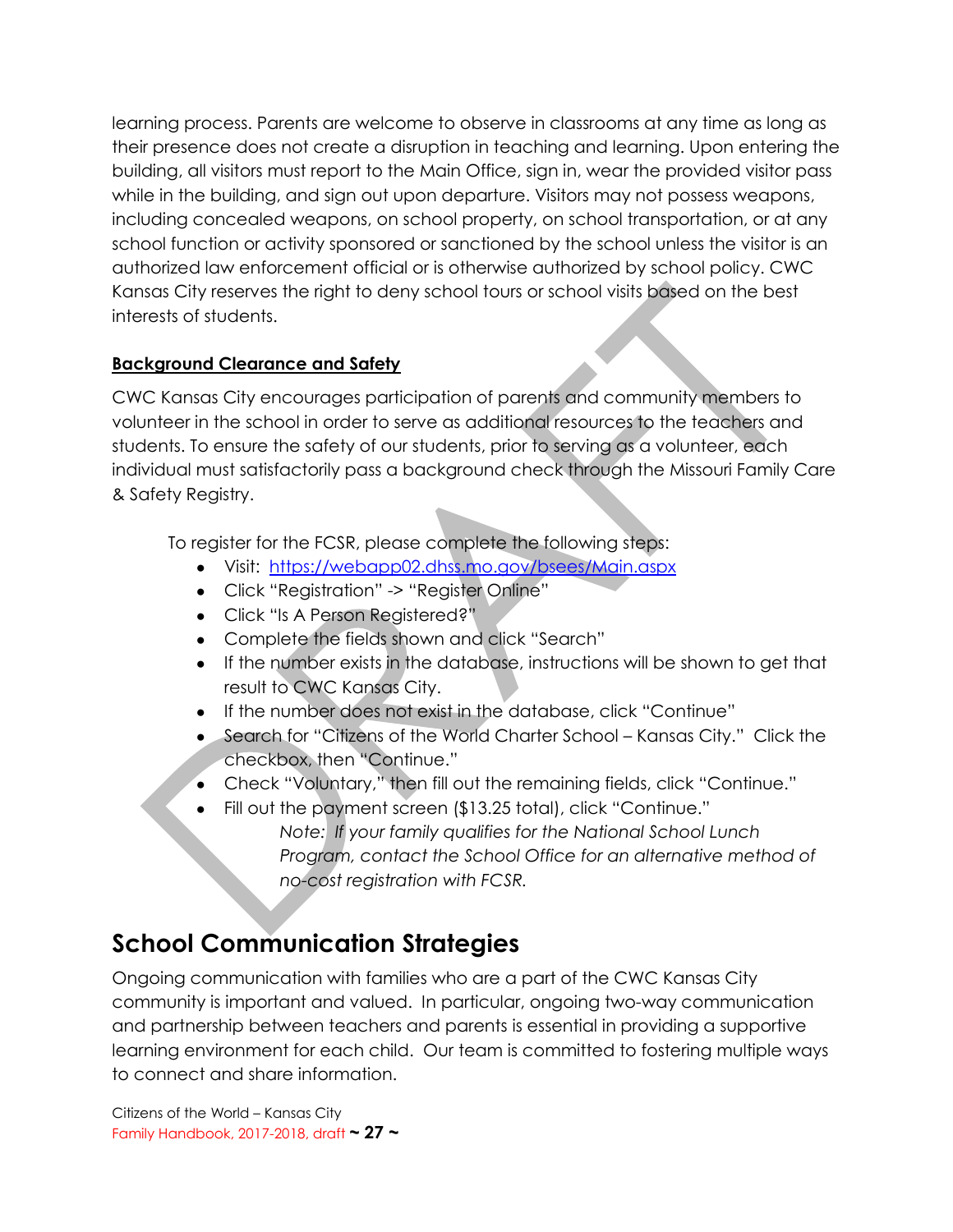### <span id="page-28-0"></span>**Family Council Meetings**

The Family Council will be comprised of all the parents/guardians of enrolled students and will be led by two Co-Chairs. The Family Council creates a bridge between home and school. Family Council meetings have multiple purposes:

- 1. Engage families in topics that will help them to support their child's learning at home and at school
- 2. Discuss issues affecting the school, fundraising, and other school support activities,
- 3. Allow committees the opportunity to report on activities and make announcements to the larger community,
- 4. Build community among parents / guardians.

All parents will be encouraged to participate in the meetings and activities. The Family Council Co-Chairs and the Principal may work together to form other committees based on the needs of the school.

Family Council meetings will be open to all enrolled students' parents / guardians, with committees meeting outside of this structure, as needed, to perform their functions. The Council meetings will be held monthly at a time and location which allows maximum parent participation. Language support and translation will be provided as needed and childcare will be provided whenever possible.

### <span id="page-28-1"></span>**Calling the office**

CWC Kansas City's Main Office will function as the central communication hub for the school. Families are welcome to contact the office regarding the following:

- Attendance
- Dismissal
- Before and After School Program
- Hot Lunch Program
- School Calendar
- Other questions or ideas

#### <span id="page-28-2"></span>**Teacher/Principal Contact**

Weekly homework and communications are sent home with students and include important notices from grade level teachers. Parents are encouraged to use this folder to communicate with teachers in order to ensure consistent, two-way communication.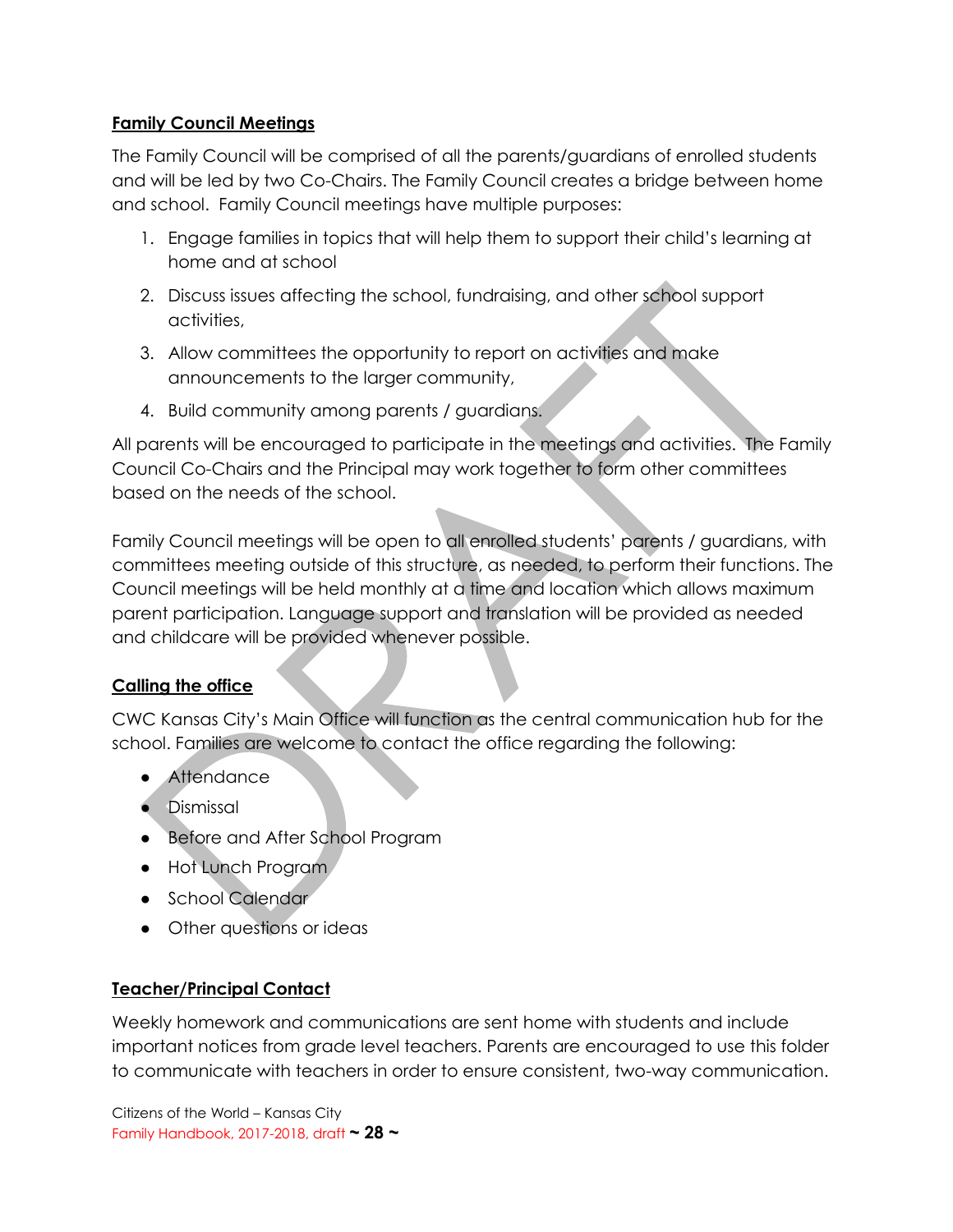To discuss formal concerns, parents should schedule a meeting with a teacher or the Principal outside of the instructional school day. Meetings can be scheduled directly with the individual, or by contacting the Main Office.

### <span id="page-29-0"></span>**Parent and Student Complaints/Grievances**

### <span id="page-29-1"></span>**Resolution of Concerns**

CWC Kansas City is committed to resolving concerns and complaints in a manner in which all parties feel respectfully heard and understood. Parents and students are encouraged to first contact the staff member directly involved in a situation to discuss concerns and provide the opportunity for open communication and resolution of the issue. In-person communication is encouraged for these discussions to allow the best opportunity for understanding and a timely resolution. General concerns, not involving a specific person, may be addressed to the Office Manager.

If your concern is unresolved following direct communication and discussion, please contact the Principal or his designee to set up a meeting to further discuss and resolve the concern. If, after speaking with the Principal, your concern remains unresolved, the following process may be followed to submit a complaint in writing.

In all cases, CWC Kansas City prohibits retaliation against complainants. CWC Kansas City will make all reasonable attempts to keep information regarding written complaints, or appeals, confidential, except when necessary or appropriate to disclose information in order to investigate a situation that has occurred.

Written complaints will be directed to the Executive Director. The Executive Director will then determine if the matter can be handled at the school level, or if the issue will be taken to the Governing Board. If needed, either the Executive Director or the Board will meet with the complainant to discuss the facts and circumstances of which the complaint is based to help solve the issue. The determinations of the CWC Kansas City Board of Directors are final.

# <span id="page-29-2"></span>**Student Health and Safety**

### <span id="page-29-3"></span>**Inclement Weather**

CWC Kansas City may abide by school closures consistently with the Kansas City Public School District in cases of inclement weather.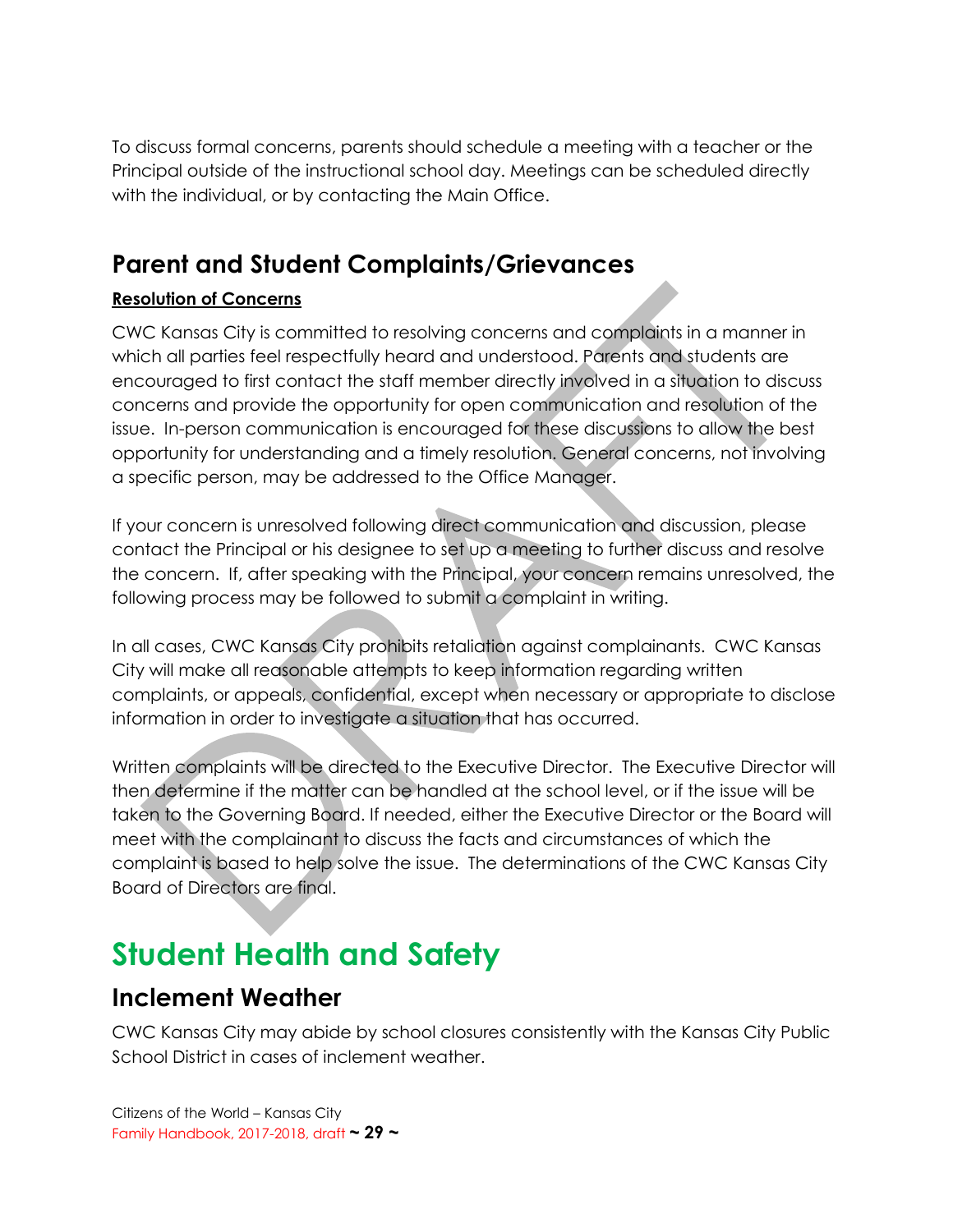### <span id="page-30-0"></span>**Illness**

We wish to keep all children at CWC Kansas City as healthy as possible. Please help us keep your child healthy by encouraging a full night of sleep and a healthy diet. Please keep your child at home if he/she shows signs of illness. The school will send a student home when it appears necessary. Children who have run a fever should be fever-free for 24 hours before returning to school.

### <span id="page-30-1"></span>**Criteria for Staying Home / Being Sent Home**

We ask that parents keep children home when they show signs of illness and follow the policies below before returning to school.

When your child becomes ill at school the office staff will contact you by phone. You need to come for your child as soon as possible or make arrangements with relatives or neighbors to take your child home.

Fever – Children will be excluded from school when there is fever of 99 degrees or greater. They may return after 24 hours at home and if free of fever without use of medication to control fever.

Vomiting/Diarrhea – Children will be excluded from school when there is vomiting or diarrhea. Students may return to school once no vomiting or diarrhea has occurred for at least 24 hours.

Pink Eye – Children will be excluded from school when they exhibit symptoms of Pink Eye (Conjunctivitis). They may return when the eye(s) are clear or when on medication for 24 hours.

Rashes – Children with rashes will be excluded from school. They may return when the rash is gone, or when a doctor's note with a diagnosis of the rash is returned to the school office, informing the school staff that the child is not contagious.

Head Lice – Children must be treated (parents must provide proof of treatment product) and nit free before returning to the classroom. Children found to have head lice while at school will be sent home.

Students prescribed an antibiotic for any reason must take the antibiotic for a full 24 hours before returning to school.

### <span id="page-30-2"></span>**Communicable Diseases**

Citizens of the World – Kansas City Family Handbook, 2017-2018, draft **~ 30 ~**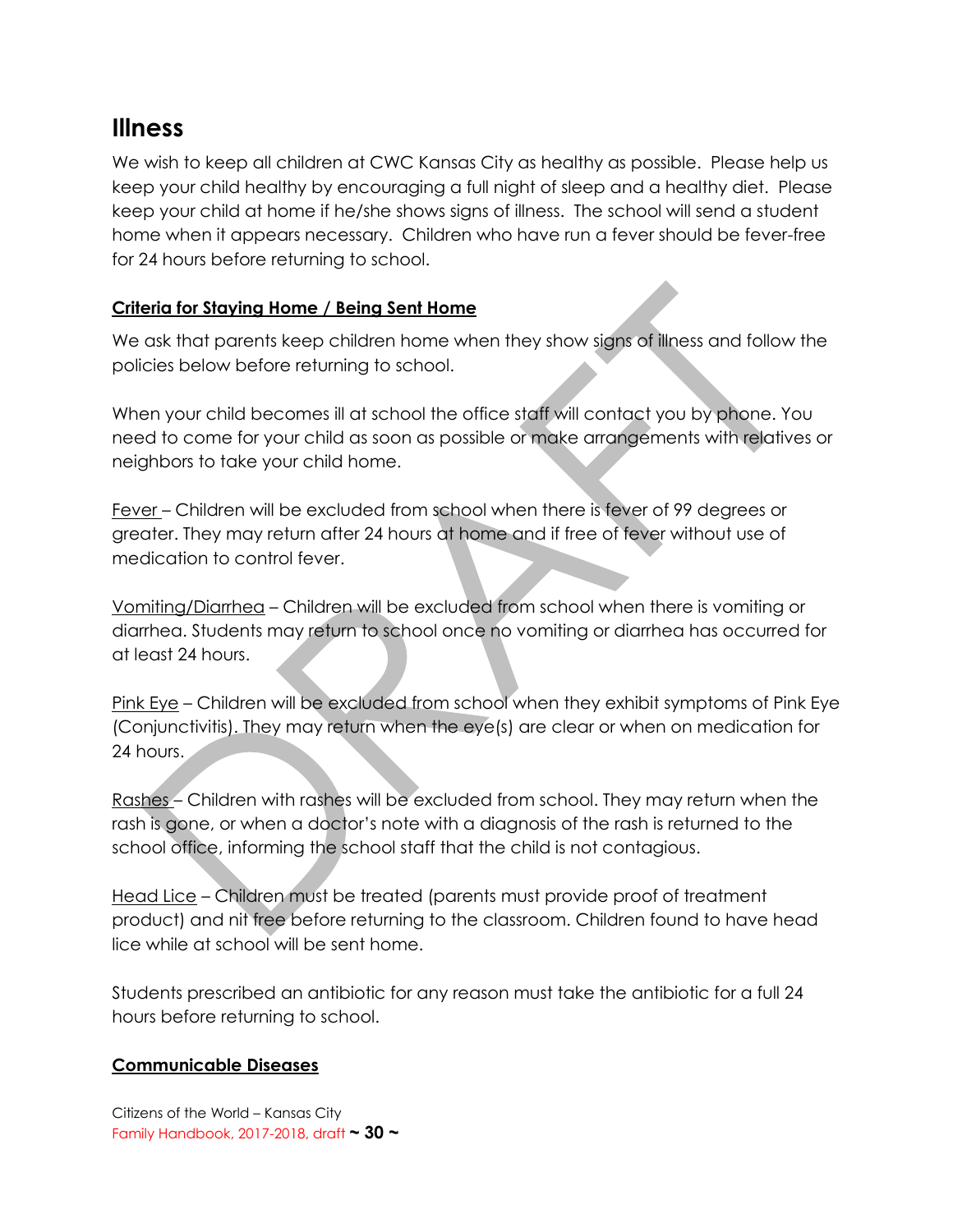CWC Kansas City recognizes its shared responsibility with families and the community to promote appropriate disease prevention procedures that are developmentally appropriate for the student's age. Accordingly, infectious disease prevention such as teaching about germs and hand washing will be the norm. Appropriate notices of any health risks will be shared with the school community when necessary.

### <span id="page-31-0"></span>**Student Medications**

The CWC Kansas City Main Office is responsible for overseeing the administration of medication to students attending the school during regular school hours. The office staff, Health Coordinator, or employee designated by the Principal may provide assistance with medication (this includes prescription or over-the-counter medication) only if all of the following requirements are met:

- 1. Prescription drugs must be in the original container, bear the name of the student, the name of the physician and the name of the pharmacy filing the prescription. Over-the-counter drugs must be maintained in the original container.
- 2. The appropriate approval form for medication must have been completed and signed by the parent or guardian for each medication.
- 3. The school nurse or other designated employee shall keep a written report of medication taken by the student.

CWC Kansas City reserves the right to refuse to administer certain types of medication (at the discretion of the Health Coordinator or other employee authorized by the Principal or other authorized school leader) when such administration could prove harmful to staff or student without proper training or direction of a doctor.

### <span id="page-31-1"></span>**Student Self-Administration of Medicine**

If a student is required to take medication prescribed by a physician or surgeon, during the regular school day, a detailed doctor's note with proper instructions is necessary. Designated staff will keep records of medication administered at school. CWC Kansas City will also return any surplus of medication upon completion of the regimen or prior to extended holidays/vacations.

For additional information, please see state requirement regarding student selfadministration of medicine: http://www.moga.mo.gov/mostatutes/stathtml/16700006271.html

### <span id="page-31-2"></span>**Immunizations**

Citizens of the World – Kansas City Family Handbook, 2017-2018, draft **~ 31 ~** All students attending CWC Kansas City are required to be in compliance with state programs mandating immunization against specific diseases. Failure to comply with the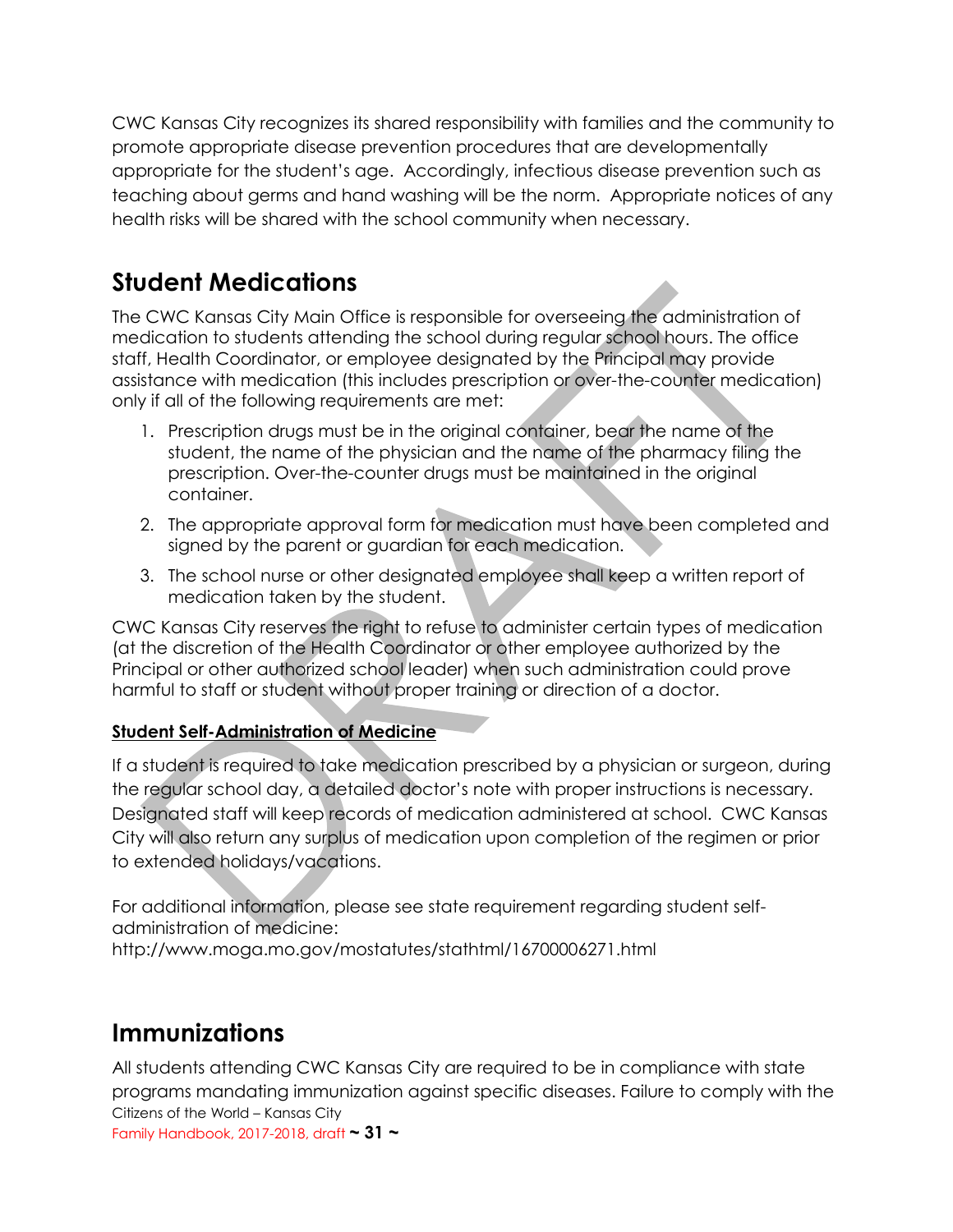state of Missouri immunization requirements will result in exclusion from school until proof of compliance is provided. Homeless children will be granted a temporary twenty-four (24) hour grace period within which to submit proof of compliance.

### <span id="page-32-0"></span>**Drug Free School**

CWCKC is committed to providing a healthy and positive learning environment. The use of drugs and alcohol by those on school grounds (staff, students, parents or guardians, visitors, etc.) is prohibited. Additionally, all CWCKC properties are smokefree. Smoking of any kind, including electronic cigarettes, is also prohibited.

### <span id="page-32-1"></span>**Mandated Reporting of Suspected Abuse or Neglect**

In accordance with Missouri law, educators are legally obligated to report suspected truancy, child abuse, and neglect to the Missouri Children's Division.

Any CWC Kansas City official or employee who knows or has reasonable cause to suspect that a student is being subjected to home conditions or circumstances which would reasonably result in truancy will immediately make a report via the Student Abuse Hotline to the Children's Division. The employee shall inform the Principal, whom shall inform the Executive Director that a report has been made and the Executive Director will keep the Board apprised of the status of the case.

An oral report shall be made immediately, but in no case later than 24 hours from the time there is reasonable cause to believe a child has been abused, by telephone or otherwise and followed by a report in writing, if requested, to a child welfare agency providing protective services, as designated by the Missouri Children's Division, or, in the absence of such agency, to an appropriate police authority or LEA attorney.

### <span id="page-32-2"></span>**Emergency Preparedness**

CWC Kansas City will cooperate fully with local emergency management preparedness authorities to develop and implement an emergency management preparedness program addressing man-made and natural disasters. Emergency drills will be practiced monthly with students and faculty for all potential emergencies, such as fire, tornado, earthquake, lock down, etc. **Specific details of the campus and communications system (including parent communication, emergency pick-up, and campus evacuation) will be provided to all families in writing.**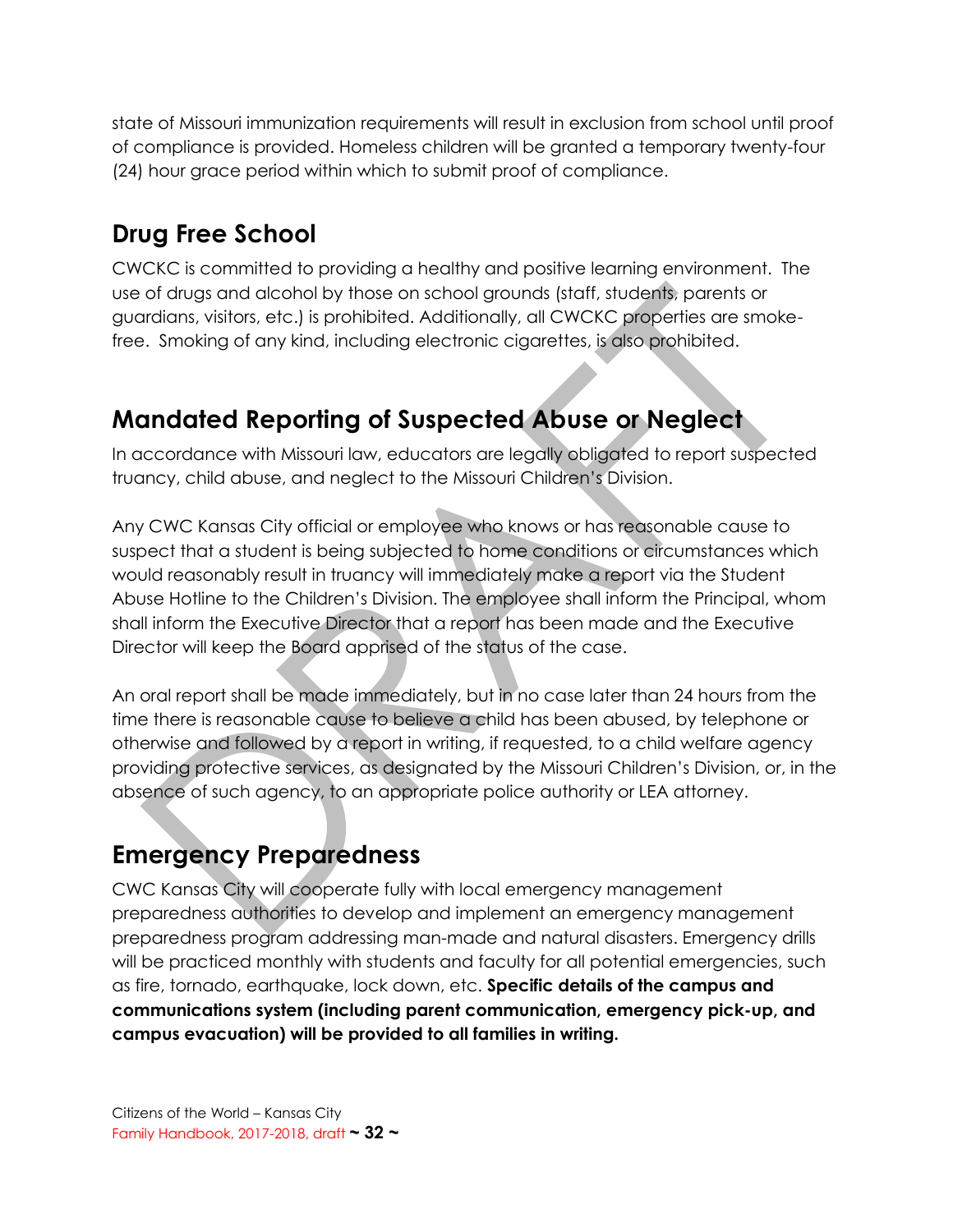# <span id="page-33-0"></span>**Additional Information**

The following documents will be provided annually as addendums to the handbook and will be available on the school website, online Family Connections portal, and in hard copy in the school office:

- School Calendar
- Staff Roster and Contact Information
- Arrival and Dismissal Traffic Flow, Parking, Bus Transportation, and Carpool
- Campus Map
- Emergency Procedures
- Accidents & Injuries Forms
- Parent Notification Communication Systems
- National School Lunch Program Application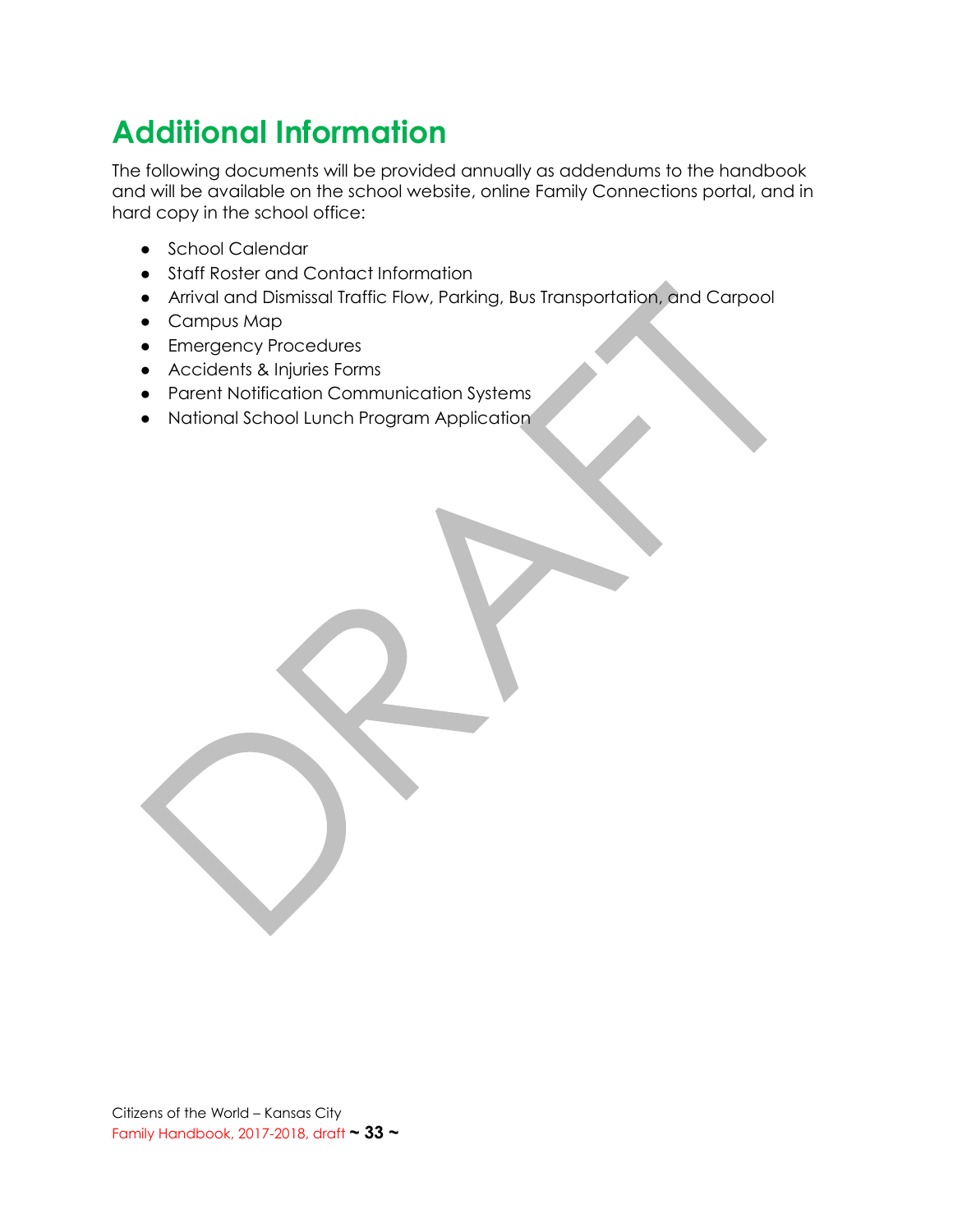# <span id="page-34-1"></span><span id="page-34-0"></span>**Appendix A – Discipline Policy Discipline**

#### <span id="page-34-2"></span>**Purpose**

CWC Kansas City's discipline policy sets out the rules of student behavior applicable to all students and the procedures for imposing discipline on students who violate these rules. In general, discipline is designed to correct a student's misconduct and to encourage the student to be a responsible citizen of the school community. Disciplinary actions will be in proportion to the severity of the unacceptable behavior, its impact on the school environment, the student's age and grade level, the student's previous discipline history, and other relevant factors.

The disciplinary process may include due consideration of student support services that may be available through the school, the school system, other public entities, or community organizations. Where feasible, CWC Kansas City prefers to reassign disruptive students to alternative educational settings rather than to suspend or expel such students from school.

Parental notification and parental involvement are essential to any effort to modify a student's inappropriate behavior. The intent of this policy will only be effective if parents and guardians, teachers, and school administrators work together to improve student behavior and enhance academic performance.

The Board authorizes the immediate removal of a student upon a finding by the Principal or designee that the student poses a threat of harm to self or others, as evidenced by the prior conduct of such student. Any such removal will be subject to the appropriate due process procedures and in accordance with law.

No student may be confined in an unattended locked space except in an emergency situation while awaiting the arrival of law enforcement personnel. For the purpose of this policy, a student is unattended if no person has visual contact with the student, and a locked space is a space that the student cannot reasonably exit without assistance.

#### <span id="page-34-3"></span>**Enforcement**

The Principal is responsible for the development of additional regulations and procedures regarding student conduct needed to maintain proper behavior in schools under their supervision. All such regulations and procedures shall be consistent with Board-adopted discipline policies.

Teachers have the authority and responsibility to make and enforce necessary rules for internal governance in the classroom, subject to review by the Principal. The Board expects each teacher to maintain a satisfactory standard of conduct in the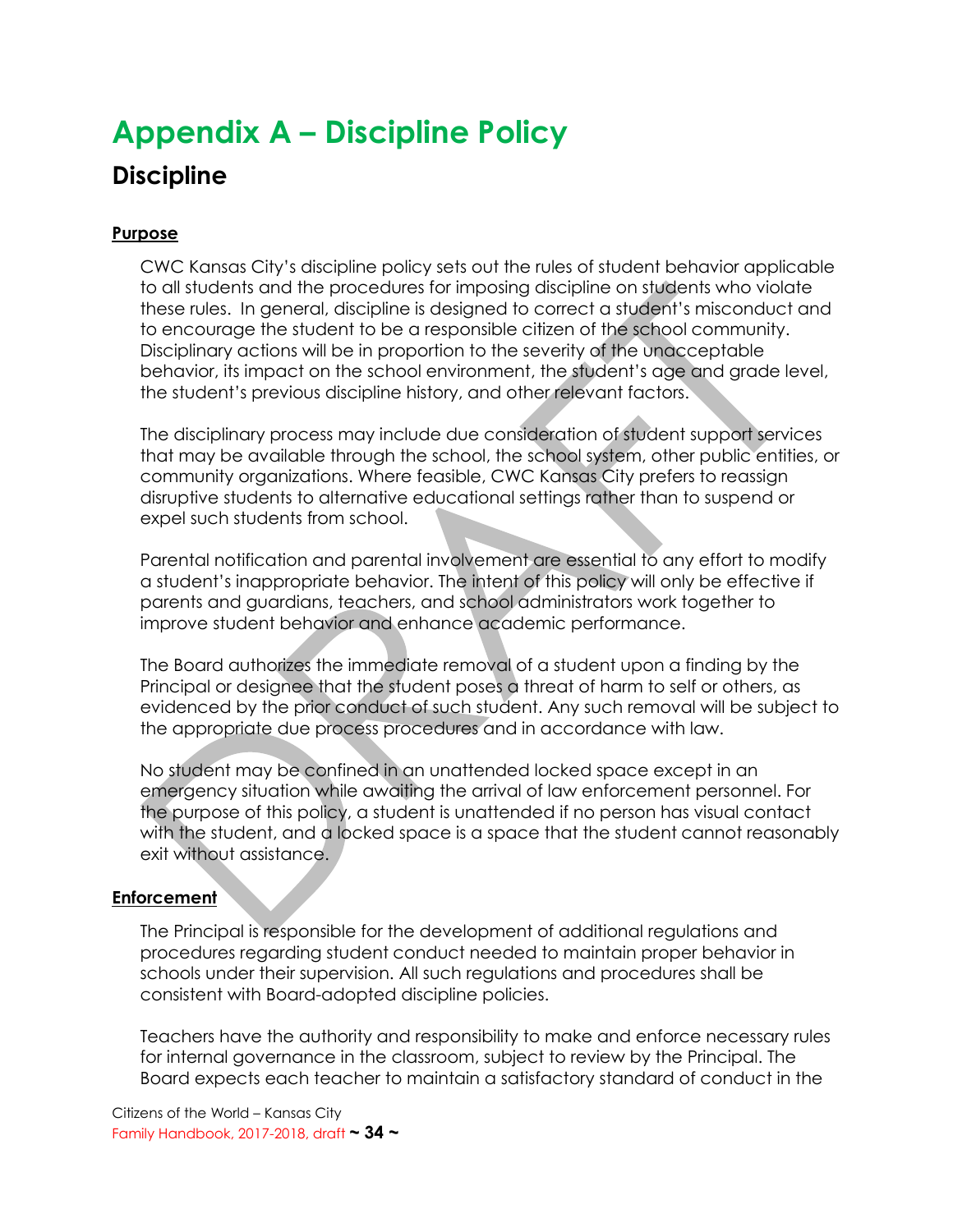classroom. All LEA staff is required to enforce LEA policies, regulations and procedures in a manner that is fair and developmentally appropriate and that considers the student and the individual circumstances involved.

All employees of the LEA shall annually receive instruction related to the specific contents of the LEA's discipline policy and any interpretations necessary to implement the provisions of the policy in the course of their duties including, but not limited to, approved methods of dealing with acts of school violence, disciplining students with disabilities and instruction in the necessity and requirements for confidentiality.

#### <span id="page-35-0"></span>**Investigation Process**

When a violation of school rules is reported or suspected, the Principal or designee will determine whether an investigation is warranted and, if so, will instruct appropriate personnel to conduct an investigation. The investigation should include interviews with the alleged perpetrator(s), victim(s), identified witnesses, teacher(s), staff members, and others who might have relevant information. Written statements should be obtained from all individuals who are interviewed. Video surveillance, if available, should be reviewed and secured. Any other physical and documentary evidence should be collected and preserved. School counselors, school social workers, school police, and other support staff should be utilized for their expertise as determined by the circumstances of the matter. At an appropriate time during or after the investigation, the parent or guardian will be notified. However, if the incident involves an injury or similar situation, appropriate medical attention should be provided, and the parent or guardian should be notified immediately.

### <span id="page-35-1"></span>**Definitions of Disciplinary Methods**

1. In-School Suspension - Defined as the removal of a student from regular classes and assignment to an in-school suspension setting in the local school. The student's teachers send class assignments to in-school suspension. The student may not attend or participate in extracurricular activities while assigned to in-school suspension.

A teacher may request that a student who has been assigned to in-school suspension be allowed to attend his/her class (such as lab classes). The granting of this request is limited to cases where it is extremely important that a class not be missed or where a class cannot be made up at a later date. The Principal has the final decision.

For minor offenses, in lieu of in-school suspension, and upon student or parent request, students may be given the option of school service (i.e., picking up trash on the school grounds, cleaning lunchroom tables, etc.), provided the school service is age-appropriate, supervised, and does not include restroom duties.

2. Out-of-School Suspension - Defined as the removal of a student from school (or school bus) for one (1) to ten (10) school days. The Principal may impose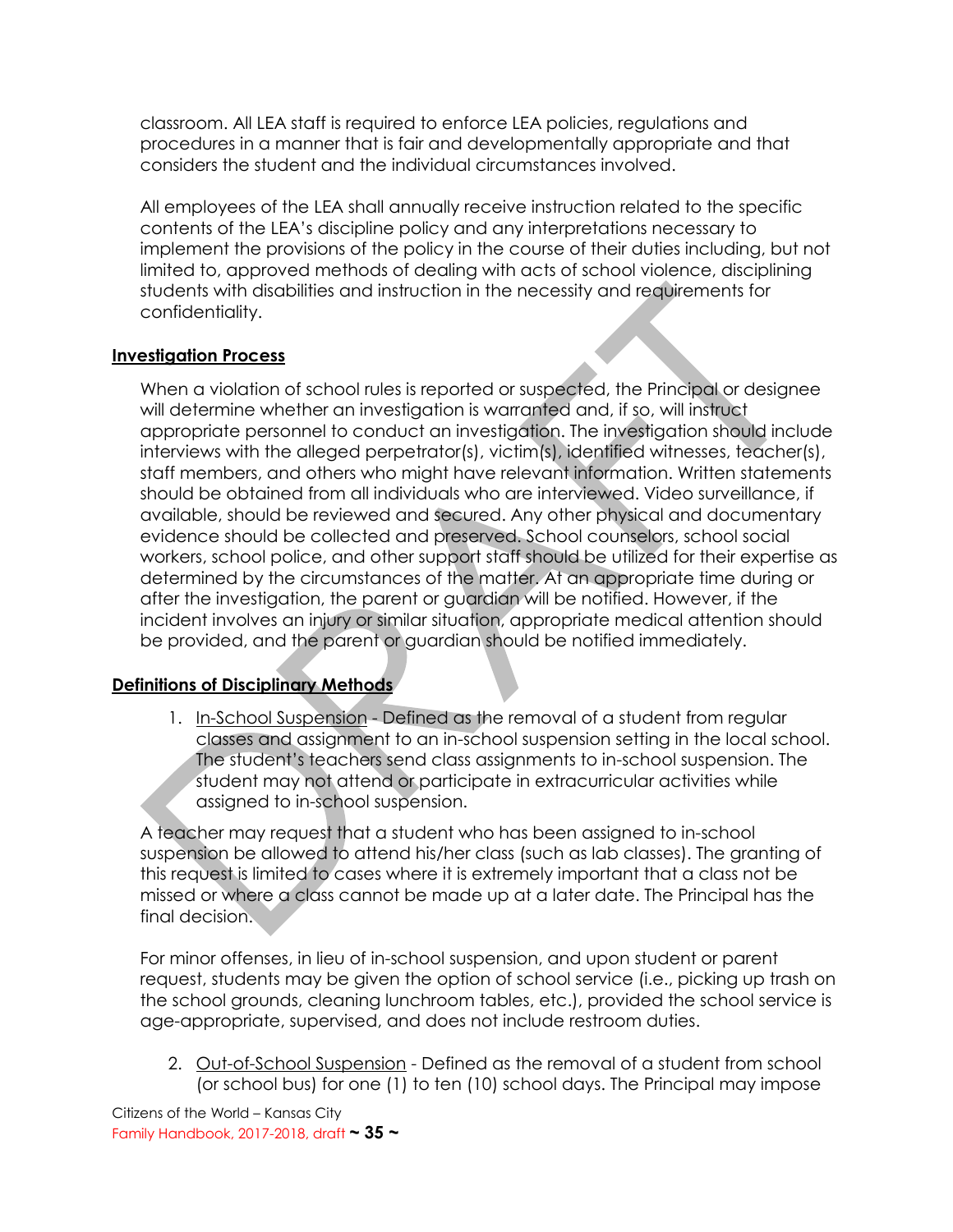an out-of-school suspension of up to ten (10) school days. Schoolwork missed during 1-3 day suspensions may be made up when the student returns to school. For suspensions of 4-10 school days, parents/guardians may request schoolwork and pick up the schoolwork during school hours.

3. Long-term suspension - Defined as the removal of a student from school (or school bus) for more than ten (10) school days but not beyond the current school semester. Only the Student Evidentiary Hearing Committee (defined below) or the school's governing board may impose long-term suspension.

A student on long-term suspension who has not been referred to an alternative school may not receive homework, make up work, or take semester exams unless allowed to do so by the Student Evidentiary Hearing Committee or the school's governing board. A student on long-term suspension is not allowed on school property and may not participate in any school activities or school functions.

In some cases, the Principal may temporarily postpone a student's suspension if the offense was committed at a critical time in the academic calendar (i.e., immediately before final exams). This does not apply to offenses that are violations of state or federal law or that involve weapons, violence, or drugs.

4. Expulsion - Defined as the removal of a student from school (or school bus) for a specified period of time beyond the current semester. Only the Student Evidentiary Hearing Committee or the school's governing board may impose expulsion.

A student who has been expelled may not attend any school within the LEA but may apply for readmission after six months.

- 5. Alternative School A student who is removed from his/her local school for more than ten (10) school days may be allowed to attend an alternative school for instruction, academic support, and counseling. Alternative school enables a student to take academic classes that allow the student to keep up with the course credit requirements toward graduation. The student may not return to his/her school or any other school or attend any extracurricular activities while attending an alternative school pursuant to a long-term suspension or expulsion.
- 6. Probation Probation means that a student is placed on a trial period during which the student is expected to maintain good behavior. A student found guilty of certain offenses may be placed on probation by the Principal, a local formal hearing officer, the Student Evidentiary Hearing Committee, the Disciplinary Action Review Committee, or the school's governing board. Violation of a local school or school system rule while on probation may result in further disciplinary action, including a possible referral to the Student Evidentiary Hearing Committee.
- 7. Restrictions on School Activities Students who are suspended or expelled will not be allowed to participate in any school-sponsored activities, [including the prom or graduation exercises] if these occur during the period of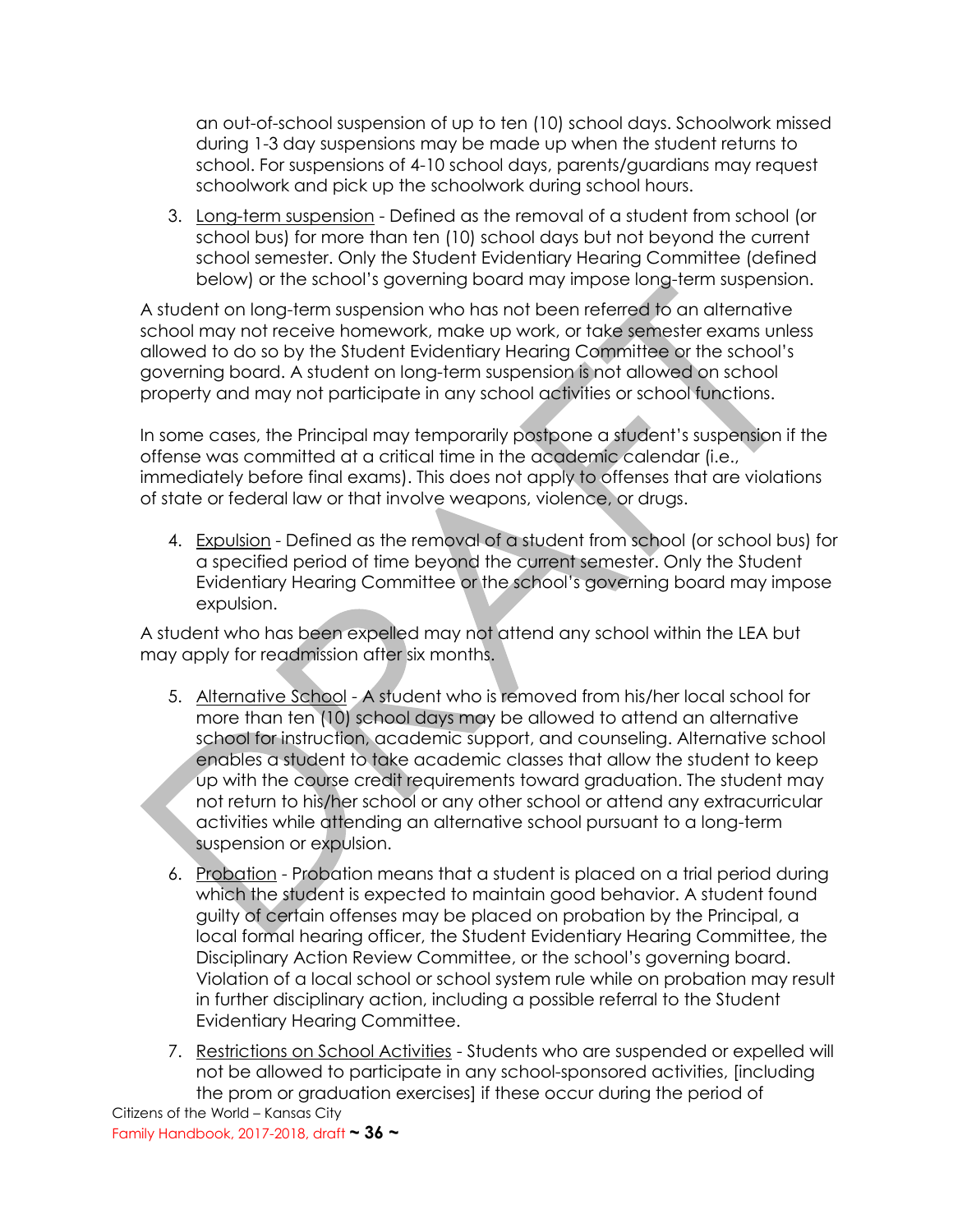suspension or expulsion. A parent or guardian may, for good cause, petition the school leader for permission for the student to participate in schoolsponsored activities. If denied permission by the school leader, the parent or guardian may appeal to the school's governing board. The Board's decision shall be final.

#### <span id="page-37-0"></span>**Offenses and Consequences**

Reporting to Law Enforcement

It is the policy of CWC Kansas City to report all crimes occurring on school grounds to law enforcement, including, but not limited to, the crimes the LEA is required to report in accordance with law.

The following acts, regardless of whether they are committed by juveniles, are subject to this reporting requirement:

- 1. First or second degree murder under §§ 565.020, .021, RSMo.
- 2. Voluntary or involuntary manslaughter under § 565.023, .024, RSMo.
- 3. Kidnapping under § 565.110, RSMo.
- 4. First, second or third degree assault under §§ 565.050, .060, .070, RSMo.
- 5. Sexual assault or deviate sexual assault under §§ 566.040, .070, RSMo.
- 6. Forcible rape or sodomy under §§ 566.030, .060, RSMo.
- 7. Burglary in the first or second degree under §§ 569.160, .170, RSMo.
- 8. Robbery in the first degree under § 569.020, RSMo.
- 9. Possession of a weapon under chapter 571, RSMo.

10.Distribution of drugs under §§ 195.211, .212, RSMo.

- 11. Arson in the first degree under § 569.040, RSMo.
- 12. Felonious restraint under § 565.120, RSMo.
- 13.Property damage in the first degree under § 569.100, RSMo.
- 14.Child molestation in the first degree pursuant to § 566.067, RSMo.
- 15.Sexual misconduct involving a child pursuant to § 566.083, RSMo.
- 16.Sexual abuse pursuant to § 566.100, RSMo.
- 17.Harassment under § 565.090, RSMo.
- 18.Stalking under § 565.225, RSMo.

The Principal shall also notify the appropriate law enforcement agency if a student is discovered to possess a controlled substance or weapon in violation of the LEA's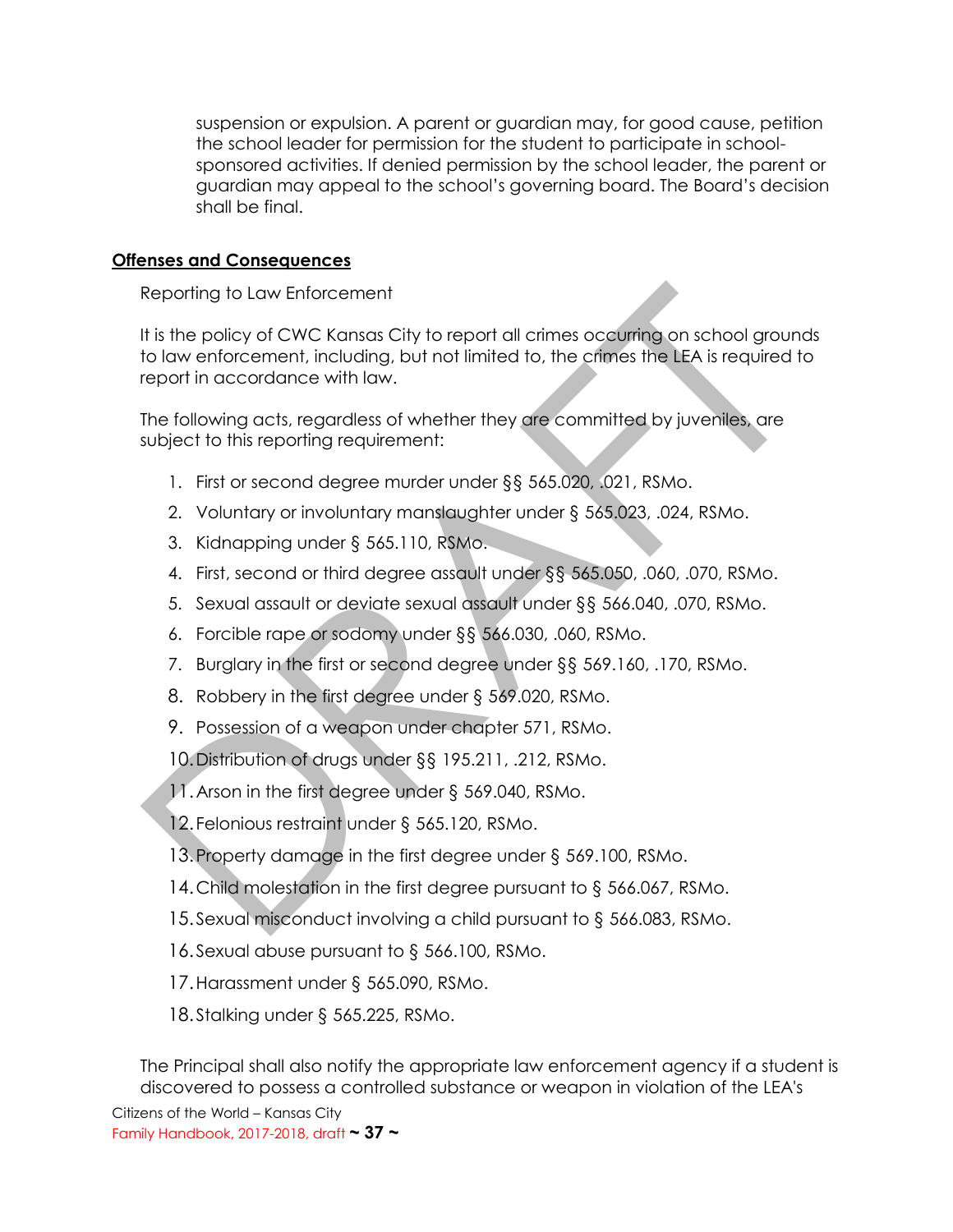policy.

In addition, the Principal shall notify the appropriate division of the juvenile or family court upon suspension for more than ten (10) days or expulsion of any student who the school is aware is under the jurisdiction of the court.

#### <span id="page-38-0"></span>**Documentation in Student's Discipline Record**

The Principal, designee, other administrators, or school staff will maintain all discipline records as deemed necessary for the orderly operation of the schools. In addition, any of the following offenses a serious violation of the school's policy and must be documented in the student's discipline record in accordance with law:

- 1. Any act of school violence or violent behavior.
- 2. Any offense that occurs on school property, on school transportation or at any school activity and that is required by law to be reported to law enforcement officials.
- 3. Any offense that results in an out-of-school suspension for more than ten (10) school days.

Prohibition against being on or near School Property during Suspension

All students who are suspended or expelled are prohibited from being on school property for any reason unless permission is granted by the superintendent or designee. Any student who is suspended for any offenses listed in § 160.261, RSMo., or any act of violence or drug-related activity shall not be allowed to be within 1,000 feet of any public school in the LEA unless one of the following conditions exist:

The student under the direct supervision of the student's parent, legal guardian or custodian.

The student is under the direct supervision of another adult designated by the student's parent, legal guardian or custodian, in advance, in writing, to the Principal of the school that suspended the student.

- The student is in an alternative school that is located within 1,000 feet of a public school in the LEA.
- The student resides within 1,000 feet of a public school in the LEA and is on the property of his or her residence.

If a student violates this prohibition he or she may be subject to additional discipline, including suspension or expulsion, in accordance with the offense, Failure to Meet Conditions of Suspension, listed below.

#### <span id="page-38-1"></span>**Prohibited Conduct**

The following are descriptions of prohibited conduct as well as potential

Citizens of the World – Kansas City Family Handbook, 2017-2018, draft **~ 38 ~**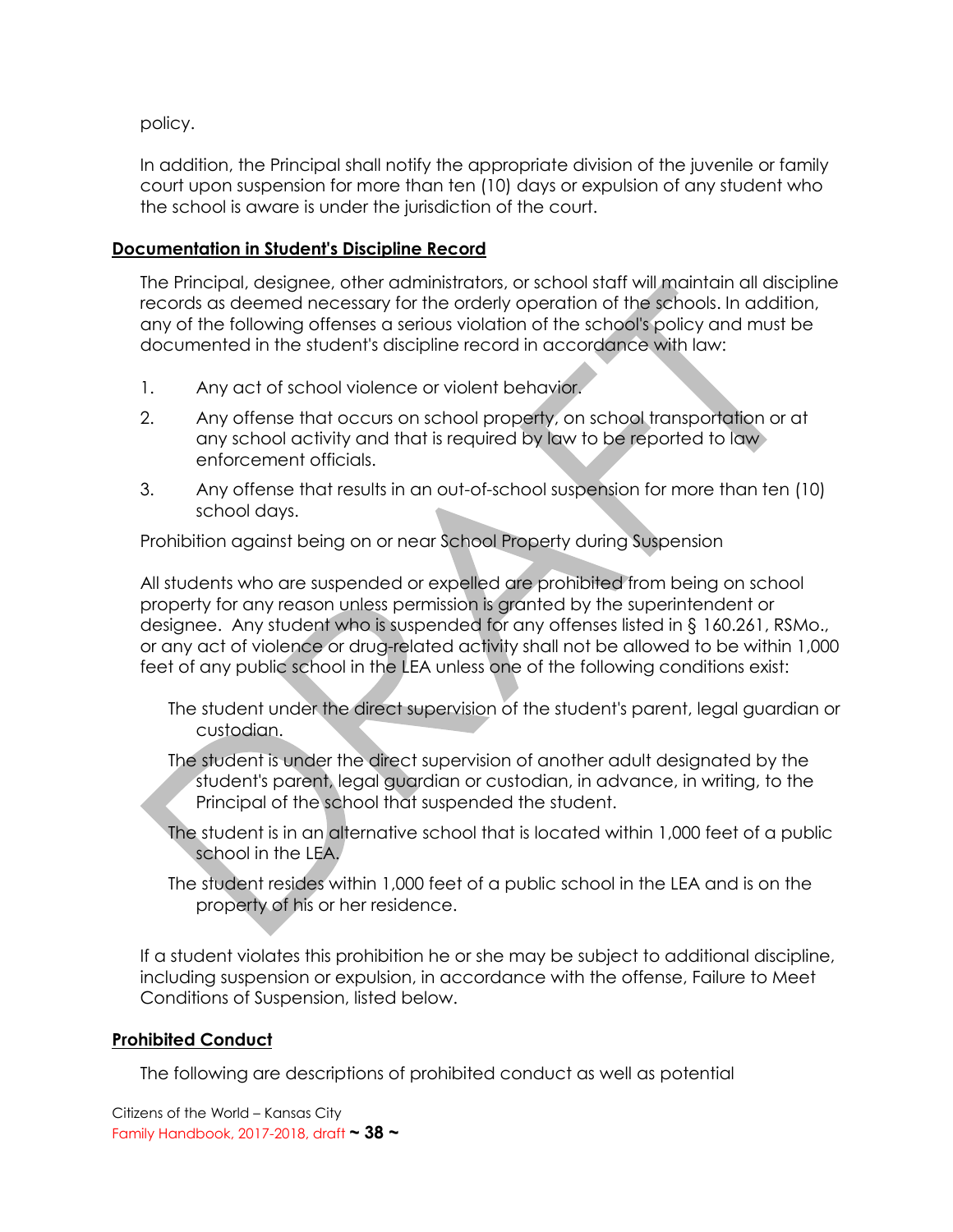consequences for violation. In addition to the consequences specified here, school officials will notify law enforcement and document violations in the student's discipline file pursuant to law and Board policy.

- 1. Arson Starting or attempting to start a fire or causing or attempting to cause an explosion.
	- a. First Offense: Principal/Student conference, detention, in-school suspension, 1-180 days out-of-school suspension, or expulsion; restitution if appropriate.
	- b. Subsequent Offense: 1-180 days out-of-school suspension or expulsion; restitution if appropriate.
- 2. Assault
	- a. Hitting, striking and/or attempting to cause injury to another person; placing a person in reasonable apprehension of imminent physical injury; physically injuring another person.
		- i. First Offense: Principal/Student conference, detention, in-school suspension, 1-180 days out-of-school suspension, or expulsion.
		- ii. Subsequent Offense: In-school suspension, 1-180 days out-of-school suspension, or expulsion.
	- b. Attempting to kill or cause serious physical injury to another; killing or causing serious physical injury to another.
		- i. First Offense: Expulsion.
- 3. Automobile/Vehicle Misuse Discourteous or unsafe driving on or around school property, unregistered parking, failure to move vehicle at the request of school officials, failure to follow directions given by school officials or failure to follow established rules for parking or driving on school property.
	- a. First Offense: Principal/Student conference, suspension or revocation of parking privileges, detention, in-school suspension, or 1-10 days outof-school suspension.
	- b. Subsequent Offense: Revocation of parking privileges, detention, inschool suspension, or 1-180 days out-of-school suspension.
- 4. Bullying Intimidation, harassment and attacks on a student or multiple students, perpetuated by individuals or groups. Bullying includes, but is not limited to: physical violence, verbal taunts, name-calling and put-downs, threats, extortion or theft, damaging property, cyber-bullying, and exclusion from a peer group.

More specifically, bullying is a particular category of aggressive behavior that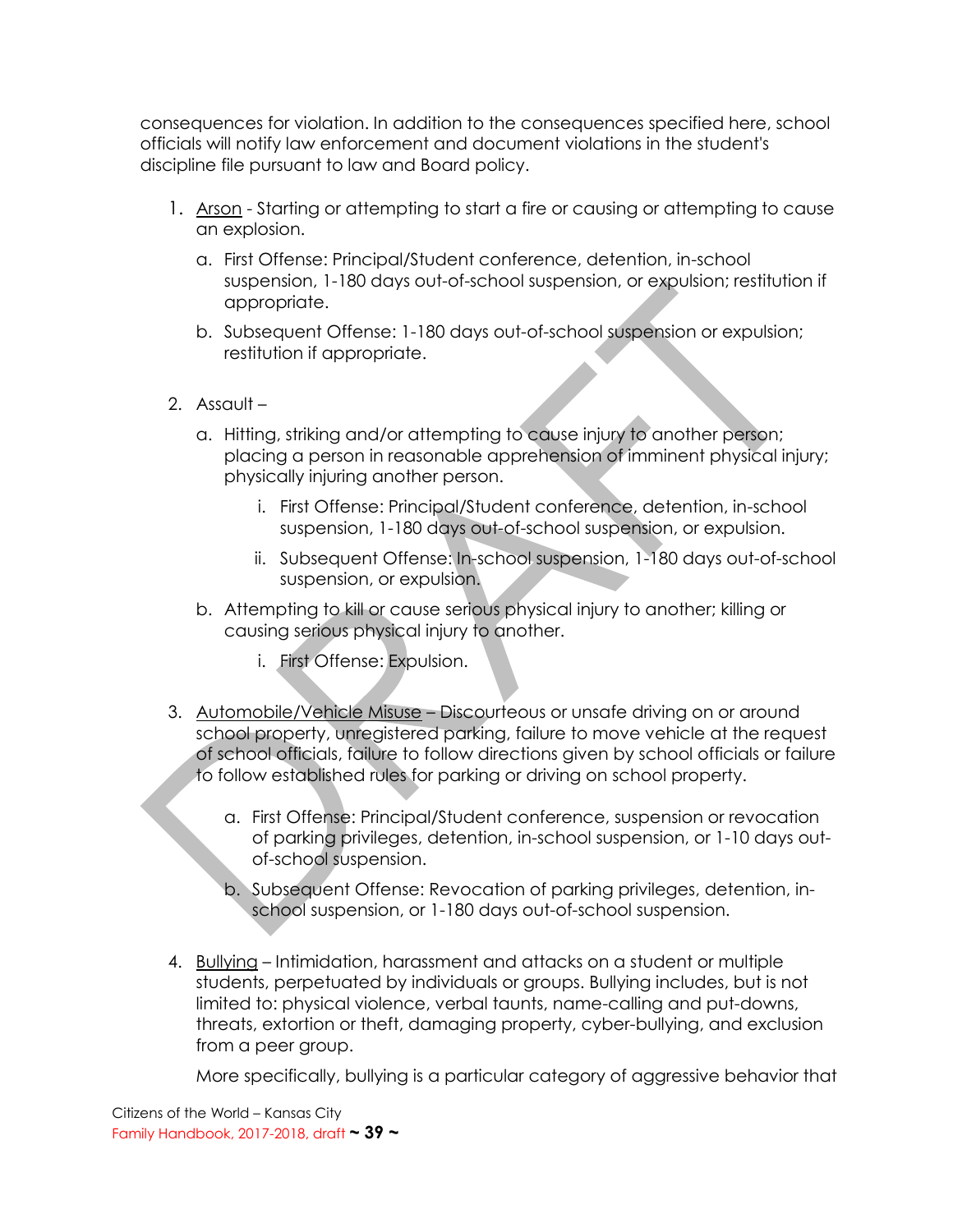includes the following three components:

- a. Aggressive behavior that involves unwanted, negative actions.
- b. A pattern of behavior repeated over time.
- c. An imbalance of power or strength, real or perceived.
- a. First Offense: Principal/Student conference, in-school consequences as determined by Student Support Team, detention, in-school suspension, or 1-180 days out-of-school suspension.
- b. Subsequent Offense: Principal/Student conference, in-school consequences as determined by Student Support Team, detention, inschool suspension, or 1-180 days out-of-school suspension or expulsion.
- 5. Bus or Transportation Misconduct– Any offense committed by a student on, while waiting for, or entering transportation provided by or through the school shall be punished in the same manner as if the offense had been committed at the student's assigned school. In addition, transportation privileges may be suspended or revoked.
- 6. Dishonesty Any act of lying, whether verbal or written, including forgery.
	- a. First Offense: Nullification of forged document. Principal/Student conference, in-school consequences as determined by Student Support Team, detention, in-school suspension, or 1-10 days out-ofschool suspension.
	- b. Subsequent Offense: Nullification of forged document. Principal/Student conference, in-school consequences as determined by Student Support Team, detention, in-school suspension, or 1-180 days out-of-school suspension or expulsion.

7. Disrespect to Staff– Willful or continued willful disobedience of a directive or request by a LEA staff member or disrespectful verbal, written, pictorial, or symbolic language or gesture that is directed at a LEA staff member and that is rude, vulgar, defiant, in violation of LEA policy or considered inappropriate in educational settings.

- a. First Offense: Principal/Student conference, in-school consequences as determined by Student Support Team, detention, in-school suspension, or 1-10 days out-of-school suspension.
- b. Subsequent Offense: Principal/Student conference, in-school consequences as determined by Student Support Team, detention, inschool suspension, or 1-180 days out-of-school suspension or expulsion.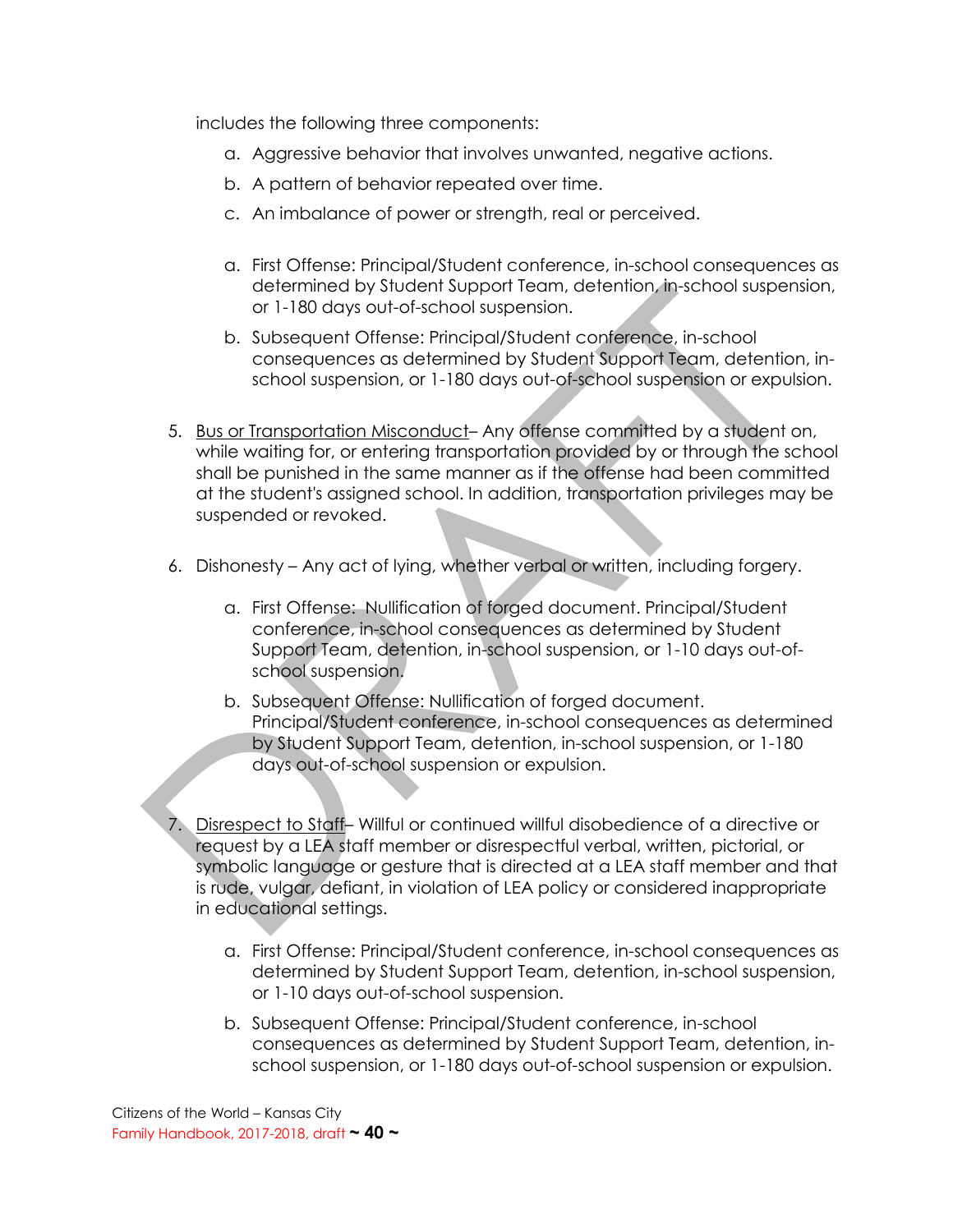8. Disruptive Conduct or Speech - Verbal, written, pictorial or symbolic language or gesture that is directed at any person and that is disrespectful, rude, vulgar, defiant, in violation of LEA policy or considered inappropriate in educational settings or that materially and substantially disrupts classroom work, school activities or school functions. Students will not be disciplined for speech in situations where it is protected by law.

First Offense: Principal/Student conference, in-school consequences as determined by Student Support Team, detention, in-school suspension, or 1-10 days out-of-school suspension.

Subsequent Offense: Principal/Student conference, in-school consequences as determined by Student Support Team, detention, inschool suspension, or 1-180 days out-of-school suspension, or expulsion.

- 9. Drugs/Alcohol
	- a. Possession, sale, purchase or distribution of any over-the-counter drug, herbal preparation or imitation drug or herbal preparation.
		- i. First Offense: Principal/Student conference, in-school suspension or 1-180 days out-of-school suspension.
		- ii. Subsequent Offense: 1-180 days out-of-school suspension or expulsion.
	- b. Possession, use of, or attendance while under the influence of or soon after consuming any unauthorized prescription drug, alcohol, narcotic substance, unauthorized inhalants, controlled substances, illegal drugs, counterfeit drugs, imitation controlled substances or drug-related paraphernalia.
		- i. First Offense: Principal/Student conference, in-school suspension, 1-180 days out-of-school suspension.
		- ii. Subsequent Offense: 1-180 days out-of-school suspension or expulsion.
	- c. Sale, purchase, transfer or distribution of any prescription drug, alcohol, narcotic substance, unauthorized inhalants, controlled substances, illegal drugs, counterfeit drugs, imitation controlled substances or drugrelated paraphernalia.
		- i. First Offense: Expulsion.
- 10. Extortion Threatening or intimidating any person for the purpose of obtaining money or anything of value.
	- a. First Offense: Principal/Student conference, in-school consequences as determined by Student Support Team, detention, in-school suspension,

Citizens of the World – Kansas City Family Handbook, 2017-2018, draft **~ 41 ~**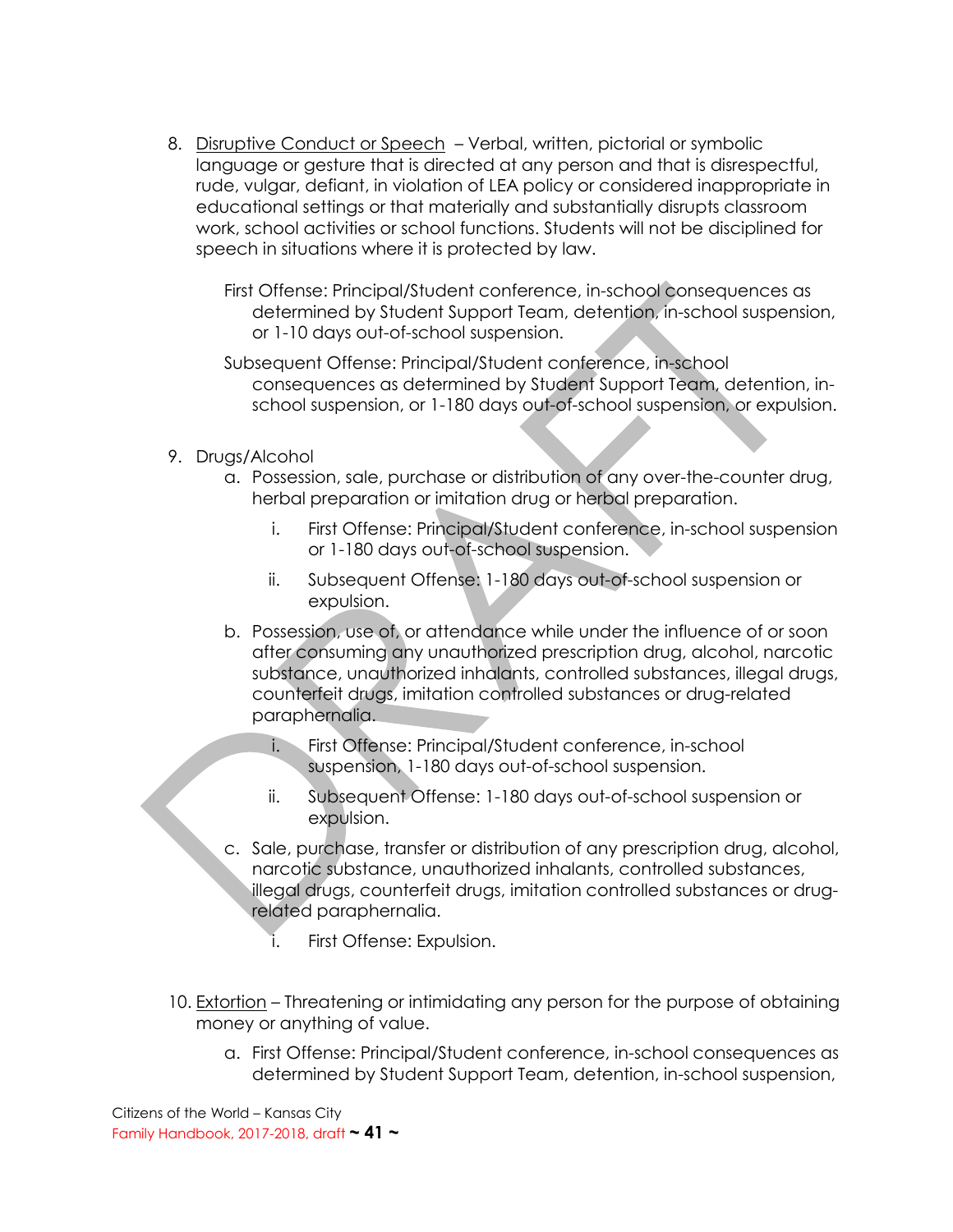or 1-180 days out-of-school suspension.

- b. Subsequent Offense: Principal/Student conference, in-school consequences as determined by Student Support Team, detention, inschool suspension, or 1-180 days out-of-school suspension or expulsion.
- 11. Failure to Meet Conditions of Suspension Coming within 1,000 feet of any public school in the LEA while on suspension for an offense that requires reporting to law enforcement or for an act of school violence or drug-related activity. (See section of this regulation entitled, Prohibition against being on or near School Property during Suspension.)

In determining whether to suspend or expel a student, consideration shall be given to whether the student poses a threat to the safety of any child or school employee and whether the student's presence within 1,000 feet of the school is disruptive to the educational process or undermines the effectiveness of the school's disciplinary policy.

- a. First Offense: Verbal warning, detention, in-school suspension, 1-180 days out-of-school suspension, or expulsion.
- b. Subsequent Offense: Verbal warning, detention, in-school suspension, 1-180 days out-of-school suspension, or expulsion.
- 12. False Alarms (see also Threats or Verbal Assaults) Tampering with emergency equipment, setting off false alarms, making false reports; communicating a threat or false report for the purpose of frightening, disturbing, disrupting or causing the evacuation or closure of school property.
	- a. First Offense: Restitution. Principal/Student conference, in-school consequences as determined by Student Support Team, detention, inschool suspension, or 1-180 days out-of-school suspension.
	- b. Subsequent Offense: Restitution. Principal/Student conference, inschool consequences as determined by Student Support Team, detention, in-school suspension, or 1-180 days out-of-school suspension or expulsion.
- 13. Fighting (see also, Assault) Mutual combat in which both parties have contributed to the conflict either verbally or by physical action.
	- a. First Offense: Principal/Student conference, in-school consequences as determined by Student Support Team, detention, in-school suspension, or 1-180 days out-of-school suspension.
	- b. Subsequent Offense: Principal/Student conference, in-school consequences as determined by Student Support Team, detention, inschool suspension, or 1-180 days out-of-school suspension or expulsion.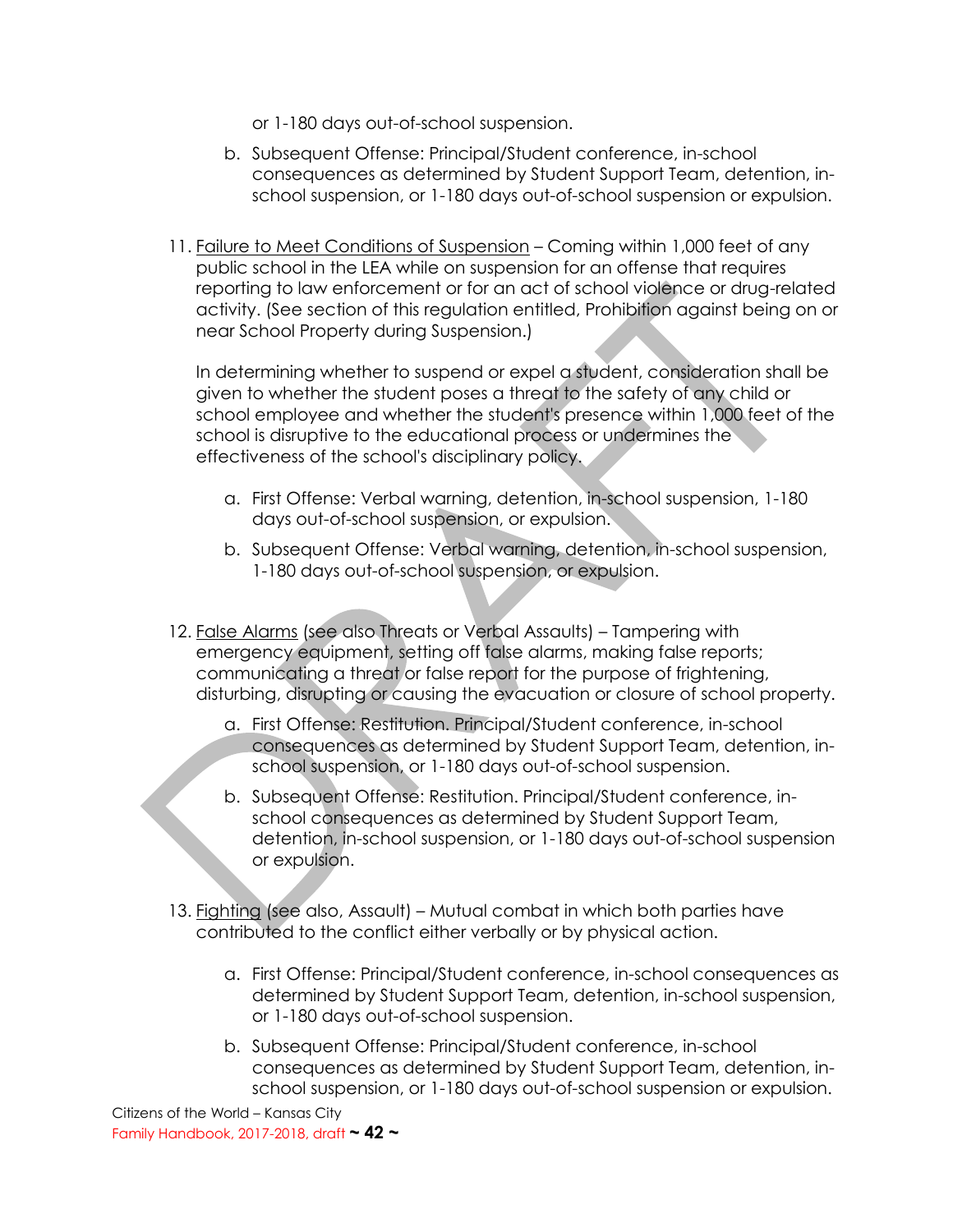- 14. Harassment/Discrimination Use of verbal, written or symbolic language based on race, color, religion, sex, national origin, ancestry, disability, age or any other characteristic that has the purpose or effect of unreasonably interfering with a student's educational environment or creates an intimidating, hostile or offensive educational environment. Examples of illegal harassment include, but are not limited to, graffiti, display of written material or pictures, name calling, slurs, jokes, gestures, threatening, intimidating or hostile acts, theft or damage to property.
	- a. First Offense: Principal/Student conference, in-school consequences as determined by Student Support Team, detention, in-school suspension, or 1-180 days out-of-school suspension.
	- b. Subsequent Offense: Principal/Student conference, in-school consequences as determined by Student Support Team, detention, inschool suspension, or 1-180 days out-of-school suspension or expulsion.
- 15. Hazing Any activity that a reasonable person believes would negatively impact the mental or physical health or safety of a student or put the student in a ridiculous, humiliating, stressful or disconcerting position for the purposes of initiation, affiliation, admission, membership or maintenance of membership in any group, class, organization, club or athletic team including, but not limited to, a grade level, student organization or school-sponsored activity. Hazing may occur even when all students involved are willing participants.
	- a. First Offense: Principal/Student conference, in-school consequences as determined by Student Support Team, detention, in-school suspension, or 1-180 days out-of-school suspension.
	- b. Subsequent Offense: Principal/Student conference, in-school consequences as determined by Student Support Team, detention, inschool suspension, or 1-180 days out-of-school suspension or expulsion.
- 16. Public Display of Affection Physical contact that is inappropriate for the school setting including, but not limited to, kissing and groping.
	- a. First Offense: Principal/Student conference, in-school consequences as determined by Student Support Team, detention, in-school suspension, or 1-180 days out-of-school suspension.
	- b. Subsequent Offense: Principal/Student conference, in-school consequences as determined by Student Support Team, detention, inschool suspension, or 1-180 days out-of-school suspension or expulsion.
- 17. Sexual Harassment/Discrimination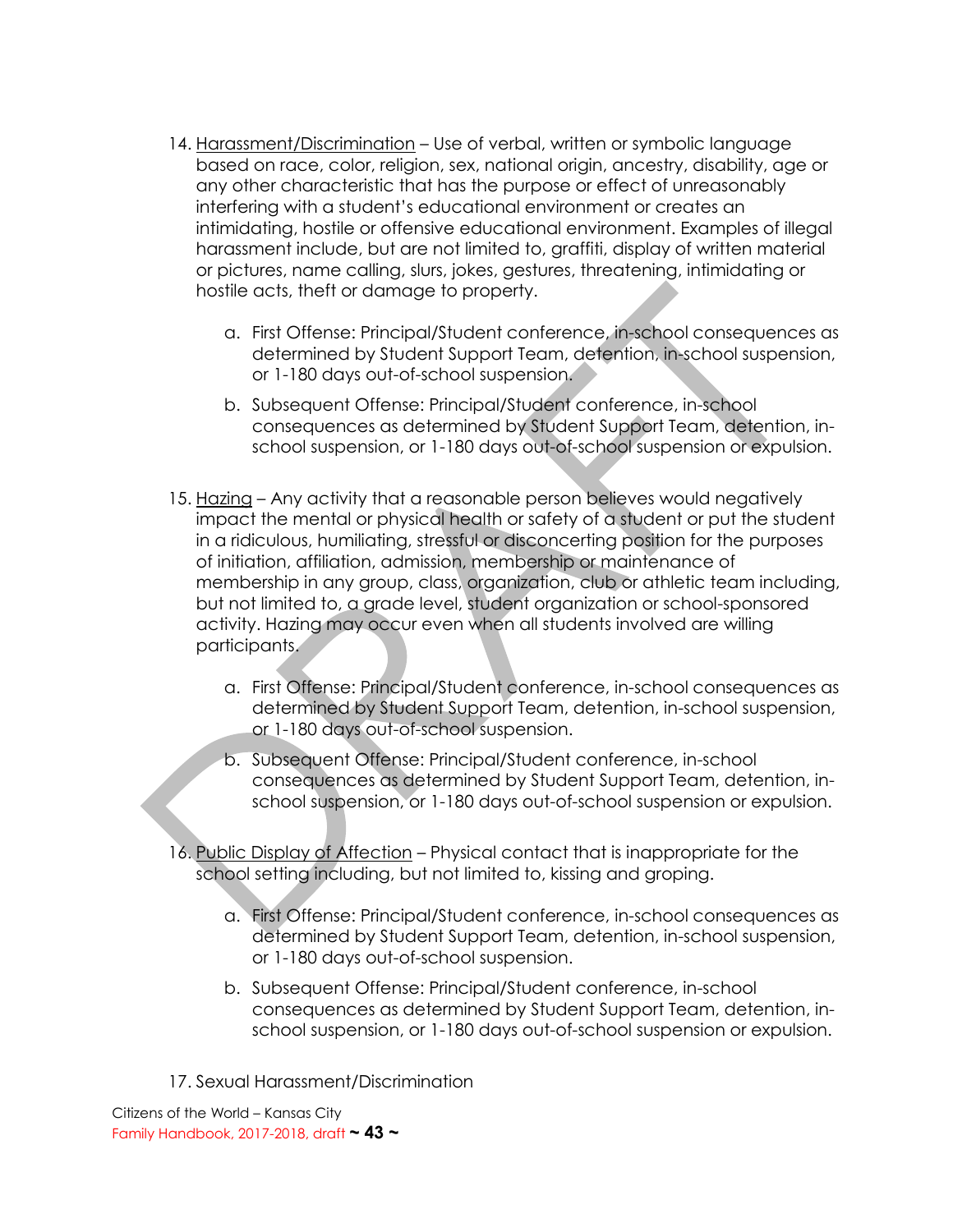- a. Use of unwelcome verbal, written or symbolic language based on gender or of a sexual nature that has the purpose or effect of unreasonably interfering with a student's educational environment or creates an intimidating, hostile or offensive educational environment. Examples of sexual harassment include, but are not limited to, sexual jokes or comments, requests for sexual favors and other unwelcome sexual advances.
	- i. First Offense: Principal/Student conference, in-school consequences as determined by Student Support Team, detention, in-school suspension, or 1-180 days out-of-school suspension.
	- ii. Subsequent Offense: Principal/Student conference, in-school consequences as determined by Student Support Team, detention, in-school suspension, or 1-180 days out-of-school suspension or expulsion.
- b. Unwelcome physical contact based on gender or of a sexual nature when such conduct has the purpose or effect of unreasonably interfering with a student's educational performance or creates an intimidating, hostile or offensive educational environment. Examples include, but are not limited to, touching or fondling of the genital areas, breasts or undergarments, regardless of whether or not the touching occurred through or under clothing.
	- i. First Offense: Principal/Student conference, in-school consequences as determined by Student Support Team, detention, in-school suspension, or 1-180 days out-of-school suspension.

Subsequent Offense: Principal/Student conference, in-school consequences as determined by Student Support Team, detention, in-school suspension, or 1-180 days out-of-school suspension or expulsion.

- 18. Sexual Misconduct Exposing of body parts to another individual including, but not limited to, possession, transfer or exposure of images, electronic or otherwise, of the body parts or sexually explicit images of oneself or others, and/or initiating or participating in an act of a sexual nature.
	- a. First Offense: Principal/Student conference, in-school consequences as determined by Student Support Team, detention, in-school suspension, or 1-180 days out-of-school suspension.
	- b. Subsequent Offense: Principal/Student conference, in-school consequences as determined by Student Support Team, detention, inschool suspension, or 1-180 days out-of-school suspension or expulsion.
- 19. Technology Misconduct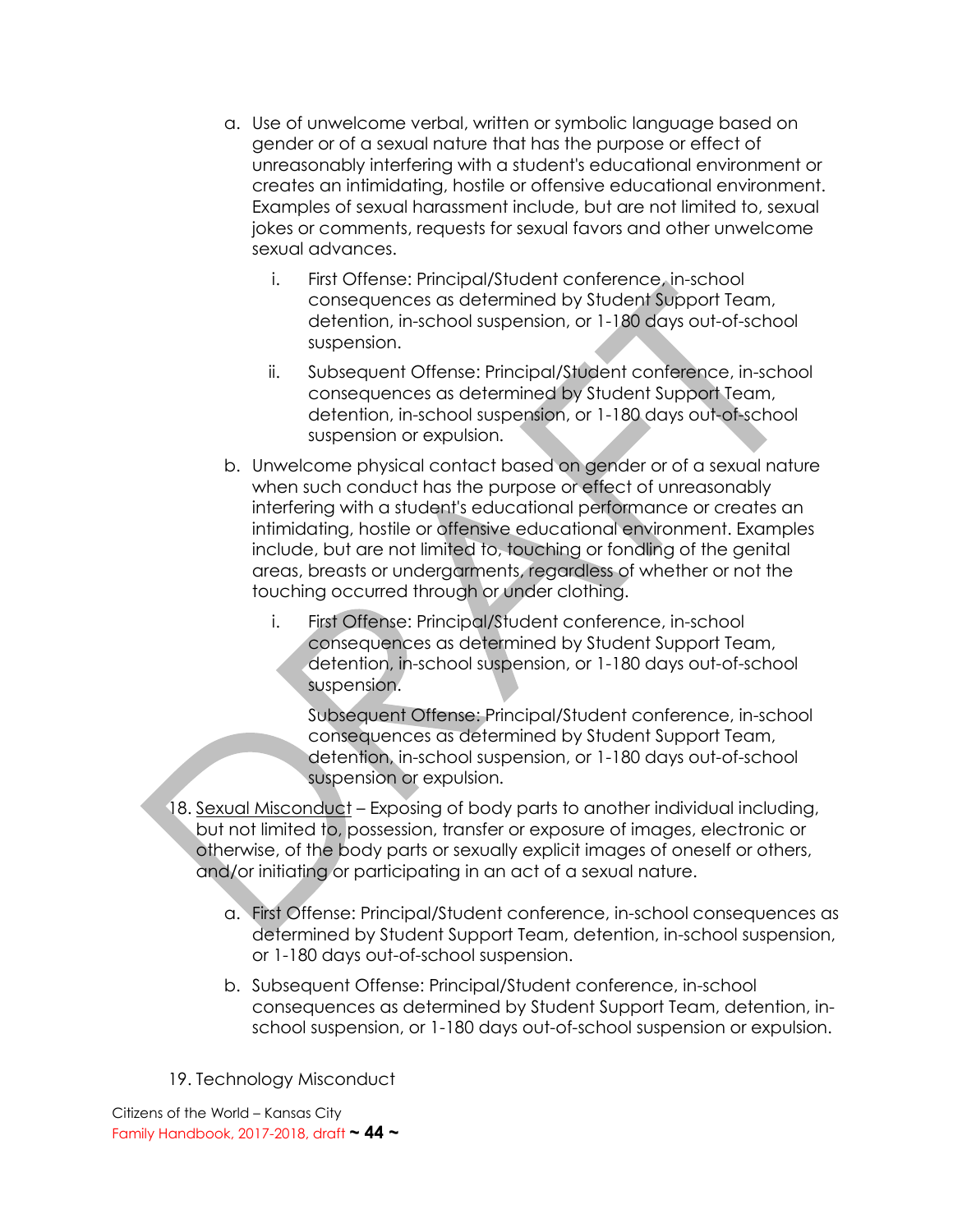- a. Unauthorized use of cellular telephones, personal computers, or unauthorized use of electronic devices during instructional time.
	- i. First Offense: Principal/Student conference, in-school consequences as determined by Student Support Team, detention, in-school suspension, or 1-180 days out-of-school suspension.
	- ii. Subsequent Offense: Principal/Student conference, in-school consequences as determined by Student Support Team, detention, in-school suspension, or 1-180 days out-of-school suspension or expulsion.
- b. Attempting, regardless of success, to gain unauthorized access to technology system or information; to use LEA technology to connect to other systems in evasion of the physical limitations of the remote system; to copy LEA files without authorization; to interfere with the ability of others to utilize LEA technology; to secure a higher level of privilege without authorization; to introduce computer "viruses," "hacking" tools, or other disruptive/destructive programs onto or using LEA technology; or to evade or disable a filtering/blocking device.
	- i. First Offense: Restitution. Principal/Student conference, in-school consequences as determined by Student Support Team, detention, in-school suspension, or 1-180 days out-of-school suspension.
	- ii. Subsequent Offense: Principal/Student conference, in-school consequences as determined by Student Support Team, detention, in-school suspension, or 1-180 days out-of-school suspension or expulsion.
- c. Violation other than those listed in (b) or of Board policy EHB and regulation EHB-R, administrative procedures or etiquette rules governing student use of LEA technology.
	- i. First Offense: Restitution. Principal/Student conference, in-school consequences as determined by Student Support Team, detention, in-school suspension, or 1-180 days out-of-school suspension.
	- ii. Subsequent Offense: Principal/Student conference, in-school consequences as determined by Student Support Team, detention, in-school suspension, or 1-180 days out-of-school suspension or expulsion.
- 20. Theft Including theft, attempted theft or knowing possession of stolen property.
	- a. First Offense: Return of or restitution for property. Principal/Student conference, in-school consequences as determined by Student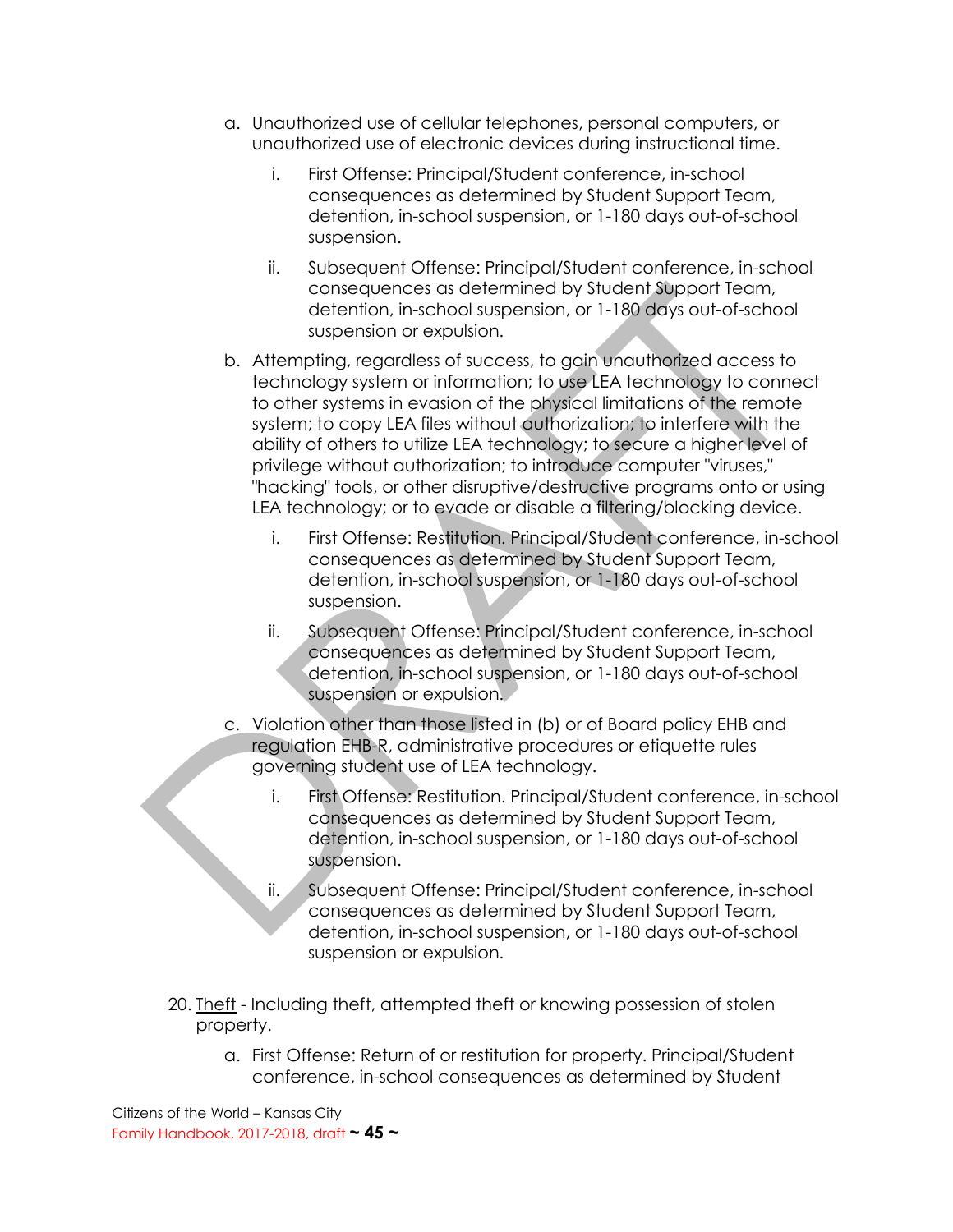Support Team, detention, in-school suspension, or 1-180 days out-ofschool suspension.

- b. Subsequent Offense: Return of or restitution for property. Principal/Student conference, in-school consequences as determined by Student Support Team, detention, in-school suspension, or 1-180 days out-of-school suspension or expulsion.
- 21. Threats or Verbal Assault Verbal, written, pictorial or symbolic language and/or gestures creating a reasonable fear of physical injury or causing school property damage. Threats by students, whether made on campus or off school grounds, which constitute a "true threat" against the LEA, its students or employees, will be immediately reported to law enforcement officials and will subject the student to suspension and a possible referral for expulsion. The definition of "true threat" shall be construed in accordance with applicable law and encompasses those statements that a reasonable recipient would view as a serious threat of violence or death.
	- a. First Offense: Principal/Student conference, in-school consequences as determined by Student Support Team, detention, in-school suspension, or 1-180 days out-of-school suspension.
	- b. Subsequent Offense: Principal/Student conference, in-school consequences as determined by Student Support Team, detention, inschool suspension, or 1-180 days out-of-school suspension or expulsion.
- 22. Tobacco Defined as possession and/or us of any tobacco products on school grounds, school transportation or at any school activity.
	- a. First Offense: Confiscation of tobacco product. Principal/Student conference, in-school consequences as determined by Student Support Team, detention, in-school suspension, or 1-180 days out-ofschool suspension.
	- b. Subsequent Offense: Confiscation of tobacco product. Principal/Student conference, in-school consequences as determined by Student Support Team, detention, in-school suspension, or 1-180 days out-of-school suspension or expulsion.
- 23. Truancy Defined as absence from school without the knowledge and consent of parents/guardians and/or the school administration; excessive non-justifiable absences, even with the consent of parents/guardians.
	- a. First Offense: Principal/Student conference, in-school consequences as determined by Student Support Team, detention, in-school suspension.
	- b. Subsequent Offense: Principal/Student conference, in-school consequences as determined by Student Support Team, detention, inschool suspension.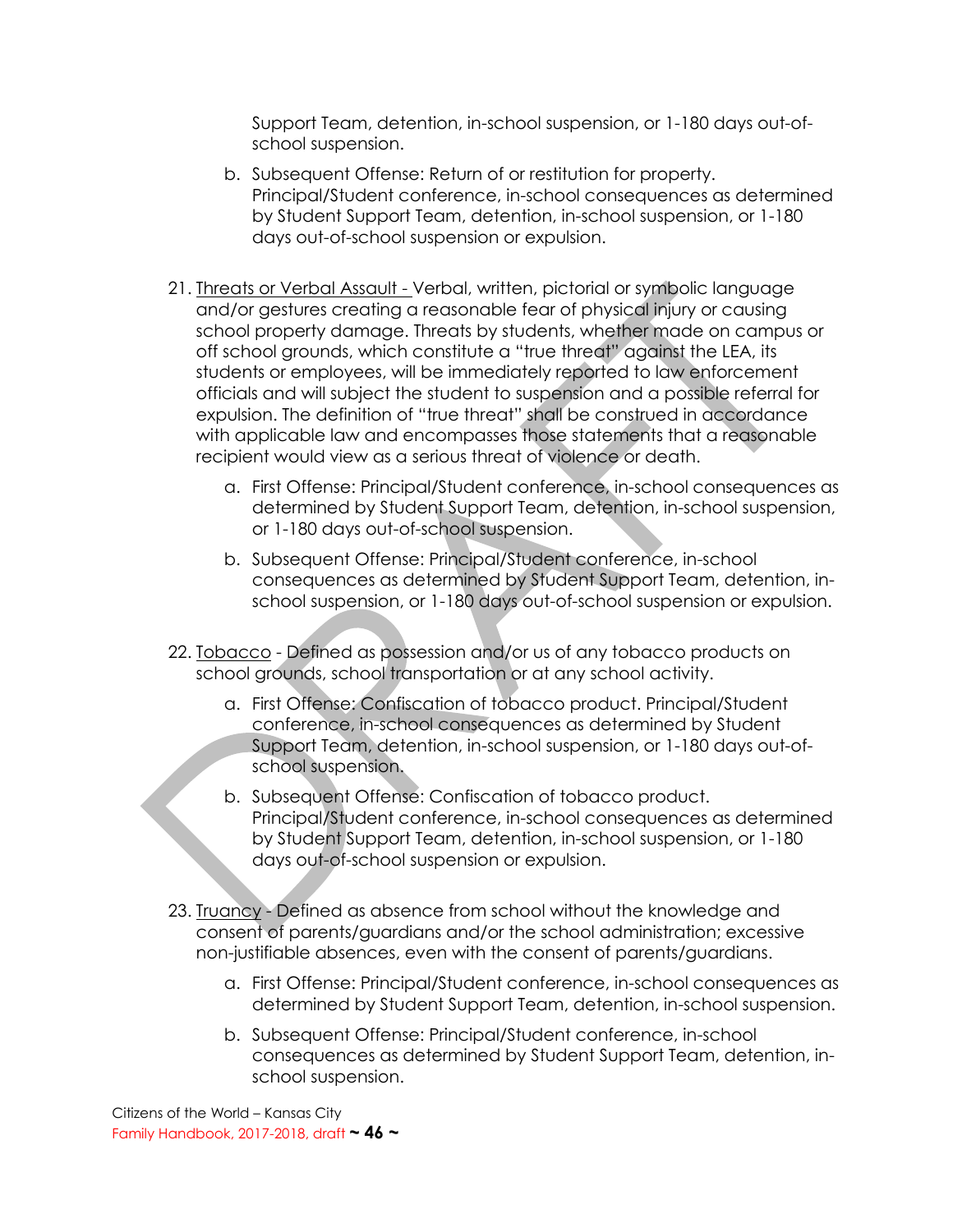- 24. Unauthorized Entry Entering or assisting any other person to enter a LEA facility, office, locker, or other area that is locked or not open to the general public; entering or assisting any other person to enter a LEA facility through an unauthorized entrance; assisting unauthorized persons to enter a LEA facility through any entrance.
	- a. First Offense: Principal/Student conference, in-school consequences as determined by Student Support Team, detention, in-school suspension, or 1-180 days out-of-school suspension.
	- b. Subsequent Offense: Principal/Student conference, in-school consequences as determined by Student Support Team, detention, inschool suspension, or 1-180 days out-of-school suspension or expulsion.
- 25. Vandalism Defined as the willful damaging or the attempt to cause damage to real or personal property belonging to the school, staff or students.
	- a. First Offense: Restitution. Principal/Student conference, in-school consequences as determined by Student Support Team, detention, inschool suspension, or 1-180 days out-of-school suspension.
	- b. Subsequent Offense: Restitution. Principal/Student conference, inschool consequences as determined by Student Support Team, detention, in-school suspension, or 1-180 days out-of-school suspension or expulsion.

#### 26. Weapons

- a. Defined as the possession or use of any instrument or device, other than those defined in 18 U.S.C. § 921, 18 U.S.C. § 930(g)(2) or § 571.010, RSMo, which is customarily used for attack or defense against another person; any instrument or device used to inflict physical injury to another person.
	- i. First Offense: Principal/Student conference, in-school suspension, 1-180 days out-of-school suspension, or expulsion.
	- ii. Subsequent Offense: 1-180 days out-of-school suspension or expulsion.
- b. Possession or use of a firearm as defined in 18 U.S.C. § 921 or any instrument or device defined in § 571.010, RSMo., or any instrument or device defined as a dangerous weapon in 18 U.S.C. § 930(g)(2)
	- i. First Offense: One calendar year suspension or expulsion, unless modified by the Board upon recommendation by the superintendent.
	- ii. Subsequent Offense: Expulsion.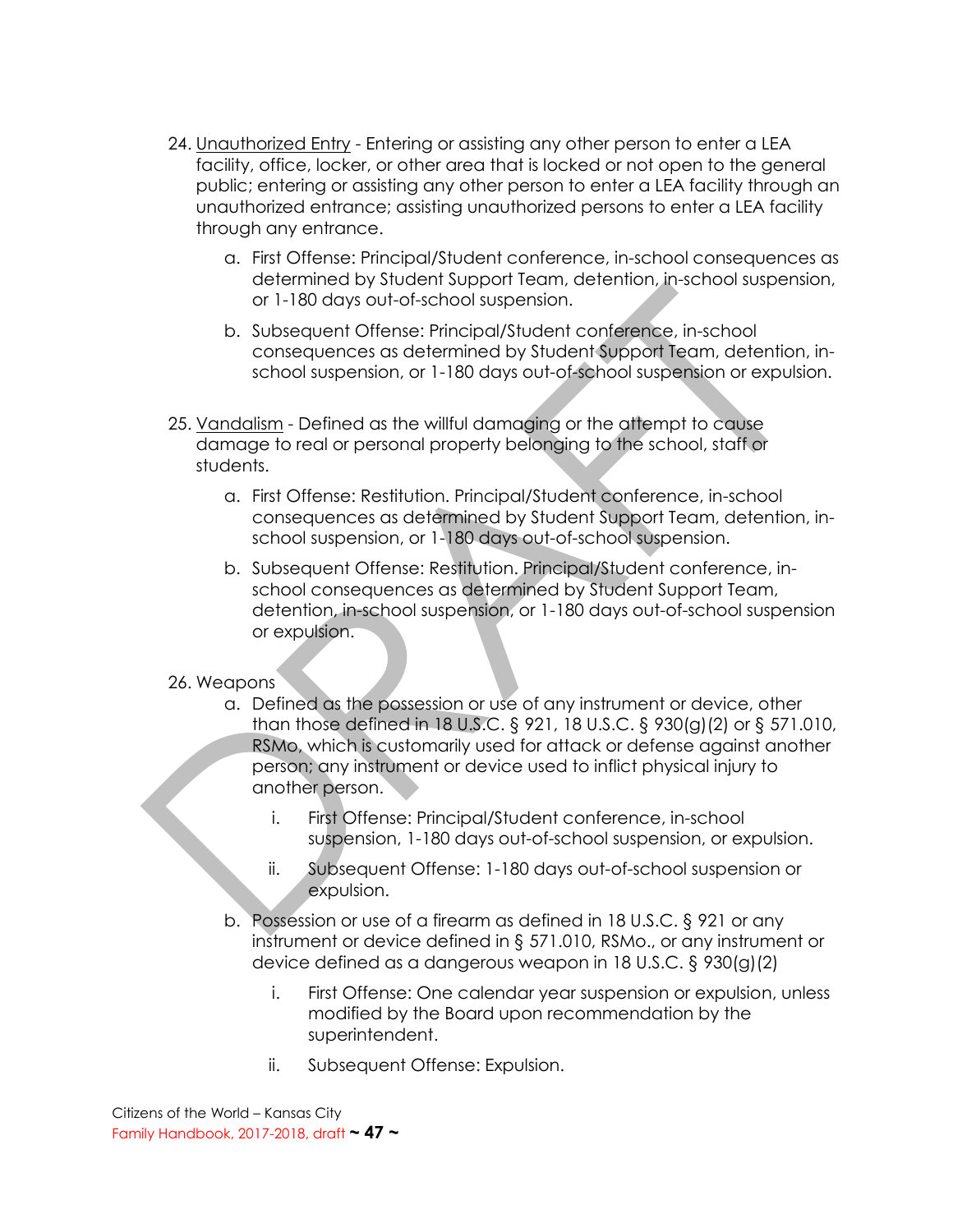### **Federal Guidelines Information for Parents - ESSA**

*At CWCKC, these goals are achieved through the work of our Family Council, Family Engagement Coordinator in coordination with the broader Family Engagement Team, Principal, Executive Director, and Governing Board throughout the year.*

#### **Parental and Family Involvement Policy**

Each local educational agency that receives funds under this part shall develop jointly with, agree on with, and distribute to, parents and family members of participating children a written parent and family engagement policy. The policy shall be incorporated into the local educational agency's plan developed under section 1112 (Title I.A LEA plan), establish the agency's expectations and objectives for meaningful parent and family involvement, and describe how the agency will—

- Involve parents and family members in jointly developing the local educational agency plan.
- Provide the coordination, technical assistance, and other support necessary to assist and build the capacity of all participating schools within the local educational agency in planning and implementing effective parent and family involvement activities to improve student academic achievement and school performance, which may include meaningful consultation with employers, business leaders, and philanthropic organizations, or individuals with expertise in effectively engaging parents and family members in education
- Coordinate and integrate parent and family engagement strategies under this part with parent and family engagement strategies, to the extent feasible and appropriate, with other relevant Federal, State, and local laws and programs;
- Conduct, with the meaningful involvement of parents and family members, an annual evaluation of the content and effectiveness of the parent and family engagement policy in improving the academic quality of all schools served under this part, including identifying
- Barriers to greater participation by parents in activities authorized by this section (with particular attention to parents who are economically disadvantaged, are disabled, have limited English proficiency, have limited literacy, or are of any racial or ethnic minority background)
- The needs of parents and family members to assist with the learning of their children, including engaging with school personnel and teachers
- Strategies to support successful school and family interactions
- Use the findings of such evaluation in subparagraph to design evidence-based

Citizens of the World – Kansas City Family Handbook, 2017-2018, draft **~ 48 ~**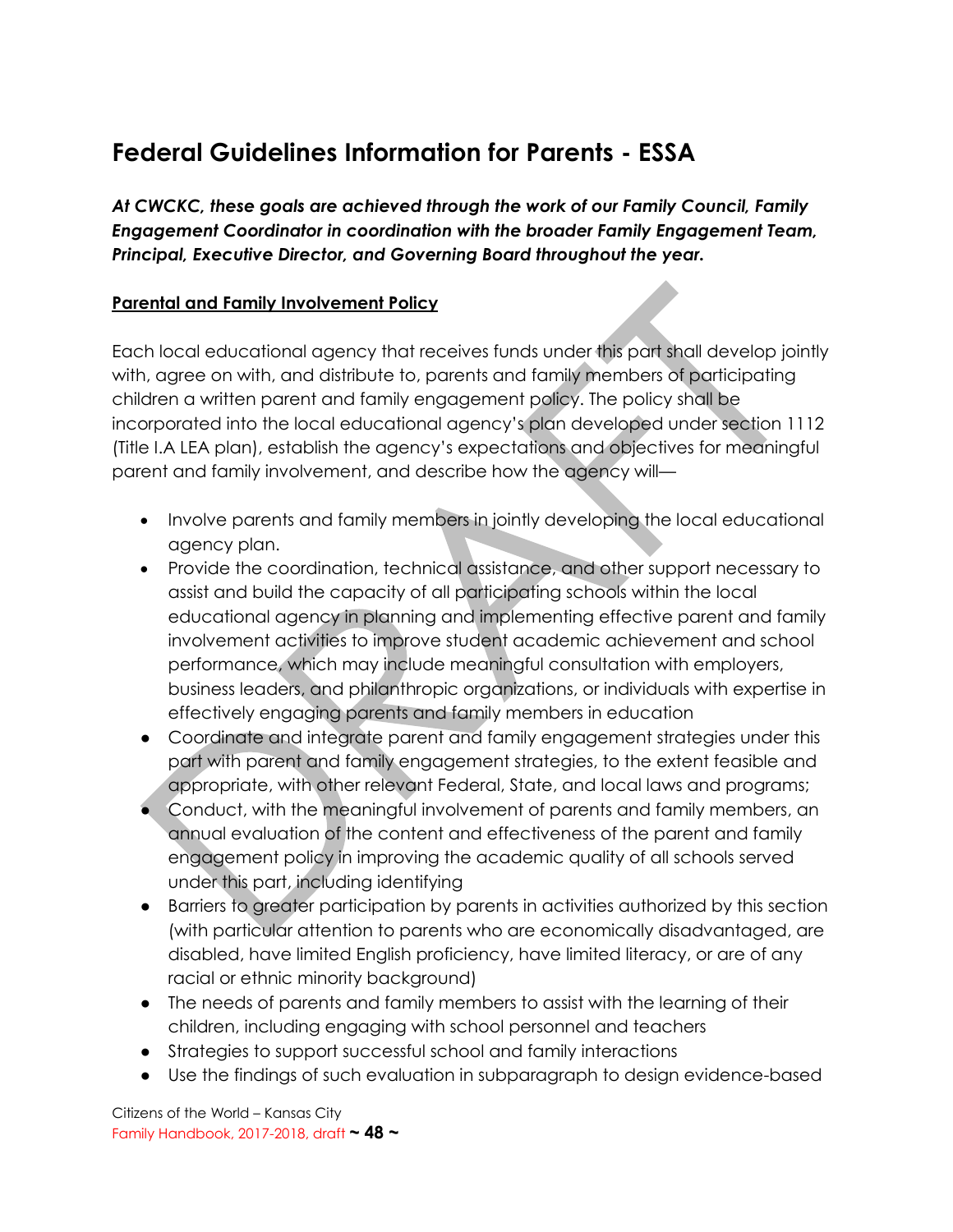strategies for more effective parental involvement, and to revise, if necessary, the parent and family engagement policies described in this section

● Involve parents in the activities of the schools served under this part, which may include establishing a parent advisory board comprised of a sufficient number and representative group of parents or family members served by the local educational agency to adequately represent the needs of the population served by such agency for the purposes of developing, revising, and reviewing the parent and family engagement policy.

*At CWCKC, these goals are achieved through the work of our Family Council, Family Engagement Coordinator in coordination with the broader Family Engagement Team, Principal, Executive Director, and Governing Board throughout the year.*

#### **School-Parent Compact**

### **SHARED RESPONSIBILITIES FOR HIGH STUDENT ACADEMIC ACHIEVEMENT** —As a

component of the school-level parent and family engagement policy, CWC Kansas City served under this part shall jointly develop with parents for all children served under this part a school-parent compact that outlines how parents, the CWC Kansas City staff, and students will share the responsibility for improved student academic achievement and the means by which CWC Kansas City and parents will build and develop a partnership to help children achieve the State's high standards. Such compact shall—

- CWC Kansas City responsibility to provide high-quality curriculum and instruction in a supportive and effective learning environment that enables the children served under this part to meet the challenging State academic standards, and the ways in which each parent will be responsible for supporting their children's learning; volunteering in their child's classroom; and participating, as appropriate, in decisions relating to the education of their children and positive use of extracurricular time
- Address the importance of communication between teachers and parents on an ongoing basis through, at a minimum
- Parent-teacher conferences, at least annually, during which the compact shall be discussed as the compact relates to the individual child's achievement
- Frequent reports to parents on their children's progress
- Reasonable access to CWC Kansas City staff, opportunities to volunteer and participate in their child's class, and observation of classroom activities
- Ensuring regular two-way, meaningful communication between family members and CWC Kansas CIty staff, and, to the extent practicable, in a language that family members can understand.

Citizens of the World – Kansas City Family Handbook, 2017-2018, draft **~ 49 ~**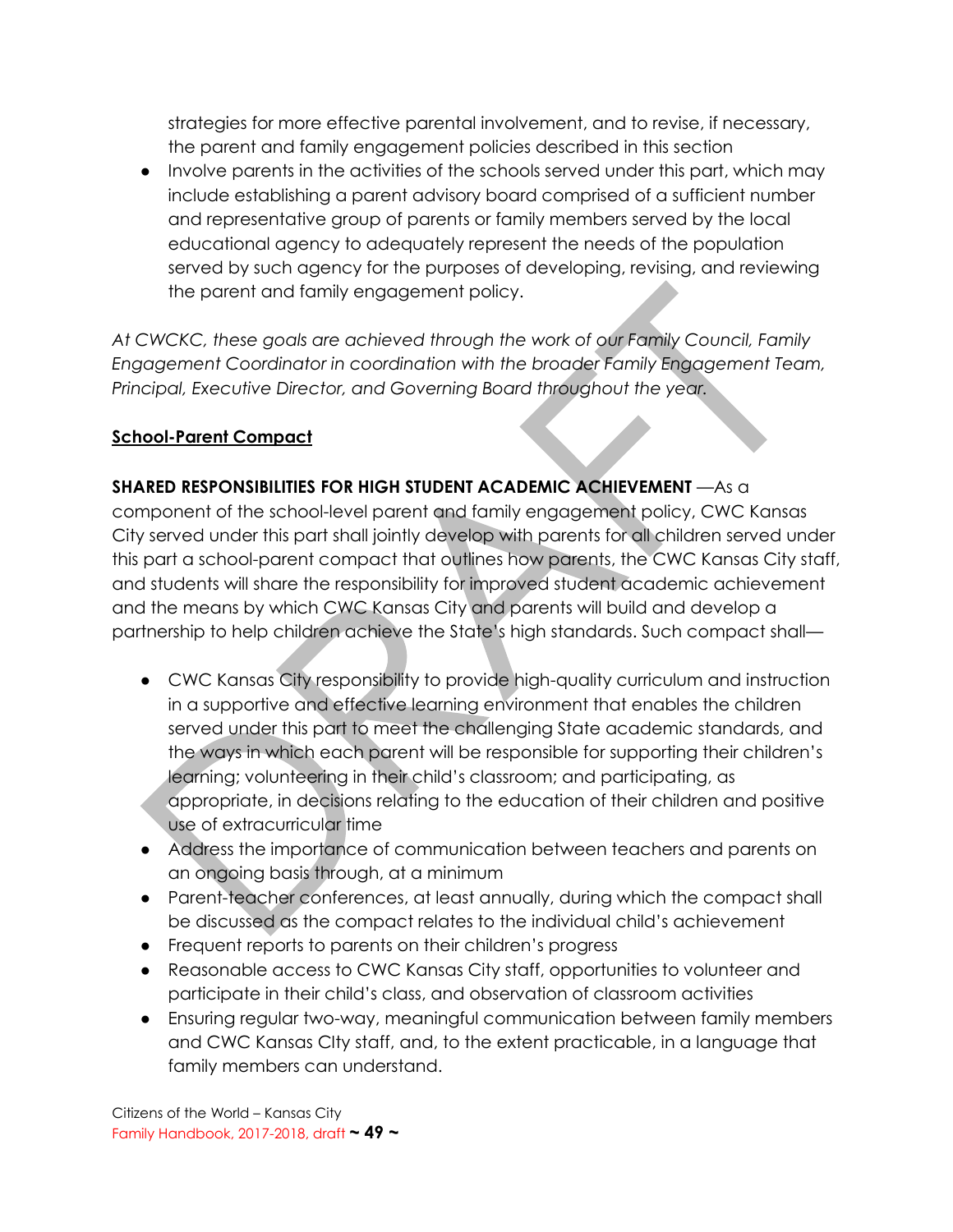### **Parent's Right to Know Professional Qualifications of Teachers and Paraprofessionals**

At the beginning of each school year, CWC Kansas City receives funds under Title I shall notify the parents of each student attending any school receiving Title I funds that the parents may request, and CWC Kansas City will provide the parents on request (and in a timely manner), information regarding the professional qualifications of the student's classroom teachers, including at a minimum, the following:

Whether the student's teacher—

- Has met State qualification and licensing criteria for the grade levels and subject areas in which the teacher provides instruction
- Is teaching under emergency or other provisional status through which State qualification or licensing criteria have been waived
- Is teaching in the field of discipline of the certification of the teacher
- Whether the child is provided services by paraprofessionals and, if so, their qualifications.

### **Missouri Department of Elementary and Secondary Education Every Student Succeeds Act of 2015 (ESSA) COMPLAINT PROCEDURES**

This guide explains how to file a complaint about any of the programs that are administered by the Missouri Department of Elementary and Secondary Education (the Department) under the Every Student Succeeds Act of 2015 (ESSA).

### **1. What is a complaint?**

For these purposes, a complaint is a written allegation that a local education agency (LEA) or the Missouri Department of Elementary and Secondary Education (the Department) has violated a federal statute or regulation that applies to a program under ESSA.

### **2. Who may file a complaint?**

Any individual or organization may file a complaint.

#### **3. How can a complaint be filed?**

Complaints can be filed with the LEA or with the Department.

#### **4. How will a complaint filed with the LEA be investigated?**

Complaints filed with the LEA are to be investigated and attempted to be resolved according to the locally developed and adopted procedures.

Citizens of the World – Kansas City Family Handbook, 2017-2018, draft **~ 50 ~**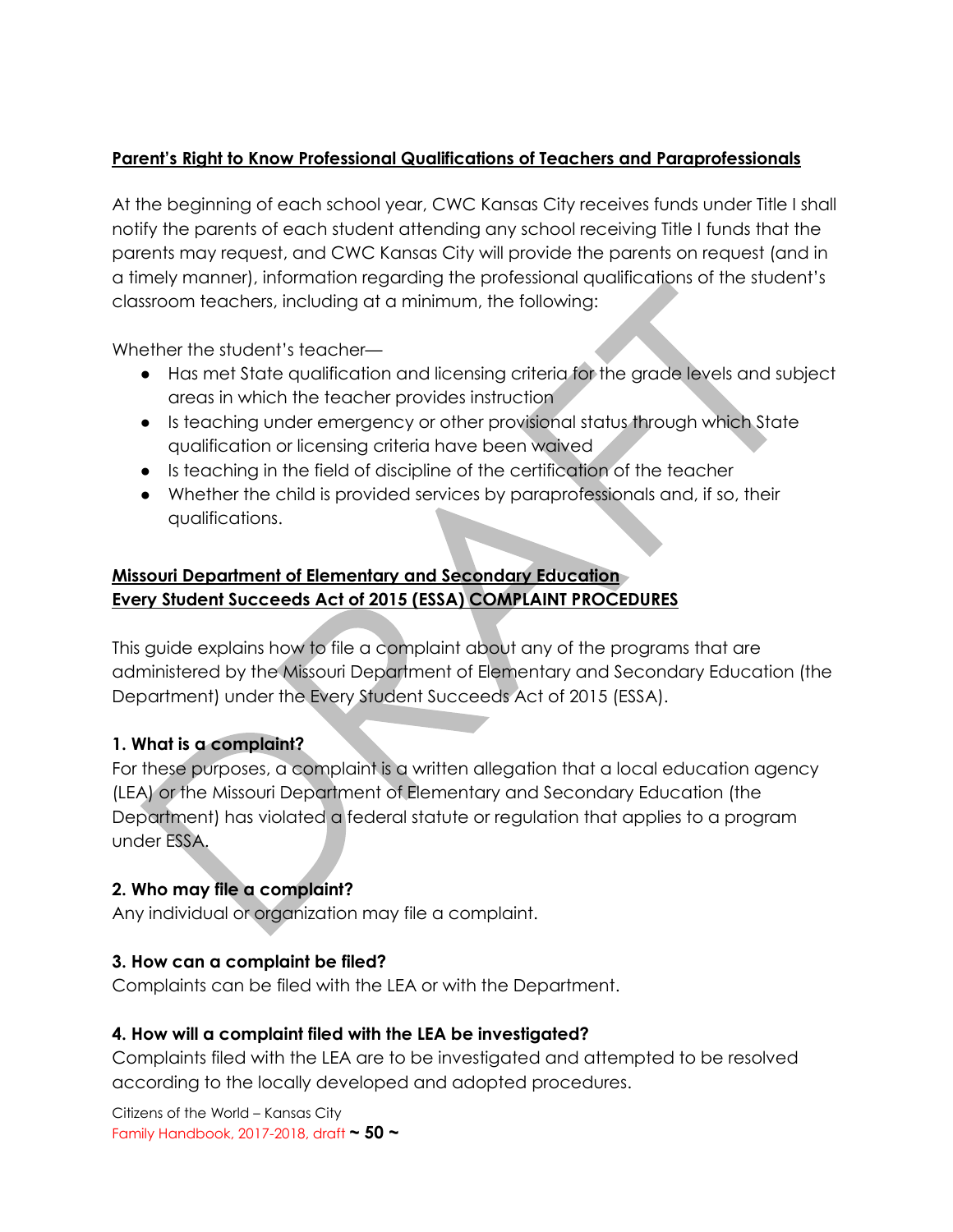### **5. What happens if a complaint is not resolved at the local level (LEA)?**

A complaint not resolved at the local level may be appealed to the Department.

#### **6. How can a complaint be filed with the Department?**

A complaint filed with the Department must be a written, signed statement that includes**:**

1. A statement that a requirement that applies to an ESSA program has been violated by the LEA or the Department, and

2. The facts on which the statement is based and the specific requirement allegedly violated.

### **7. How will a complaint filed with the Department be investigated?**

The investigation and complaint resolution proceedings will be completed within a time limit of forty-five calendar days. That time limit can be extended by the agreement of all parties.

### **The following activities will occur in the investigation:**

1. Record. A written record of the investigation will be kept.

2. Notification of LEA. The LEA will be notified of the complaint within five days of the complaint being filed.

3. Resolution at LEA. The LEA will then initiate its local complaint procedures in an effort to first resolve the complaint at the local level.

4. Report by LEA. Within thirty-five days of the complaint being filed, the LEA will submit a written summary of the LEA investigation and complaint resolution. This report is considered public record and may be made available to parents, teachers, and other members of the general public.

5. Verification. Within five days of receiving the written summary of a complaint resolution, the Department will verify the resolution of the complaint through an on-site visit, letter, or telephone call(s).

6. Appeal. The complainant or the LEA may appeal the decision of the Department to the U.S. Department of Education.

### **8. How are complaints related to equitable services to nonpublic school children handled differently?**

In addition to the procedures listed in number 7 above, complaints related to equitable services will also be filed with the U.S. Department of Education, and they will receive all information related to the investigation and resolution of the complaint. Also, appeals to the United States Department of Education must be filed no longer than thirty days following the Department's resolution of the complaint (or its failure to resolve the complaint).

Citizens of the World – Kansas City Family Handbook, 2017-2018, draft **~ 51 ~**